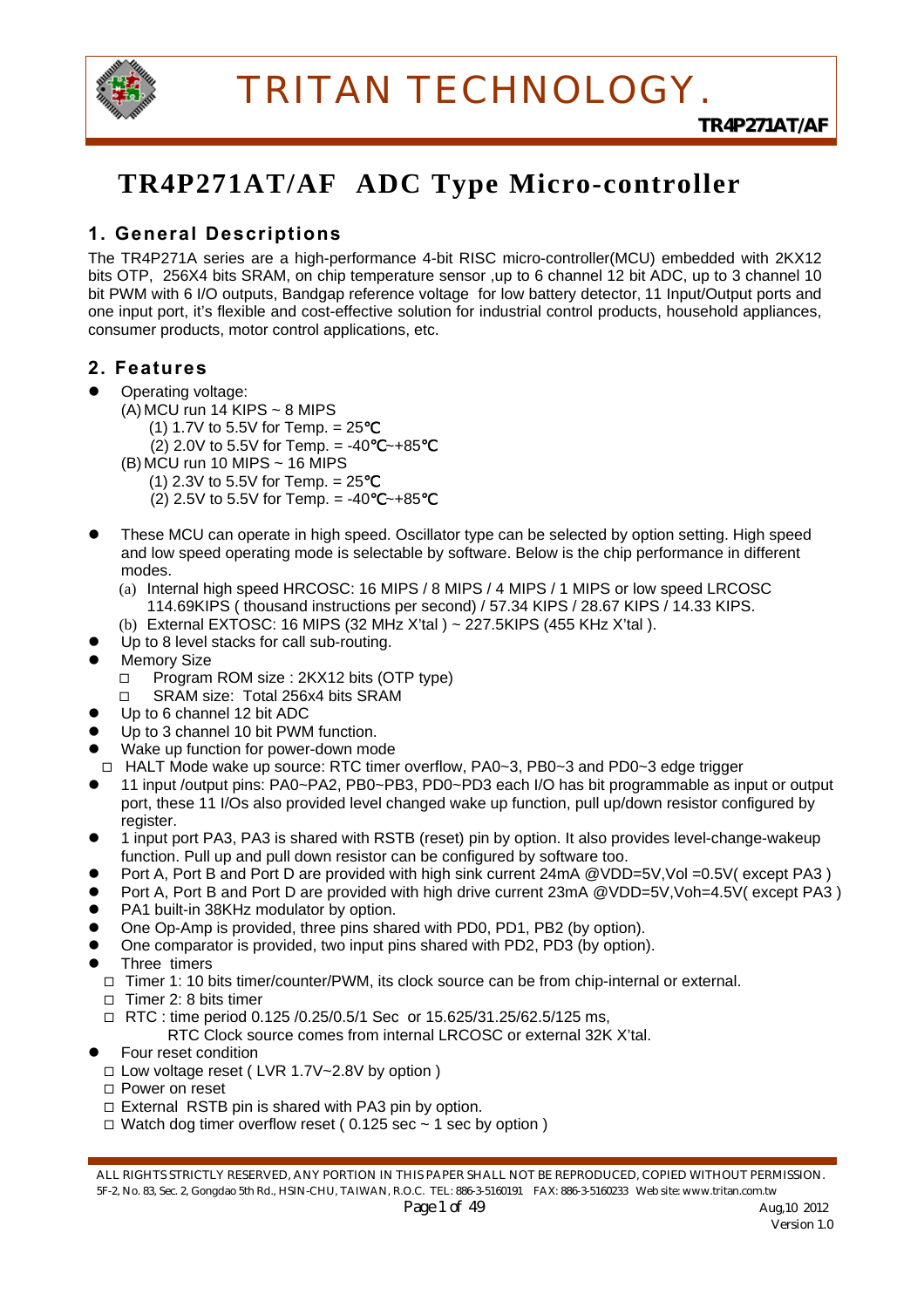

- Four internal interrupt sources, ADC, TIMER1, TIMER2, RTC interrupt.
- WDT(Watch dog timer)

**Package (14/16 SOP)** 

- □ WDT can be enabled/disabled in HALT Mode by option
- □ WDT clock source comes from internal LRCOSC or external 32K X'tal for reliable operation.
- Built-in external X'tal oscillator (EXTOSC), suitable for 455KHz~32MHz external ceramic resonator or crystal oscillator, crystal pins are shared with PB1 and PB0 by option.
- Built-in high frequency internal 32MHz RC OSC (HRCOSC, frequency deviation within ±2%, temperature range at -40℃~+85℃**,** VDD = 2.0V to 5.5V )
- Built-in low frequency internal RC OSC (LRCOSC) 459KHz (frequency deviation within ±12%)
- One external interrupt EINTB PIN (PB3 pin).
- Support on chip temperature sensor, temperature range: -40°C ~ 85 °C. (accuracy about  $\pm 6^{\circ}$ C)
- Bandgap reference voltage for low battery detector



## Figure 1 14/16 SOP package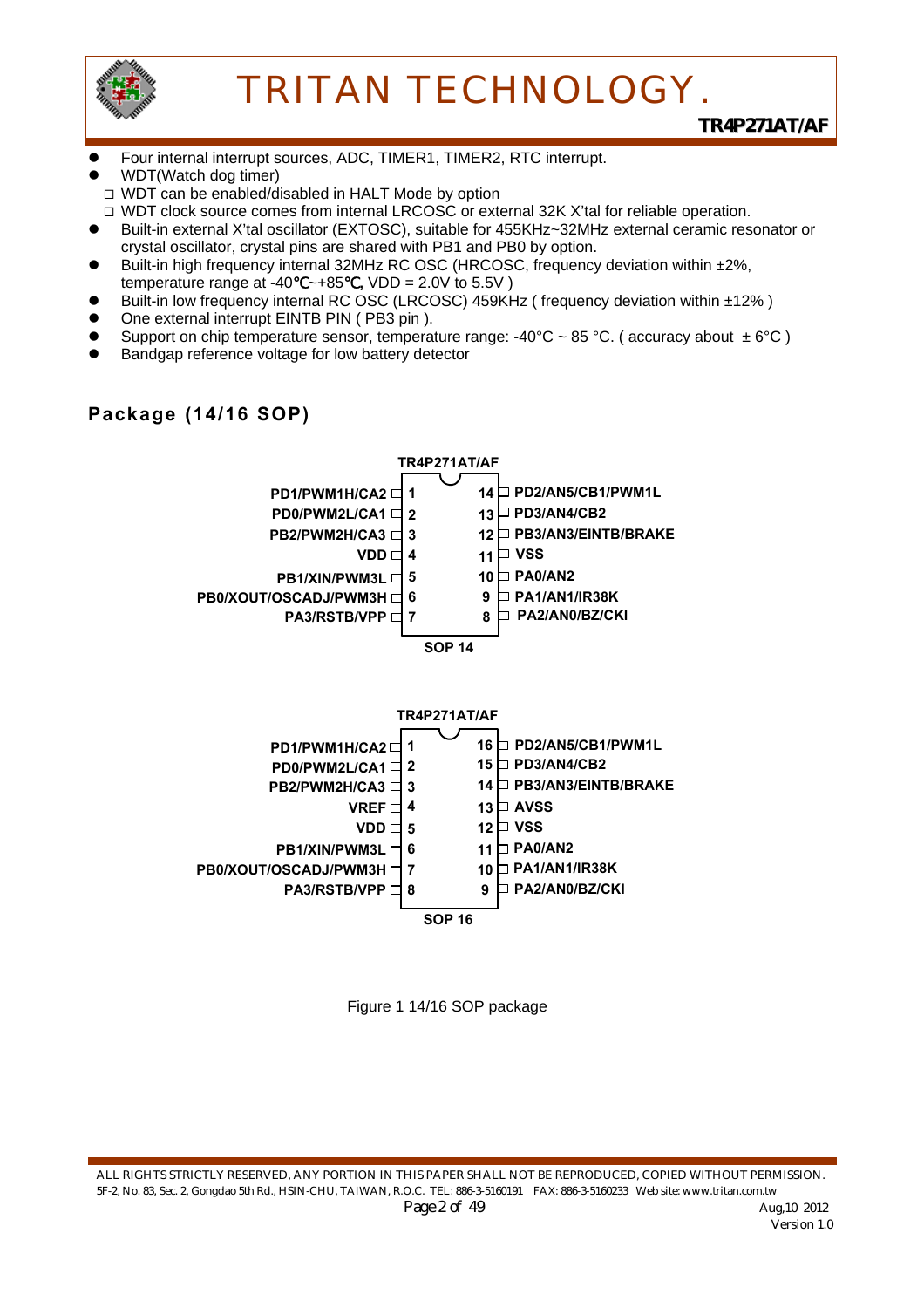

#### **3. Pads Information**

| <b>PAD Name</b>                                   |              | <b>Type Reset</b> | <b>Description</b>                                                                                                                                                                                                                                                              |
|---------------------------------------------------|--------------|-------------------|---------------------------------------------------------------------------------------------------------------------------------------------------------------------------------------------------------------------------------------------------------------------------------|
| <b>Power Input</b>                                |              |                   |                                                                                                                                                                                                                                                                                 |
| VDD                                               |              | High              | Power input pin                                                                                                                                                                                                                                                                 |
| VSS                                               |              | Low               | Ground input pin                                                                                                                                                                                                                                                                |
| <b>AVSS</b>                                       |              | Low               | Analog circuit ground input pin                                                                                                                                                                                                                                                 |
| General I/O ports                                 |              |                   |                                                                                                                                                                                                                                                                                 |
| <b>PA0 (AN2)</b>                                  | I/O          | X                 | PA0 is a programmable I/O port, with pull up/down resistor 100K ohm.<br>Level change wake up function is provided.<br>PA0 is shared with AN2 by option                                                                                                                          |
| PA <sub>1</sub><br>(AN1/IR38K)                    | I/O          | X                 | PA1 is a programmable I/O port, with pull up/down resistor 100K ohm.<br>Level change wake up function is provided.<br>PA1 is shared with AN1 or IR38K by option                                                                                                                 |
| PA <sub>2</sub><br>(AN0/BZ/CKI)                   | I/O          | X                 | PA2 is a programmable I/O port, with pull up/down resistor 100K ohm.<br>Level change wake up function is provided.<br>PA2 is shared with AN0, BZ or CKI by option                                                                                                               |
| PA3<br>(RSTB/VPP)                                 | $\mathbf{I}$ | X                 | PA3 is an input pin with pull up resistor 60K, pull down 100K ohm.<br>Level change wake up function is provided.<br>PA3 is shared with VPP pin or RSTB pin (external reset) by option                                                                                           |
| PB <sub>0</sub><br>(XOUT/OSCADJ/<br>PWM3H)        | I/O          | X                 | PB0 is a programmable I/O port, with pull up/down resistor 100K ohm.<br>Level change wake up function is provided.<br>PB0 is shared with XOUT, OSCADJ or PWM3H by option. XIN and<br>XOUT is connected to external X'tal. OSCADJ pin is used for frequency<br>adjust of HRCOSC. |
| PB <sub>1</sub><br>(XIN/PWM3L)                    | I/O          | $\mathsf{X}$      | PB1 is a programmable I/O port, with pull up/down resistor 100K ohm.<br>Level change wake up function is provided<br>PB1 is shared with XIN or PWM3L pin by option. XIN is connected to<br>external X'tal 32K or 455KHz~32MHz.                                                  |
| PB <sub>2</sub><br>(PWM2H/CA3)                    | I/O          | X                 | PB2 is a programmable I/O port, with pull up/down resistor 100K ohm.<br>Level change wake up function is provided.<br>PB2 is shared with PWM2H or CA3 by option. CA3 is an output of the<br>OP Amp.                                                                             |
| PB <sub>3</sub> /<br>(AN3/EINTB/<br>BRAKE)        | I/O          | X                 | PB3 is a programmable I/O port, with pull up/down resistor 100K ohm.<br>Level change wake up function is provided<br>PB3 is shared with AN3, EINTB or BRAKE by option.                                                                                                          |
| PD <sub>0</sub><br>(PWM2L/CA1)                    | I/O          | X                 | PD0 is a programmable I/O port, with pull up/down resistor 100K ohm.<br>Level change wake up function is provided<br>PD0 is shared with PWM2L or CA1 by option. CA1 is a positive input of<br>the OP Amp.                                                                       |
| PD <sub>1</sub><br>(PWM1H/BZ/<br>CA2)             | I/O          | X.                | PD1 is a programmable I/O port, with pull up/down resistor 100K ohm.<br>Level change wake up function is provided.<br>PD1 is shared with PWM1H, BZ or CA2 by option. CA2 is a negative<br>input of the OP Amp.                                                                  |
| PD <sub>2</sub><br>(AN5/ PWM1L<br>CB <sub>1</sub> | I/O          | X                 | PD2 is a programmable I/O port, with pull up/down resistor 100K ohm.<br>Level change wake up function is provided.<br>PD2 is shared with AN5, PWM1L or CB1 by option. CB1 is a positive<br>input of the comparator.                                                             |
| PD <sub>3</sub><br>(AN4/CB2)                      | I/O          | X                 | PD3 is a programmable I/O port, with pull up/down resistor 100K ohm.<br>Level change wake up function is provided.<br>PD3 is shared with AN4 or CB2 by option. CB2 is a negative input of<br>the comparator.                                                                    |
| <b>VREF</b>                                       |              | X                 | External reference voltage input for ADC                                                                                                                                                                                                                                        |

ALL RIGHTS STRICTLY RESERVED, ANY PORTION IN THIS PAPER SHALL NOT BE REPRODUCED, COPIED WITHOUT PERMISSION. 5F-2, No. 83, Sec. 2, Gongdao 5th Rd., HSIN-CHU, TAIWAN, R.O.C. TEL: 886-3-5160191 FAX: 886-3-5160233 Web site: www.tritan.com.tw *Page 3 of 49 Aug,10 2012 Aug,10 2012 Version 1.0*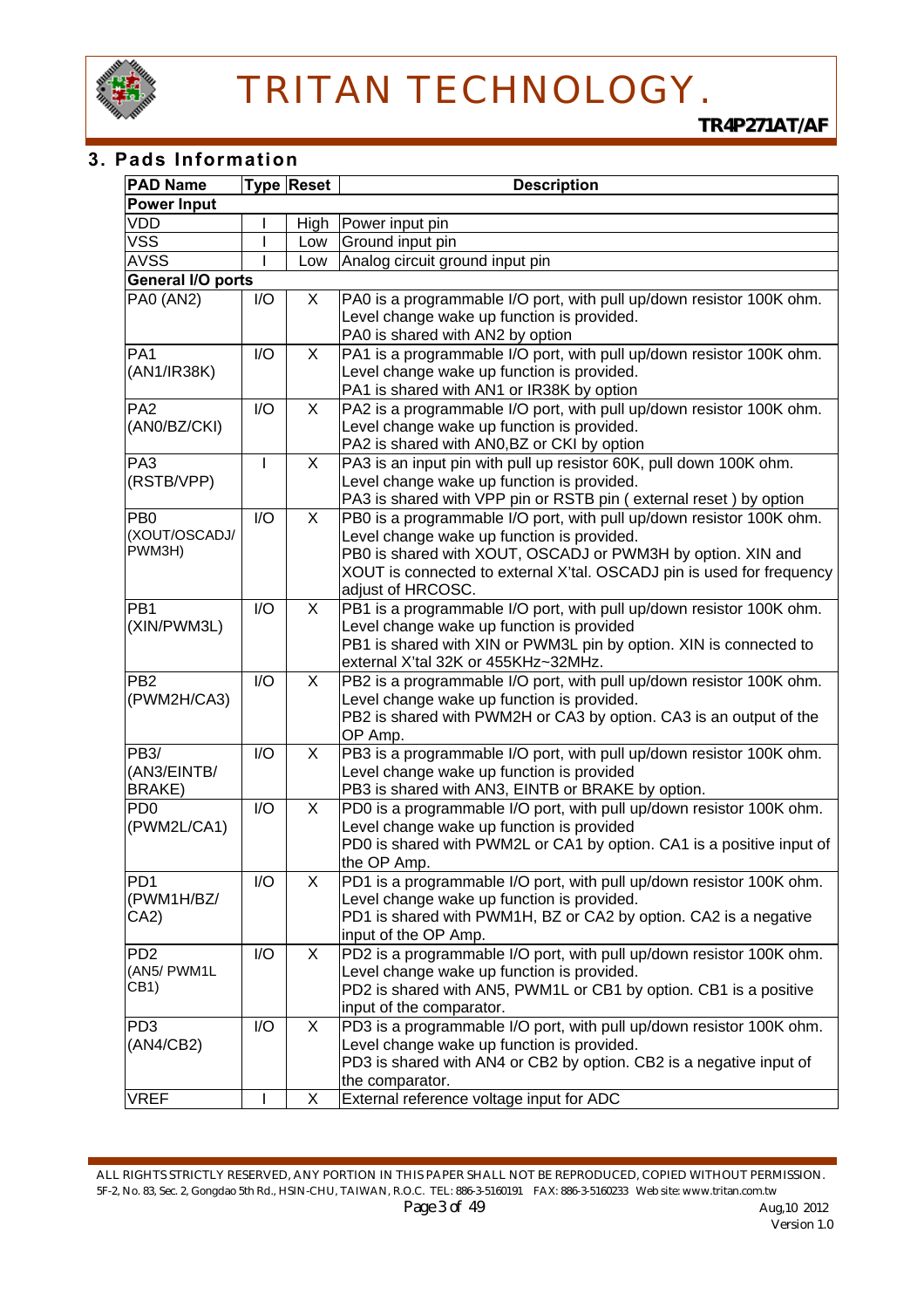

*TR4P271AT/AF*

### **Block Diagram**



Figure 2 Block Diagram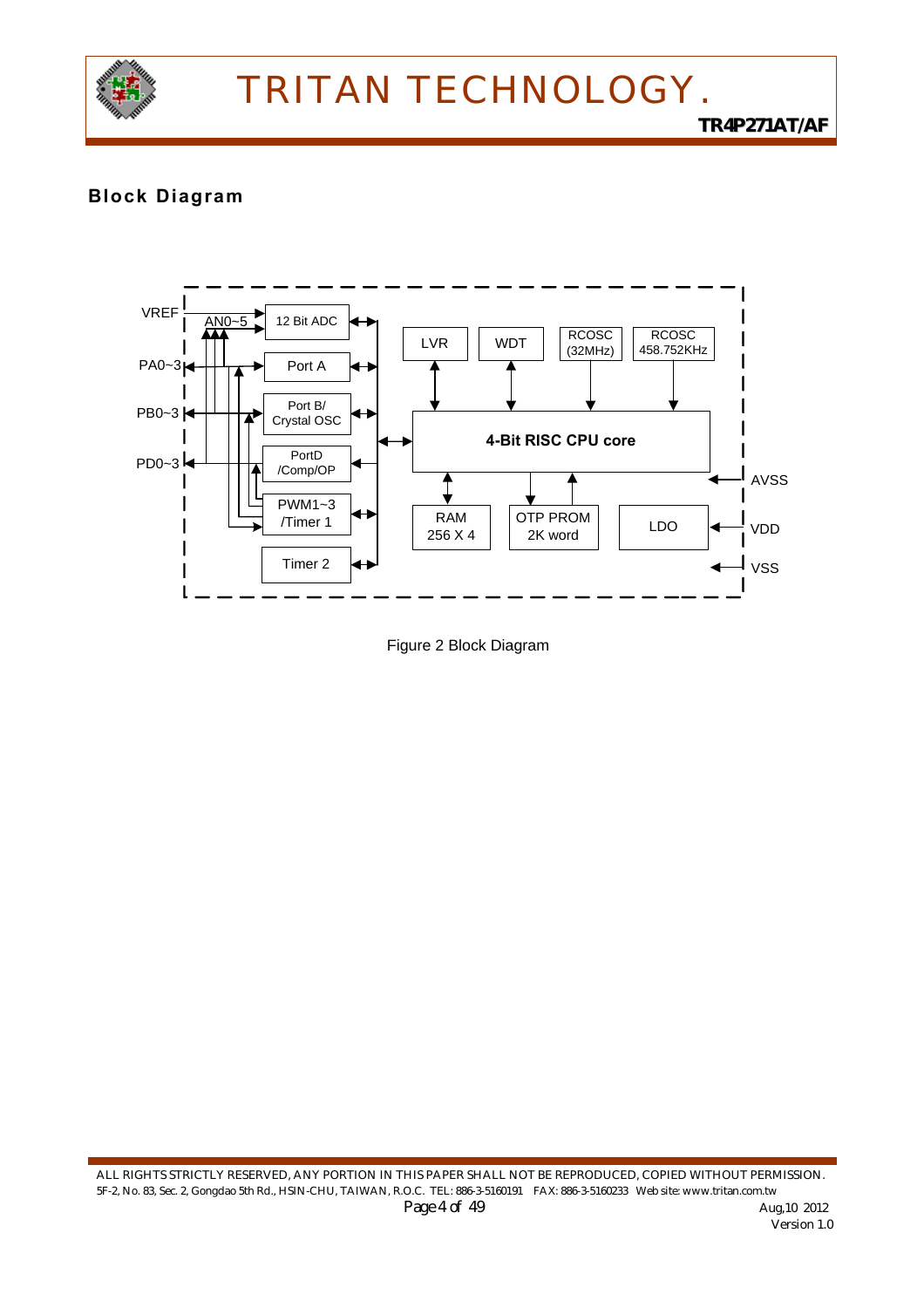

## **4. ELECTRICAL CHARACTERISTICS**

### **4.1 Absolute Maximum Ratings**

#### **ABSOLUTE MAXIMUM RATINGS**

| <b>PARAMETER</b>             | <b>SYSMBOL</b> | <b>RATING</b>       | <b>UNIT</b> |
|------------------------------|----------------|---------------------|-------------|
| DC Supply Voltage            | v+             | < 7.0               |             |
| Input Voltage Range          | Vın            | $-0.5$ to $VDD+0.5$ |             |
| <b>Operating Temperature</b> | IА             | $-40$ to $+85$      | ℃           |
| Storage Temperature          | l sto          | $-50$ to $+150$     | °C          |

## **4.2 DC/AC Characteristics**

### **DC CHARACTERISTICS ( TA = 25**℃**, VDD = 3V, unless otherwise noted )**

| <b>PARAMETER</b>            | <b>SYMBOL</b><br><b>TEST CONDITIONS</b> |                                                                                  |                     | <b>UNIT</b>                  |               |                              |
|-----------------------------|-----------------------------------------|----------------------------------------------------------------------------------|---------------------|------------------------------|---------------|------------------------------|
|                             |                                         |                                                                                  | Min                 | <b>Typ</b>                   | <b>Max</b>    |                              |
|                             | V <sub>VDD1</sub>                       | Temp.= $-40$ ~+85<br>MCU run 14KIPS~ 8 MIPS                                      | 2.0<br>$(V_{LVR2})$ |                              | 5.5           | $\vee$                       |
| Operating voltage           | V <sub>VDD2</sub>                       | Temp.= $-40$ ~+85<br>MCU run 10 MIPS~16MIPS                                      | 2.5                 |                              | 5.5           | $\vee$                       |
|                             | I <sub>OP1</sub>                        | VDD=3V, MCU run 16 MIPS                                                          |                     | 3.6                          |               | mA                           |
|                             | $I_{OP2}$                               | VDD=5V, MCU run 16 MIPS                                                          |                     | 4.0                          |               | mA                           |
| <b>Operating Current</b>    | I <sub>OP3</sub>                        | VDD=3V, MCU run 1 MIPS                                                           |                     | 1.6                          |               | mA                           |
|                             | I <sub>OP4</sub>                        | VDD=5V, MCU run 1 MIPS                                                           |                     | 1.9                          |               | mA                           |
|                             | I <sub>OP5</sub>                        | VDD=3V, MCU run 14KIPS                                                           |                     | 30                           |               | $\mu$ A                      |
|                             | I <sub>STBY1</sub>                      | MCU stop in HALT Mode WDT<br>& RTC off                                           |                     | $2.5 (VDD=3V)$<br>3 (VDD=5V) |               | $\mu$ A                      |
| <b>Standby Current</b>      | I <sub>STBY2</sub>                      | $1.VDD=5V$<br>2.MCU stop in HALT Mode,<br>WDT on or RTC on                       |                     | 8                            |               | μA                           |
|                             | I <sub>STBY3</sub>                      | $1.VDD=5V$<br>2.RTC clock source is EXT32K<br>3.MCU stop in HALT Mode,<br>RTC on |                     | 8                            |               | $\mu$ A                      |
| Input High Level            | V <sub>IH</sub>                         | All I/O port                                                                     | $0.8*VDD$           |                              |               | $\vee$                       |
| Input Low Level             | $V_{IL}$                                | All I/O port                                                                     |                     |                              | $0.2^*V_{DD}$ | $\overline{\vee}$            |
|                             | I <sub>ОН1</sub>                        | VDD=3V, V <sub>OH</sub> =2.5V, All I/O port                                      | -8                  | $-15$                        |               | mA                           |
| <b>Output Drive Current</b> | I <sub>OH2</sub>                        | VDD=5V, V <sub>OH</sub> =4.5V, All I/O port                                      | $-12$               | $-23$                        |               | mA                           |
|                             | I <sub>OL1</sub>                        | VDD= $3V$ , $V_{OL} = 0.5V$ , All I/O port                                       | 8                   | 15                           |               | mA                           |
| Output Sink Current         | I <sub>OL2</sub>                        | VDD=5V, V <sub>OL</sub> =0.5V, All I/O port                                      | 12                  | 24                           |               | mA                           |
| PA, PB, PD pull down        | $R_{down1}$                             | Pull down 180K ohm, VDD=3V                                                       | 140                 | 180                          | 220           | K ohm                        |
| Res.                        | $R_{down2}$                             | Pull down 100K ohm, VDD=5V                                                       | 60                  | 90                           | 120           | K ohm                        |
| PA, PB, PD pull up Res.     | $R_{up1}$                               | Pull up 180K ohm, VDD=3V                                                         | 140                 | 180                          | 220           | K ohm                        |
| (except PA3)                | $R_{up2}$                               | Pull up 100K ohm, VDD=5V                                                         | 60                  | 90                           | 120           | K ohm                        |
| PA3 pull up Res.            | $R_{\underline{up3}}$                   | Pull up 60K ohm , VDD=2V~5V                                                      | 40                  | 60                           | 80            | K ohm                        |
| <b>LVR</b>                  | $V_{LVR1}$                              | Temp. $= 25$                                                                     | 1.5                 | 1.7<br>1.7                   | 1.9           | V<br>$\overline{\mathsf{V}}$ |
| RAM Data Retention          | $V_{LVR2}$<br>$V_{DR}$                  | Temp.= $-40$ ~+85                                                                | 1.4<br>1.4          |                              | 2.0           | $\overline{\vee}$            |

ALL RIGHTS STRICTLY RESERVED, ANY PORTION IN THIS PAPER SHALL NOT BE REPRODUCED, COPIED WITHOUT PERMISSION. 5F-2, No. 83, Sec. 2, Gongdao 5th Rd., HSIN-CHU, TAIWAN, R.O.C. TEL: 886-3-5160191 FAX: 886-3-5160233 Web site: www.tritan.com.tw *Page 5 of 49 Aug,10 2012*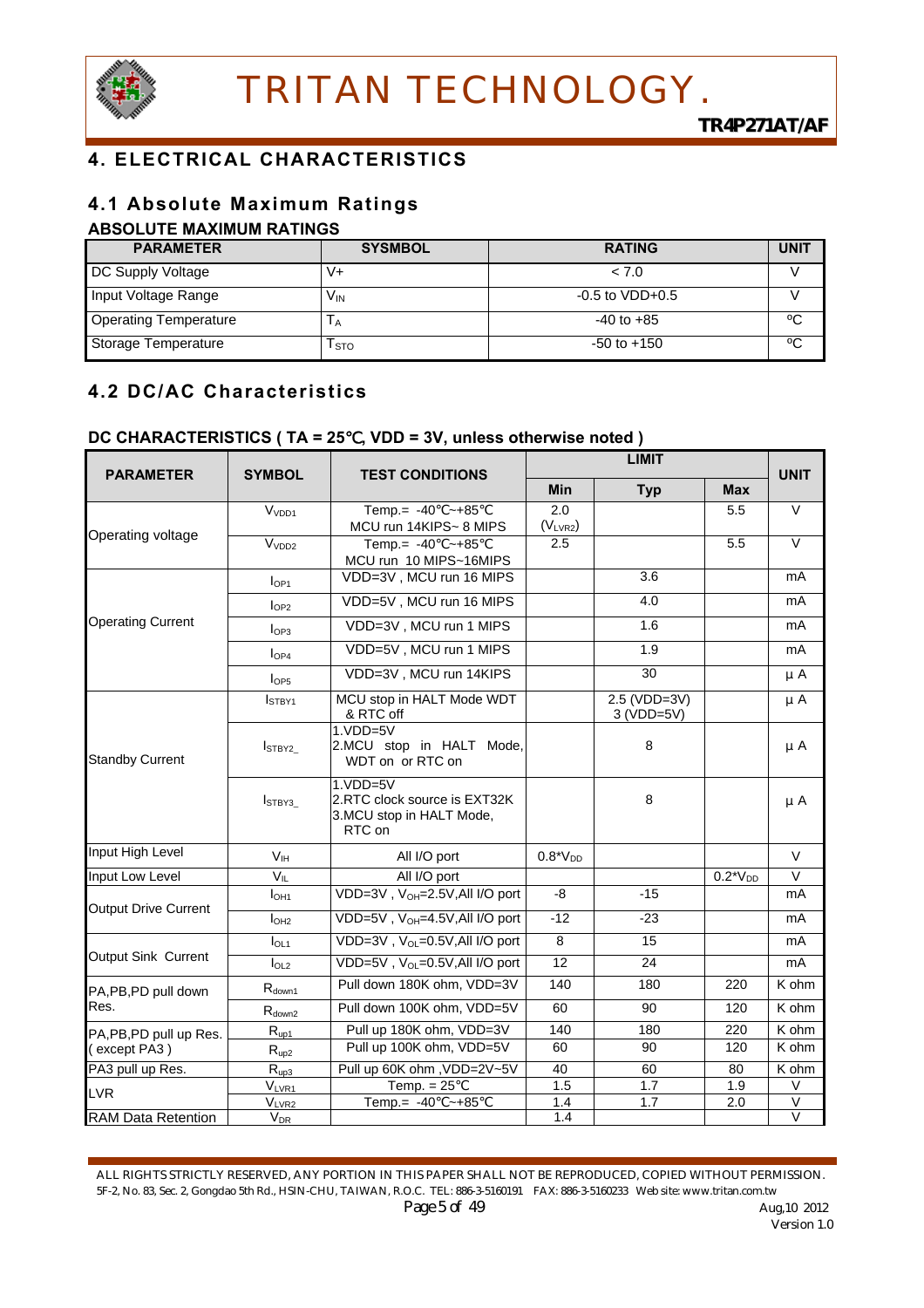

#### **AC CHARACTERISTICS ( TA = 25**℃**, VDD = 3V, unless otherwise noted )**

|                                                                               |                           |                                                                                                                                     |            | <b>LIMIT</b>                                                                                                                                         |            |             |  |
|-------------------------------------------------------------------------------|---------------------------|-------------------------------------------------------------------------------------------------------------------------------------|------------|------------------------------------------------------------------------------------------------------------------------------------------------------|------------|-------------|--|
| <b>PARAMETER</b>                                                              | <b>SYMBOL</b>             | <b>TEST CONDITIONS</b>                                                                                                              | <b>Min</b> | <b>Typ</b>                                                                                                                                           | <b>Max</b> | <b>UNIT</b> |  |
| Internal HRCOSC Frequency                                                     | F <sub>HRCOSC</sub>       | $VDD = 2.0V - 5.5V$<br>Temp = $-40$ ~ +85                                                                                           | 31.36      | $32 + 2%$                                                                                                                                            | 32.64      | <b>MHz</b>  |  |
| Internal LRCOSC Frequency                                                     | FLRCOSC <sub>1</sub>      | $VDD = 2.0V - 5.5V$<br>Temp. $= 25$                                                                                                 |            | 458.752 ±12%                                                                                                                                         |            | <b>KHz</b>  |  |
|                                                                               | F <sub>LRCOSC2</sub>      | $VDD = 2.0V - 5.5V$<br>Temp = $-40$ ~ +85                                                                                           |            | 458.752 ±20%                                                                                                                                         |            | <b>KHz</b>  |  |
| External X'tal EXTOSC                                                         | <b>F</b> <sub>XTOSC</sub> | $VDD = 2.0V - 5.5V$                                                                                                                 |            | $1 - 32$                                                                                                                                             |            | <b>MHz</b>  |  |
| External X'tal EXT32K                                                         | $F_{XT32K}$               | $VDD = 2.0V - 5.5V$                                                                                                                 |            | 32768                                                                                                                                                |            | Hz          |  |
| MCU operating frequency                                                       | $F_{MCK1}$                | 1.in NORMAL Mode<br>2.clock source: FHRCOSC<br>$3.VDD = 2.0V - 5.5V$<br>4. Temp. - 40 ~ + 85                                        |            | $16 \pm 2\%$ , $8 \pm 2\%$<br>4 ± 2%, 1 ± 2%<br>(F <sub>HRCOSC</sub> /2, F <sub>HRCOSC</sub> /4,<br>F <sub>HRCOSC</sub> /8, F <sub>HRCOSC</sub> /32) |            | <b>MIPS</b> |  |
| clock source from FHRCOSC<br>or $F_{XTOSC}$ )                                 | $F_{MCK2}$                | 1.in NORMAL Mode<br>2.clock source: $F_{\text{XTOSC}}$<br>$3.VDD = 2.0V - 5.5V$<br>4 Temp. - 40 ~ + 85<br>5. If $F_{XTOSC}$ = 32Mhz |            | 16, 8, 4, 1<br>( $F_{XTOSC}/2, F_{XTOSC}/4,$<br>$F_{XTOSC}/8$ , $F_{XTOSC}/32$ )                                                                     |            | <b>MIPS</b> |  |
| MCU operating frequency<br>(clock source FLRCOSC)                             | $F_{MCk3}$                | 1.in GREEN Mode<br>$2.VDD = 2.0V - 5.5V$<br>$3.$ Temp. = 25                                                                         |            | 114.69±12%,57.34±12%<br>28.67±12%,14.33±12%                                                                                                          |            | <b>KIPS</b> |  |
| PA1 38KHz output<br>(clock source F <sub>HRCOSC</sub> or F <sub>XTOSC</sub> ) | $F_{38K1}$                | 1.in NORMAL Mode<br>2.PA1 IR38K option enabled<br>3. Register F38K=1<br>$4.$ Temp. = 25                                             |            | 38.09 ±2%<br>$(F_{HRCOSC}$ /840)<br>38.09<br>$(F_{XTOSC=16Mhz})/420$                                                                                 |            | <b>KHz</b>  |  |
| PA1 38KHz output<br>clock source FLRCOSC)                                     | F <sub>38K2</sub>         | 1.in GREEN Mode<br>2.PA1 IR38K option enabled<br>3. Register F38K=1<br>$4.$ Temp. = 25                                              |            | 38.23 ±12%<br>$(F_{LRCOSC}/12)$                                                                                                                      |            | <b>KHz</b>  |  |
|                                                                               | T <sub>RTC1</sub>         | $VDD = 2.0V - 5.5V$<br>Temp. $= 25$<br>clock source FLRCOSC<br>SPUP option enabled                                                  |            | $0.125 \pm 12\%$ , $0.25 \pm 12\%$<br>$0.5 \pm 12\%$ , $1.0 \pm 12\%$                                                                                |            | Sec         |  |
| RTC period                                                                    | T <sub>RTC2</sub>         | $VDD = 2.0V - 5.5V$<br>Temp. $= 25$<br>clock source FLRCOSC<br>SPUP option disabled                                                 |            | 15.625±12%,31.25±12%<br>62.5±12%, 125±12%                                                                                                            |            | ms          |  |
|                                                                               | T <sub>RTC3</sub>         | $VDD = 2.0V - 5.5V$<br>clock source FxT32K<br>SPUP option enabled                                                                   |            | 0.125, 0.25, 0.5, 1.0                                                                                                                                |            | Sec         |  |
|                                                                               | $T_{RTC4}$                | $VDD = 2.0V - 5.5V$<br>clock source $F_{XT32K}$<br>SPUP option disabled                                                             |            | 15.625, 31.25,<br>62.5, 125                                                                                                                          |            | ms          |  |
| <b>WDT</b> period                                                             | T <sub>WDT1</sub>         | $VDD = 2.0V - 5.5V$<br>Temp. $= 25$<br>clock source FLRCOSC                                                                         |            | $0.125 \pm 12\%$ , $0.25 \pm 12\%$<br>$0.5 \pm 12\%$ , 1.0 $\pm 12\%$                                                                                |            | Sec         |  |
|                                                                               | T <sub>WDT2</sub>         | $VDD = 2.0V - 5.5V$<br>clock source FXT32K                                                                                          |            | 0.125, 0.25, 0.5, 1.0                                                                                                                                |            | Sec         |  |
| Bandgap<br>reference<br>voltage<br>start-up time                              | Tbg                       |                                                                                                                                     | 100        |                                                                                                                                                      |            | $\mu$ S     |  |

ALL RIGHTS STRICTLY RESERVED, ANY PORTION IN THIS PAPER SHALL NOT BE REPRODUCED, COPIED WITHOUT PERMISSION. 5F-2, No. 83, Sec. 2, Gongdao 5th Rd., HSIN-CHU, TAIWAN, R.O.C. TEL: 886-3-5160191 FAX: 886-3-5160233 Web site: www.tritan.com.tw *Page 6 of 49 Aug,10 2012*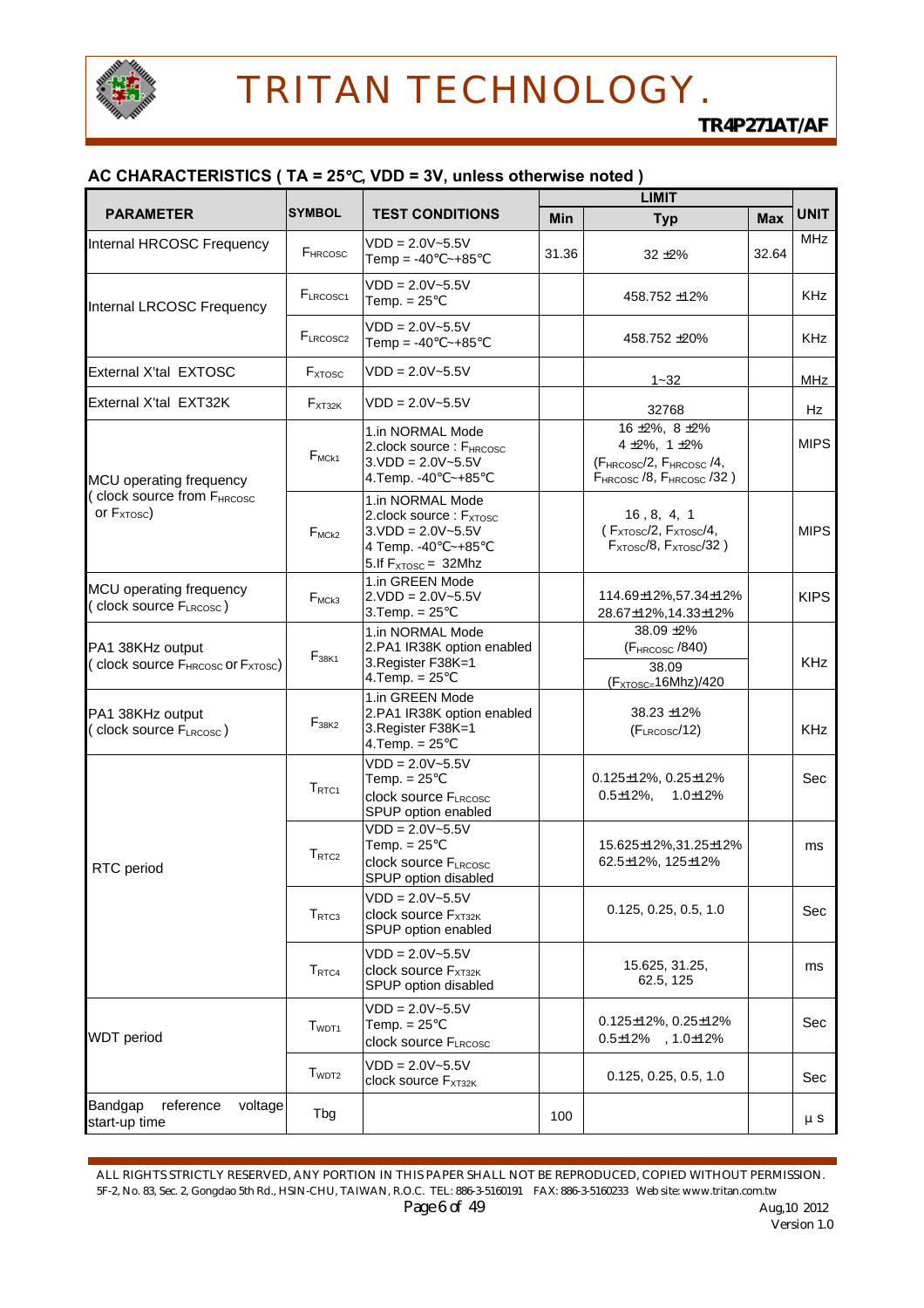

### *TR4P271AT/AF*

| Stable clock delay<br>after power on or system reset | CKstable1 | System oscillator -HRCOSC<br>$F_{MCK1}$ < = 8 MIPS           | $1280 \times (1/8)$ MHz)<br>$+ 1024 \times (1/FMCK1)$ | $\mu$ S |
|------------------------------------------------------|-----------|--------------------------------------------------------------|-------------------------------------------------------|---------|
|                                                      | ( Note 1) | System oscillator --HRCOSC<br>$F_{MCK1} > 8$ MIPS            | 1280 x (1/8MHz)<br>$+32768 \times (1/FMCK1)$          |         |
|                                                      |           | System oscillator -XTOSC<br>CKstable2 $ F_{MCk2}$ < = 8 MIPS | 1280 x (1/ 8MHz)<br>$+ 1024 \times (1/FMCK2)$         | $\mu$ S |
|                                                      | ( Note 2) | System oscillator -- XTOSC<br>$F_{MCk2} > 8$ MIPS            | 1280 x (1/ 8MHz)<br>$+32768 \times (1/$ FMCK2)        |         |
| Stable clock delay<br>after wake up                  | ( Note 3) | CKstable3 System oscillator -- HRCOSC                        | 64 x (1/8MHz)                                         | $\mu$ S |
|                                                      | (Note 4)  | CKstable4 System oscillator -- XTOSC                         | 1024 x $(1/$ F <sub>MCK2</sub> )                      | μS      |

*Note1: The stable clock delay (CKstable1) is place after first clock output of HRCOSC before user's first instruction, it means the user's program will get more stable clock after power on or system reset.* 

*Note2: The stable clock delay (CKstable2) is place after first clock output of XTOSC before user's first instruction, it means the user's program will get more stable clock after power on or system reset. Note3: The stable clock delay (CKstable3) is place after first clock output of HRCOSC before user's first* 

*instruction, it means the user's program will get more stable clock after wake up. Note4: The stable clock delay (CKstable4) is place after first clock output of XTOSC before user's first* 

*instruction, it means the user's program will get more stable clock after wake up.*  **Note5: Fмск1 and Fмск2 are MCU operating clock.** 

#### **12bit ADC Characteristics**

|  |  |  |  | (TA = 25, VDD = 2.4V~5.5V, VREF = 2.4V~5.5V, Temp. -40 $\sim$ +85, unless otherwise noted) |
|--|--|--|--|--------------------------------------------------------------------------------------------|
|--|--|--|--|--------------------------------------------------------------------------------------------|

| <b>PARAMETER</b>                 | <b>SYMBOL</b>    | <b>TEST CONDITIONS</b> | Min | <b>Typ</b>   | <b>Max</b> | <b>UNIT</b> |
|----------------------------------|------------------|------------------------|-----|--------------|------------|-------------|
| ADC start-up time                | $T_{AD}$ stb     |                        |     | 50X (1/FADC) |            | $\mu$ S     |
| ADC operating current            | <b>LADC</b>      |                        |     | 0.6          |            | mA          |
| ADC clock frequency              | $F_{ADC}$        |                        |     |              |            | <b>MHz</b>  |
| Sampling rate                    | $F_{\sf SAMPLE}$ |                        |     |              | 256        | K/sec       |
| <b>Differential Nonlinearity</b> | <b>DNL</b>       |                        |     | ±1           |            | <b>LSB</b>  |
| <b>Integral Nonlinearity</b>     | INL              | VDD=3.4V, VREF=3.4V    | ±1  | ±2           |            | <b>LSB</b>  |
| Offset error                     | <b>OS</b>        | Sampling rate = 31.25K |     | ±1           |            | <b>LSB</b>  |
| No Missing Code                  | <b>NMC</b>       |                        |     | 10           | 12         | <b>Bits</b> |

#### **OP Characteristics ( TA = 25**℃**, VDD = 2V~5.5V, Temp. -40**℃ **~ +85**℃**, unless otherwise noted )**

| <b>PARAMETER</b>      | <b>TEST CONDITIONS</b><br><b>SYMBOL</b> |                   | <b>LIMIT</b> |     |            |             |
|-----------------------|-----------------------------------------|-------------------|--------------|-----|------------|-------------|
|                       |                                         |                   | Min          | Typ | Max        | <b>UNIT</b> |
| Quiescent current     | lour                                    | $VDD = 2V - 5.5V$ | 30           | 50  | 70         | μA          |
| Input voltage range   | V <sub>IN</sub>                         |                   |              |     | <b>VDD</b> |             |
| Output voltage range  | V <sub>ouт</sub>                        |                   | 0.1          |     | $VDD-0.1$  | V           |
| Offset voltage        | Vos                                     |                   | 10           |     | 100        | mV          |
| Output sink current   | <b>ISINK</b>                            |                   | 15           |     | 30         | $\mu$ A     |
| Output source current | <b>I</b> sou                            |                   | 150          |     | 300        | $\mu$ A     |
| Output resistor load  | $R_L$                                   |                   | 100K         |     |            | Ohm         |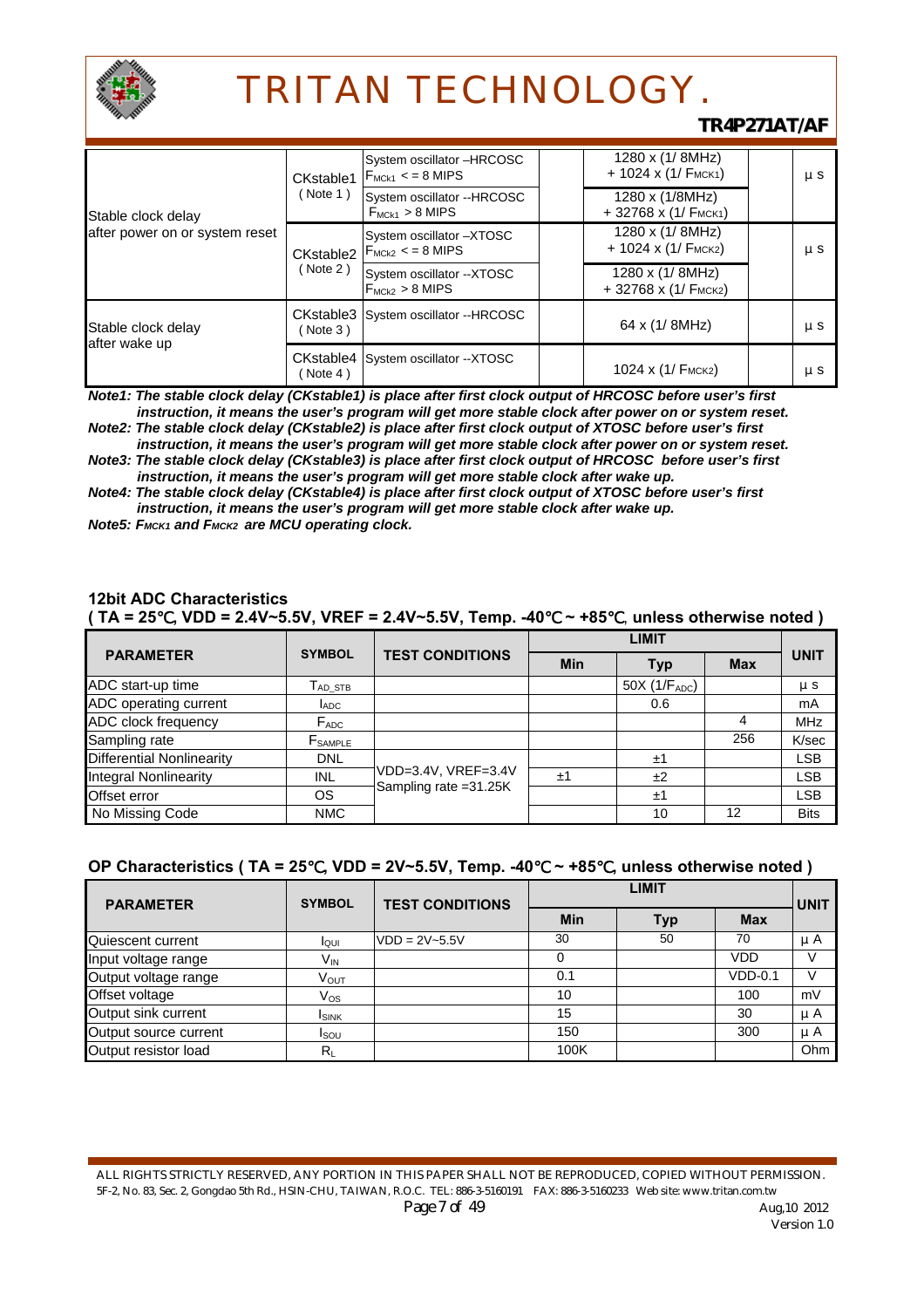

#### **Comparator Characteristics**

 **( TA = 25**℃**, VDD = 2V~5.5V, Temp. -40**℃ **~ +85**℃**, unless otherwise noted )** 

|                     |               |                        | LIMIT |            |            |             |
|---------------------|---------------|------------------------|-------|------------|------------|-------------|
| <b>PARAMETER</b>    | <b>SYMBOL</b> | <b>TEST CONDITIONS</b> | Min   | <b>Typ</b> | <b>Max</b> | <b>UNIT</b> |
| Quiescent current   | loui          | $VDD = 2V - 5.5V$      |       |            |            | u A         |
| Input voltage range | $V_{IN}$      |                        |       |            | <b>VDD</b> |             |
| Offset voltage      | Vos           |                        | 10    |            | 100        | mV          |

#### **Bandgap Characteristics ( TA = 25**℃**, VDD = 2.4V~5.5V, Temp. -40**℃ **~ +85**℃, **unless otherwise noted )**

| <b>PARAMETER</b>      | <b>SYMBOL</b>               | <b>TEST CONDITIONS</b>                                                     |     | <b>UNIT</b> |            |         |
|-----------------------|-----------------------------|----------------------------------------------------------------------------|-----|-------------|------------|---------|
|                       |                             |                                                                            | Min | <b>Typ</b>  | <b>Max</b> |         |
| Quiescent current     | loui                        | $VDD = 5.5V$                                                               |     | 30          |            | μA      |
| Bandgap start-up time | ${\mathsf T}_{\text{STUP}}$ |                                                                            | 100 |             |            | $\mu$ S |
| Output voltage        | VOUT <sub>1</sub>           | $VDD = 2.4V - 5.5V$                                                        |     | 1.175       |            |         |
|                       | C <sub>TCO1</sub>           | $VDD = 2.4V$                                                               |     | 53          |            |         |
| Temp. coefficient     | C <sub>TCO2</sub>           | $VDD = 5.5V$                                                               |     | 36          |            | ppm/    |
| Output voltage offset | $V_{\text{OUT2}}$           | $VDD = 2.4V - 5.5V$<br>Temp. $-40 \sim +85$<br>Process variation including |     |             | ±4         | $\%$    |

#### **Temperature sensor Characteristics ( TA = 25**℃**, VDD = 2.4V~5.5V, Temp. -40**℃ **~ +85**℃, **unless otherwise noted )**

| <b>PARAMETE</b>   | <b>SYMBOL</b>  | <b>TEST CONDITIONS</b> |     | <b>LIMIT</b> |            |             |  |
|-------------------|----------------|------------------------|-----|--------------|------------|-------------|--|
| l R               |                |                        | Min | <b>Typ</b>   | <b>Max</b> | <b>UNIT</b> |  |
| Operating current | <b>Isen</b>    | $VDD = 5.5V$           |     | 210          |            | μA          |  |
| Accuracy          | ∽              |                        |     | ±6           |            | °C          |  |
| Slope             | S.             | 12bitADC output < TCV* |     | 3.3          |            |             |  |
|                   | S <sub>2</sub> | 12bitADC output > TCV* |     | 2.8          |            | LSB/°C      |  |

\*Note: TCV=Temperature Calibration Value at 30°C. For more detail description please see section 5.18.2.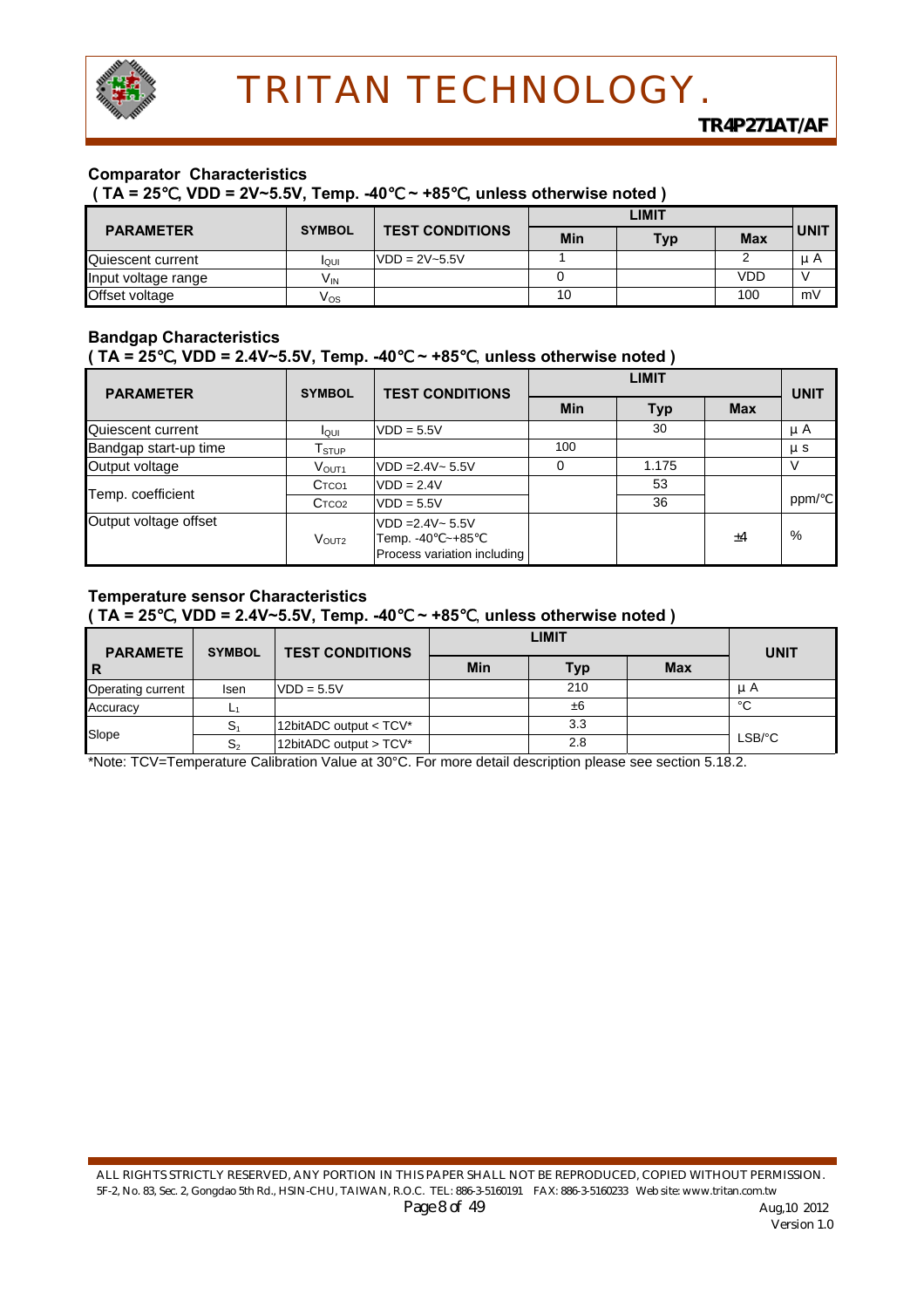









ALL RIGHTS STRICTLY RESERVED, ANY PORTION IN THIS PAPER SHALL NOT BE REPRODUCED, COPIED WITHOUT PERMISSION. 5F-2, No. 83, Sec. 2, Gongdao 5th Rd., HSIN-CHU, TAIWAN, R.O.C. TEL: 886-3-5160191 FAX: 886-3-5160233 Web site: www.tritan.com.tw *Page 9 of 49 Aug,10 2012 Aug,10 2012 Version 1.0*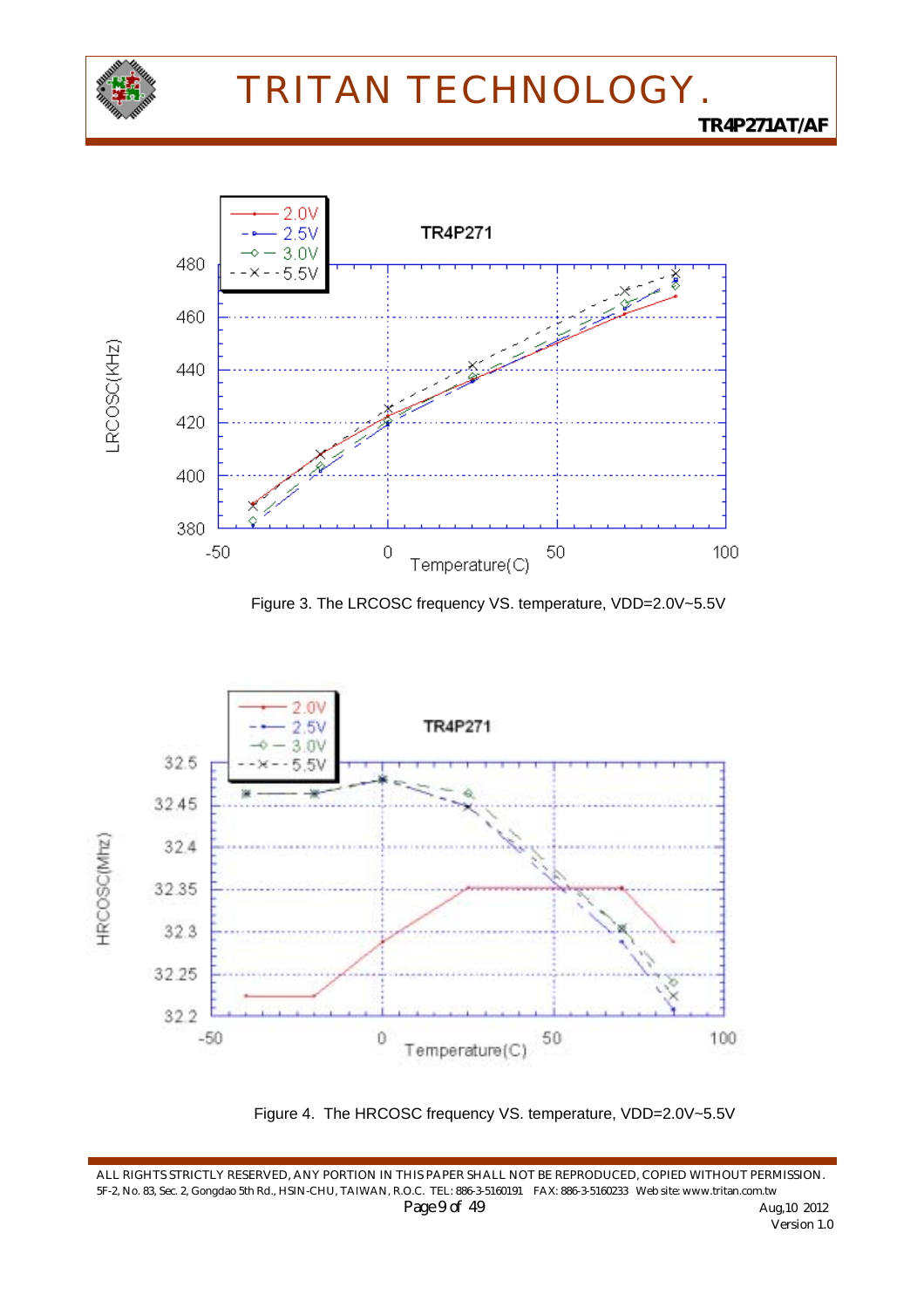

### **5. FUNCTIONAL DESCRIPTION**

This MCU inside TR4P271AT/AF is a high performance process, and operation frequency could be up to 16MHz depending on the application.

### **5.1 Program ROM (OTP PROM)**

TR4P271A series support two kind of OTP ROM arrangement. They are TR4P271AT and TR4P271AF. The OTP ROM memory plan is as shown below:

| <b>Address</b>  | <b>TR4P271AT (1.6 K OTP PROM)</b>        | TR4P271AF (2 K OTP PROM)        |
|-----------------|------------------------------------------|---------------------------------|
| $ 000h - 0$ FFh |                                          |                                 |
| $100h - 1FFh$   |                                          |                                 |
| $ 200h - 2FFh $ | User area 1.5K                           | User area 1.5K                  |
|                 | (1536 X12 )                              | (1536 X12 )                     |
| $ 500h - 5FFh $ |                                          |                                 |
| $1600h - 63Fh$  | Reserved area                            | lReserved area                  |
|                 | (ADC calibration data & option)          | (ADC calibration data & option) |
| $640h - 66Fh$   | User Information block(48X12), for data  |                                 |
|                 | storing only, don't use to store program | User area 0.5K                  |
| 670h            | Temperature Calibration Value (TCV)      | (448X12)                        |
| $ 671h - 7FFh $ | Reserved area                            |                                 |

**Note: 1. For TR4P271AT and TR4P271AF, the content of OTP ROM Address \$640h~\$66Fh can be read by program. Address \$600h~\$63Fh and \$671h~\$7FFh can't be read by program.** 

 **2. To read registers DMDL, DMDM and DMDH, only LD A,(n) instruction can be used. Other instructions are not allowed. ( n= DMDL, DMDM or DMDH )** 

**3. If DMA2~DMA0 pointed Address is located at invalid Address 600h~61Fh or 700h~7FFh, DMA2.2, DMA2.1, DMA2.0 will be automatically regarded as 0 by hardware, DMA0 and DMA1 will not be affected.** 

TR4P271AT supports 1.6 K words user ROM which is located on \$000h ~ \$5FFh, \$640h ~ \$66Fh and \$670h. The first user area \$000h ~ \$5FFh stores user program area. The second user area \$640h ~ \$66Fh that named user information block stores serial number, lot number or user optional codes…etc. The third user area \$670h stores Temperature Calibration Value. In addition to the above points, there are still the reserved areas. They are located at \$600h  $\sim$  \$63Fh and \$671h  $\sim$  \$7FFh, they can't be read by software.

TR4P271AF supports 2 K words OTP ROM which is located on \$000h ~ \$5FFh and \$640h ~ \$7FFh. These two areas store user program. Although \$640h~\$7FFh is user area, but data in \$671h~\$7FFh can't be read by software. The reserved area, \$600h ~ \$63Fh, can't be read by program also.

To read OTP ROM data, use DMA2~DMA0 registers as Address pointer. The Address range is located in \$000H ~ \$5FFH and \$640H~\$670H. After these registers (DMA0~2) are specified by software, the 12bits data of ROM can be moved to A register by three instructions, they are "LD A, (DMDL)", "LD A, (DMDM)" and "LD A, (DMDH)". The three instructions mentioned above are two cycle instruction, all others instructions are single cycle instruction.

| Symbol           | Addr. R/W |      | Reset       | D <sub>3</sub> | D <sub>2</sub> | D <sub>1</sub> | D <sub>0</sub> | <b>Description</b>                             |
|------------------|-----------|------|-------------|----------------|----------------|----------------|----------------|------------------------------------------------|
| <b>DMA0</b>      | 18H       | IR/W | <b>XXXX</b> | DMA0.3         | IDMA0.2        | DMA0.1         |                | DMA0.0  DMA0~DMA2(exclude DMA2.3) build a 11   |
| DMA <sub>1</sub> | 19H       | R/W  | <b>XXXX</b> | DMA1.3         | DMA1.2         | DMA1.1         |                | DMA1.0 bit Addressing space for read ROM data. |

ALL RIGHTS STRICTLY RESERVED, ANY PORTION IN THIS PAPER SHALL NOT BE REPRODUCED, COPIED WITHOUT PERMISSION. 5F-2, No. 83, Sec. 2, Gongdao 5th Rd., HSIN-CHU, TAIWAN, R.O.C. TEL: 886-3-5160191 FAX: 886-3-5160233 Web site: www.tritan.com.tw *Page 10 of 49* Aug,10 2012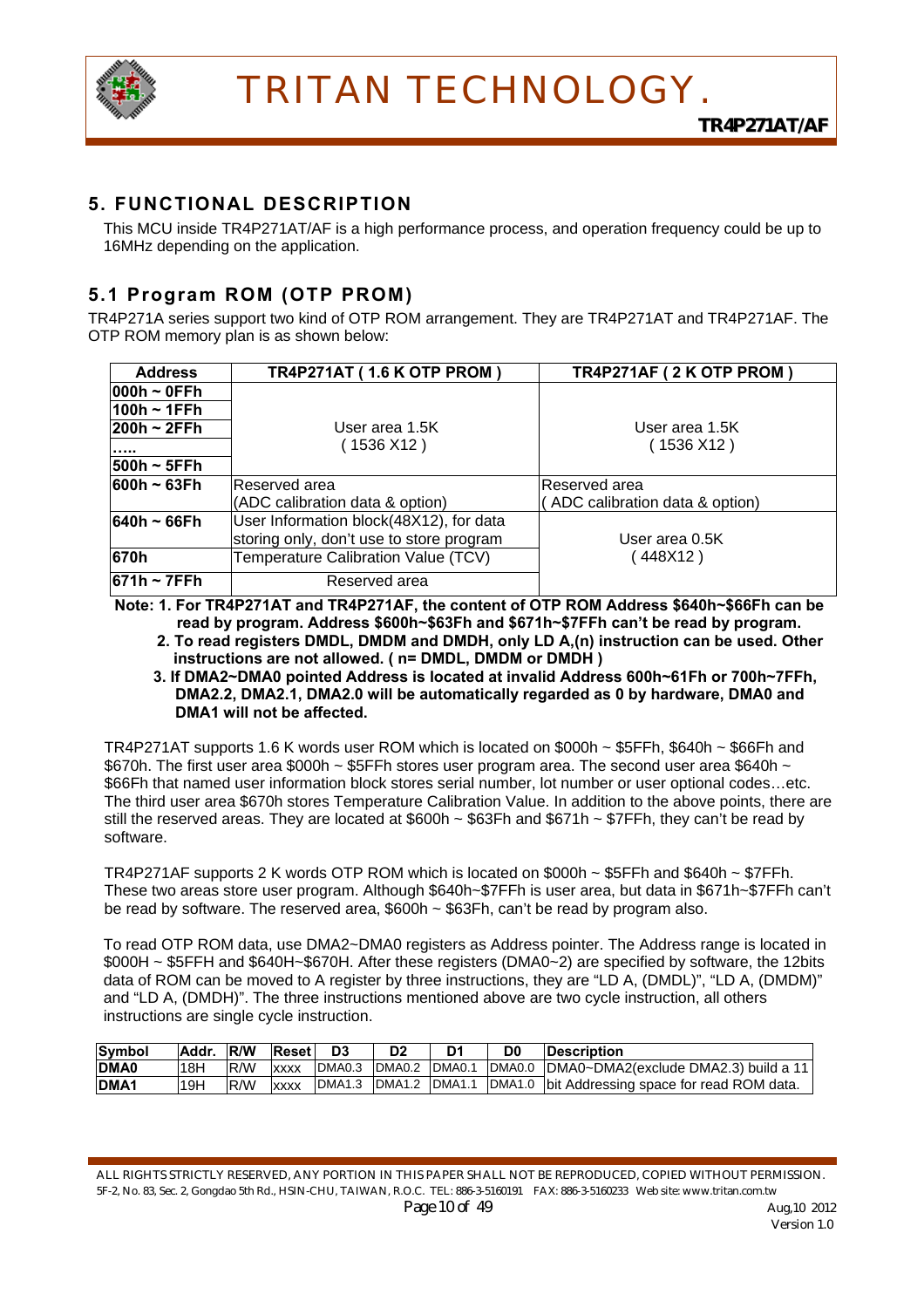

#### *TR4P271AT/AF*

| DMA <sub>2</sub> | 1AH             | R/W | <b>XXXX</b> | <b>DMA2.3</b> | <b>DMA2.2</b>      | <b>DMA2.1</b> | <b>DMA2.0</b> | DMA0 is the lowest nibble Address, DMA2<br>is the highest nibble Address.                                                                                                                                                                                 |
|------------------|-----------------|-----|-------------|---------------|--------------------|---------------|---------------|-----------------------------------------------------------------------------------------------------------------------------------------------------------------------------------------------------------------------------------------------------------|
|                  |                 |     |             |               |                    |               |               | DMA2.3: It's a user usable register only,<br>it's useless for Address setting.                                                                                                                                                                            |
| <b>DMDL</b>      | 1 <sub>CH</sub> | lR. | <b>XXXX</b> | DMDL.3        | DMDL.2             | DMDL.1        | DMDL.0        | DMDL is used to read low nibble data<br>from ROM that Addressed by DMA0 ~<br>DMA <sub>2</sub> .                                                                                                                                                           |
| <b>DMDM</b>      | 1 <sub>DH</sub> | R/W | <b>XXXX</b> | DMDM.3        | DMDM.2             | DMDM.1        | DMDM.0        | DMDM is used to read middle nibble<br>(1)<br>data from ROM that Addressed by<br>$DMAO \sim DMA2$ .<br>Write this register with data 05h will<br>(2)<br>clear watch dog timer (WDT)<br>Write this register with data 0Ah will<br>(3)<br>clear RTC counter. |
| <b>DMDH</b>      | 1EH             | IR. | <b>XXXX</b> | DMDH.3        | DMDH <sub>.2</sub> | DMDH.1        | DMDH.0        | DMDH is used to read high nibble data<br>from ROM that Addressed by DMA0 ~<br>DMA <sub>2</sub> .                                                                                                                                                          |

For example, assume the data of Address 356H is 587H.

LD A, #3 LD (DMA2), A LD A, #5 LD (DMA1), A LD A, #6 LD (DMA0),  $A$  ; ROM Address = 356H LD A, (DMDL) ; A register = 7H; low nibble data of ROM Address 356H LD A,  $(DMDM)$ ; A register = 8H; middle nibble data of ROM Address 356H LD A, (DMDH) ; A register = 5H; high nibble data of ROM Address 356H …….

## **5.2 SRAM and I/O Memory Map**

TR4P271AT/AF provides 256 nibbles SRAM. SRAM is separated into 8 pages (MAH0~7). Every page has 32 nibbles (with same Address, \$20H~\$3FH). This Addressing space of SRAM is different from ROM's Address.

| Direct Addressing (use MAH)      |          | <b>Real SRAM Address</b> | <b>SRAM MAP</b>                                                |
|----------------------------------|----------|--------------------------|----------------------------------------------------------------|
| <b>MAH=XH</b><br>(MAH no effect) | l00H~1FH |                          | Common I/O port and SFR(special function<br>register) register |
| $MAH = 0H$                       | 20H~3FH  | $100H - 1FH$             |                                                                |
| $MAH=1H$                         | 20H~3FH  | $20H - 3FH$              |                                                                |
|                                  |          |                          | USER SRAM (256x4)                                              |
| $MAH = 6H$                       | 20H~3FH  | C0H~DFH                  |                                                                |
| MAH=7H                           | 20H~3FH  | lE0H∼FFH                 |                                                                |

The Addressing space is separated into several pages. Software can select working pages by setting MAH register. Each page contains two blocks and each block contains 32 nibbles. The lower block ( 00H ~1FH ) is used for IO registers and special registers, it's named "common I/O block". This block will not affected by MAH setting. In any MAH setting, software can access register of this block directly. The higher block ( 20H~3FH ) is used for user SRAM access. MAH register determines current access page of SRAM. The 20H~3FH Address(in instructions) determines 32 nibble Address in the current page.

The working space is as shown below:

ALL RIGHTS STRICTLY RESERVED, ANY PORTION IN THIS PAPER SHALL NOT BE REPRODUCED, COPIED WITHOUT PERMISSION. 5F-2, No. 83, Sec. 2, Gongdao 5th Rd., HSIN-CHU, TAIWAN, R.O.C. TEL: 886-3-5160191 FAX: 886-3-5160233 Web site: www.tritan.com.tw *Page 11 of 49* Aug, 10 2012 Version 1.0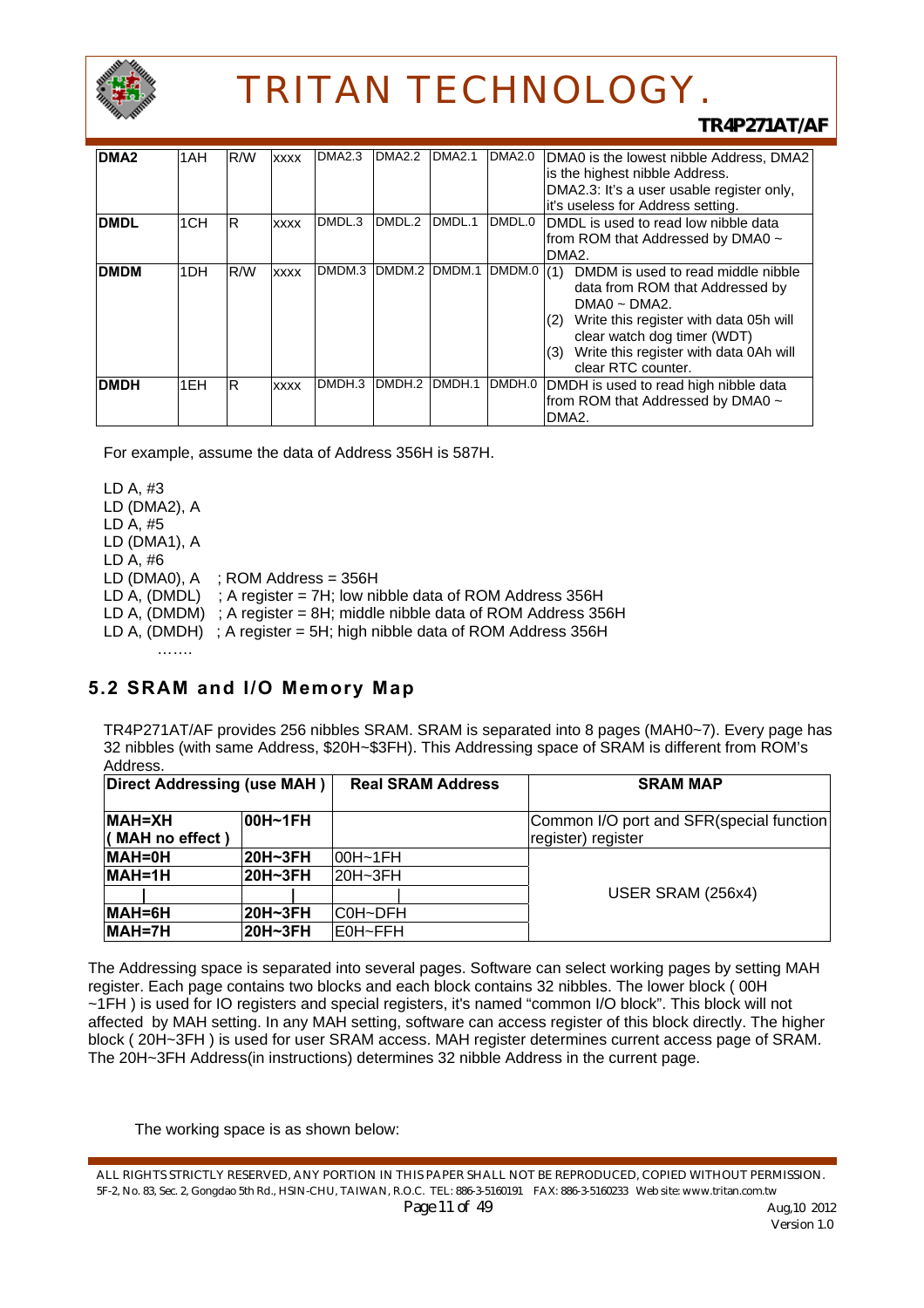

High 32 nibbles Address space (20 ~ 3F H), MAH pointed SRAM space

Low 32 nibbles Address space  $(0 - 1F H)$ , I/O and special register, "common I/O block", MAH has no effect on this block

 $MAH = 0$  selects 1st 32 nibbles SRAM MAH = 1 selects 2nd 32 nibbles SRAM MAH = 2 selects 3rd 32 nibbles SRAM

 ... etc.

MAH can be written by a special instruction "LDMAH" with direct data.

MAH can't be read by MCU. When interrupt happened, MAH data will be stored by hardware and restored by "RETI" command.

## **5.3 I/O Memory Map**

The I/O memory map consists of common I/O, control registers and extended I/O space. Detailed operations are as follows.

### **5.4 Common I/O and control register**

The "common IO block" contains 32 Addresses. All registers in this block can be accessed directly by these instructions : LD/ADC/SBC/OR/AND/XOR/INC/DEC/RLC/RRC/CMP/ADR. SET, CLR ( bit set/clear ) can only operate on the Address range from 00H to 0FH.

Read common I/O instruction: LD/ADC/SBC/CMP/OR/AND/XOR ( Ex. LD A,(n) ) Write data to common I/O instruction: LD (n).A

Read and write common I/O instruction : DEC/INC/ADR/RRC/RLC ( Ex. DEC (n) )

## **5.3 I/O Memory Map**

The I/O memory map consists of common I/O and extended I/O. These I/O provide some data operation instructions as follows:

U: unchanged X: unknown value R/W: readable & writeable R: readable only W: writeable only

| Symbol     | Addr. | R/W | <b>Reset</b> | D <sub>3</sub> | D <sub>2</sub> | D <sub>1</sub>    | D <sub>0</sub> | <b>Description</b>                                                                                                                                                                                                                                                                                                                                                                                                                                                     |
|------------|-------|-----|--------------|----------------|----------------|-------------------|----------------|------------------------------------------------------------------------------------------------------------------------------------------------------------------------------------------------------------------------------------------------------------------------------------------------------------------------------------------------------------------------------------------------------------------------------------------------------------------------|
| ISTATUS    | 00H   | R/W | 00xx         | TM2IFG         | TM1IFG         | <b>CF</b>         | ZF             | ZF : Zero status register<br>CF: Carry status register<br>TM1IFG: Timer 1 interrupt flag<br>0: no Timer1 interrupt occurred.<br>1: Timer1 interrupt occurred, it can be<br>cleared by software.<br>TM2IFG: Timer 2 interrupt flag<br>0: no Timer 2 interrupt occurred.<br>1: Timer2 interrupt occurred, it can be<br>cleared by software.                                                                                                                              |
| <b>RTC</b> | 01H   | R/W | 0000         | <b>RTCFG</b>   | <b>F38K</b>    | RTCS <sub>1</sub> | RTCS0          | RTC will cause an interrupt (\$008h) when<br>in NORMAL mode or GREEN mode. In<br>HALT mode, RTC can wake up MCU and<br>program will go to wake up vector<br>(\$004h).<br>RTCS1, RTCS0: RTC interrupt period<br>detailed description in Real Time Clock<br>Interrupt section.<br>F38K is valid only when IREN is enabled.<br>$F38K = 1$ , PA1 output 38k clock<br>$F38K = 0$ , PA1 PIN 38K output signal<br>disabled. PA1 keeps low if<br>(option) IRNOR0 disabled. PA1 |

ALL RIGHTS STRICTLY RESERVED, ANY PORTION IN THIS PAPER SHALL NOT BE REPRODUCED, COPIED WITHOUT PERMISSION. 5F-2, No. 83, Sec. 2, Gongdao 5th Rd., HSIN-CHU, TAIWAN, R.O.C. TEL: 886-3-5160191 FAX: 886-3-5160233 Web site: www.tritan.com.tw *Page 12 of 49* Aug,10 2012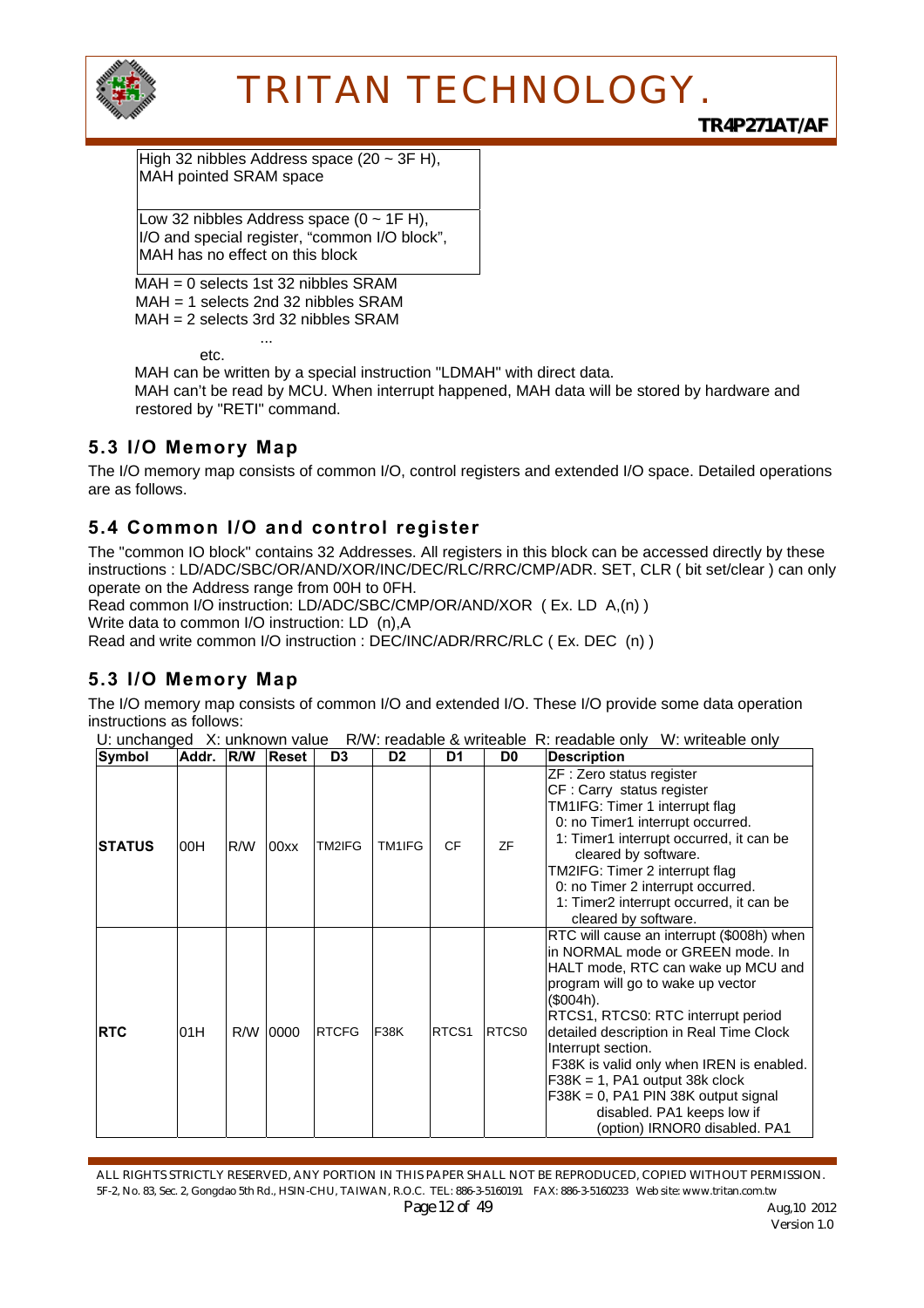

|                |     |     |             |                   |                   |                  |                   | keeps high when IRNOR0                     |
|----------------|-----|-----|-------------|-------------------|-------------------|------------------|-------------------|--------------------------------------------|
|                |     |     |             |                   |                   |                  |                   | enabled.                                   |
|                |     |     |             |                   |                   |                  |                   | RTCFG: RTC overflow flag                   |
|                |     |     |             |                   |                   |                  |                   | 0: RTC overflow not occurred.              |
|                |     |     |             |                   |                   |                  |                   | 1: RTC overflow occurred, it can be        |
|                |     |     |             |                   |                   |                  |                   | cleared by software.                       |
| <b>IOC_PA</b>  | 02H | R/W | 0000        | X                 | IOCA2             | IOCA1            | <b>IOCA0</b>      | Port PA0~PA2 input/output direction :      |
|                |     |     |             |                   |                   |                  |                   | 1: set port as output port individually    |
|                |     |     |             |                   |                   |                  |                   | 0: set port as input port individually     |
|                |     |     |             |                   |                   |                  |                   | PA3 is input only.                         |
| <b>DATA PA</b> | 03H | R/W | <b>XXXX</b> | DPA <sub>3</sub>  | DPA <sub>2</sub>  | DPA1             | DPA <sub>0</sub>  | Read data from PA0~PA3 PIN or write        |
|                |     |     |             | (Read             |                   |                  |                   | data to PA0~PA2 PIN ( I/O direction is     |
|                |     |     |             | only)             |                   |                  |                   | selected by IOC_PA register)               |
|                |     |     |             |                   |                   |                  |                   | IADJEN: HRCOSC internal adjust on/off      |
|                |     |     |             |                   |                   |                  |                   | 0: HRCOSC internal adjust disabled         |
|                |     |     |             |                   |                   |                  |                   | 1: HRCOSC internal adjust enabled          |
|                |     |     |             |                   |                   |                  |                   | ADJ1, ADJ0: HRCOSC internal adjust reg.    |
|                |     |     |             |                   |                   |                  |                   | Internal HRCOSC<br>ADJ1<br>ADJ0            |
| HRC_ADJ        | 04H | R/W | 0000        | X                 | <b>IADJEN</b>     | ADJ1             | ADJ0              | frequency                                  |
|                |     |     |             |                   |                   |                  |                   | $32MHz + 4%$<br>$\mathbf 0$<br>0           |
|                |     |     |             |                   |                   |                  |                   | $\overline{0}$<br>$32MHz + 2%$<br>1        |
|                |     |     |             |                   |                   |                  |                   | 1<br>32MHz - 2%<br>0                       |
|                |     |     |             |                   |                   |                  |                   | $\overline{1}$<br>1<br>32MHz - 4%          |
| <b>IOC_PB</b>  | 05H | R/W | 0000        | IOCB <sub>3</sub> | IOCB <sub>2</sub> | IOCB1            | IOCB <sub>0</sub> | Port PB0~PB3 input/output direction :      |
|                |     |     |             |                   |                   |                  |                   | 1: set port as output port individually    |
|                |     |     |             |                   |                   |                  |                   | 0: set port as input port individually     |
| <b>DATA PB</b> | 06H | R/W | <b>XXXX</b> | DPB <sub>3</sub>  | DPB <sub>2</sub>  | DPB <sub>1</sub> | DPB <sub>0</sub>  | Read data from PB0~PB3 port or write       |
|                |     |     |             |                   |                   |                  |                   | data to PB0~PB3 ( I/O direction is defined |
|                |     |     |             |                   |                   |                  |                   | by IOC_PB register)                        |
| USER1          | 07H | R/W | <b>XXXX</b> | USER1.3           | <b>USER1.2</b>    |                  | USER1.1 USER1.0   | General purpose user RAM                   |
| <b>TMCTL</b>   | 08H | R/W | 0000        | TM2EN             | TM1EN             | TM1SCK TM1ALD    |                   | TM1ALD: Timer 1 auto load control          |
|                |     |     |             |                   |                   |                  |                   | 0 : Timer 1 auto load function turned off  |
|                |     |     |             |                   |                   |                  |                   | 1 : Timer 1 auto load function turned on   |
|                |     |     |             |                   |                   |                  |                   | TM1SCK:Timer1 clock source selection       |
|                |     |     |             |                   |                   |                  |                   | 0: internal clock (frequency selected      |
|                |     |     |             |                   |                   |                  |                   | by SCALER1 register)                       |
|                |     |     |             |                   |                   |                  |                   | 1: external clock (from PA2 pin)           |
|                |     |     |             |                   |                   |                  |                   | IOCA2 must be set to 0.                    |
|                |     |     |             |                   |                   |                  |                   | TM1EN: Timer 1 enable control bit          |
|                |     |     |             |                   |                   |                  |                   | 0 : Timer 1 disabled                       |
|                |     |     |             |                   |                   |                  |                   | 1 : Timer 1 enabled                        |
|                |     |     |             |                   |                   |                  |                   | TM2EN: Timer 2 enable control bit          |
|                |     |     |             |                   |                   |                  |                   | 0 : Timer 2 disabled                       |
|                |     |     |             |                   |                   |                  |                   | 1 : Timer 2 enabled                        |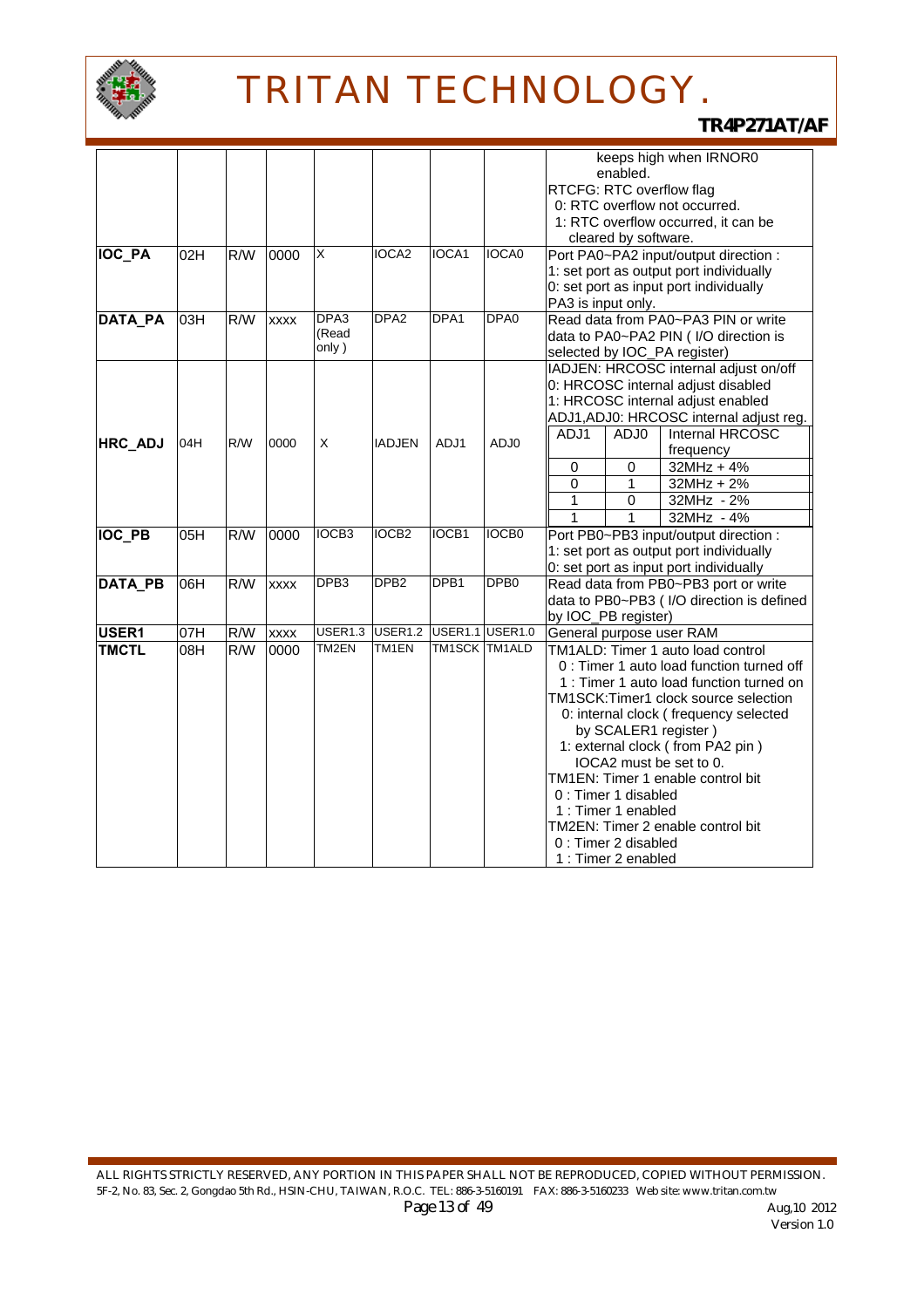

| <b>SYS0</b>                | 09H | R/W              | 0000        |                           | TM2MSK   TM1MSK   ENINT   |                                | <b>PWMO</b>                    | Notice: The PWMO, ENINT, TM1MSK                                                                                                                                                                                                                                                                                                                                                                    |
|----------------------------|-----|------------------|-------------|---------------------------|---------------------------|--------------------------------|--------------------------------|----------------------------------------------------------------------------------------------------------------------------------------------------------------------------------------------------------------------------------------------------------------------------------------------------------------------------------------------------------------------------------------------------|
|                            |     |                  |             |                           |                           |                                |                                | and TM2MSK will be cleared by HALT<br>instruction<br>PWMO: PWM mode on/off<br>0 : timer or BZ mode enabled<br>1 : PWM mode enabled<br>(The frequency of PWM controlled by<br>register TM1BIT and TM1ALD if PWMO=1)<br>ENINT: Global interrupt enable<br>0 : global interrupt disabled<br>1 : global interrupt enabled, (ENINT                                                                      |
|                            |     |                  |             |                           |                           |                                |                                | control the interrupt enable of Timer<br>1, Timer 2 and RTC)<br>TM1MSK: Timer 1 interrupt mask<br>0 : Timer 1 interrupt mask enabled, Timer1<br>interrupt disabled.<br>1 : Timer 1 interrupt mask disabled, Timer1                                                                                                                                                                                 |
|                            |     |                  |             |                           |                           |                                |                                | interrupt enabled.<br>TM2MSK: Timer 2 interrupt mask<br>0 : Timer 2 interrupt mask enabled. Timer2<br>interrupt disabled.<br>1 : Timer 2 interrupt mask disabled, Timer2<br>interrupt enabled.                                                                                                                                                                                                     |
| TIM <sub>1</sub><br>/PWMD1 | 0AH | R/W              | 0000        | <b>TIM1.3</b><br>(TIM1.7) | TIM1.2<br>(TIM1.6)        | TIM1.1<br>(TIM1.5)<br>(TIM1.9) | TIM1.0<br>(TIM1.4)<br>(TIM1.8) | TIM1.9~TIM1.0: 10 bit TIMER 1 counter<br>value, read or write must follow fixed<br>sequence as below. This fixed sequence<br>can be cleared by CLT1T2 register.<br>(1) Write: write low nibble first, and then<br>write middle and high nibble.<br>(2) Read: read low nibble first, and then<br>read middle and high nibble.<br>PWMD1: If PWM mode is enabled, TIM1<br>will act as PWMD1 register. |
| TIM <sub>2</sub>           | 0BH | $\overline{R/W}$ | 0000        | TIM2.3<br>(TIM2.7)        | <b>TIM2.2</b><br>(TIM2.6) | TIM2.1<br>(TIM2.5)             | <b>TIM2.0</b><br>(TIM2.4)      | TIM2.7~TIM2.0: 8 bit TIMER 2 counter<br>value, read or write must follow fixed<br>sequence as below. This fixed sequence<br>can be cleared by CLT1T2 register.<br>(1) Write: write low nibble first, and then<br>write high nibble.<br>(2) Read: read low nibble first, and then<br>read high nibble.                                                                                              |
| <b>IOC PD</b>              | 0CH | R/W              | 0000        | IOCD3                     | IOCD <sub>2</sub>         | IOCD1                          | <b>IOCD0</b>                   | Port D input/output direction select<br>1: set port as output port individually<br>0: set port as input port individually                                                                                                                                                                                                                                                                          |
| DATA_PD                    | 0DH | R/W              | <b>XXXX</b> | DPD3                      | DPD <sub>2</sub>          | DPD <sub>1</sub>               | DPD <sub>0</sub>               | Read port D data from PD0~PD3 port or<br>write data to PD0~PD3 ( I/O direction is<br>defined by IOC_PD register)                                                                                                                                                                                                                                                                                   |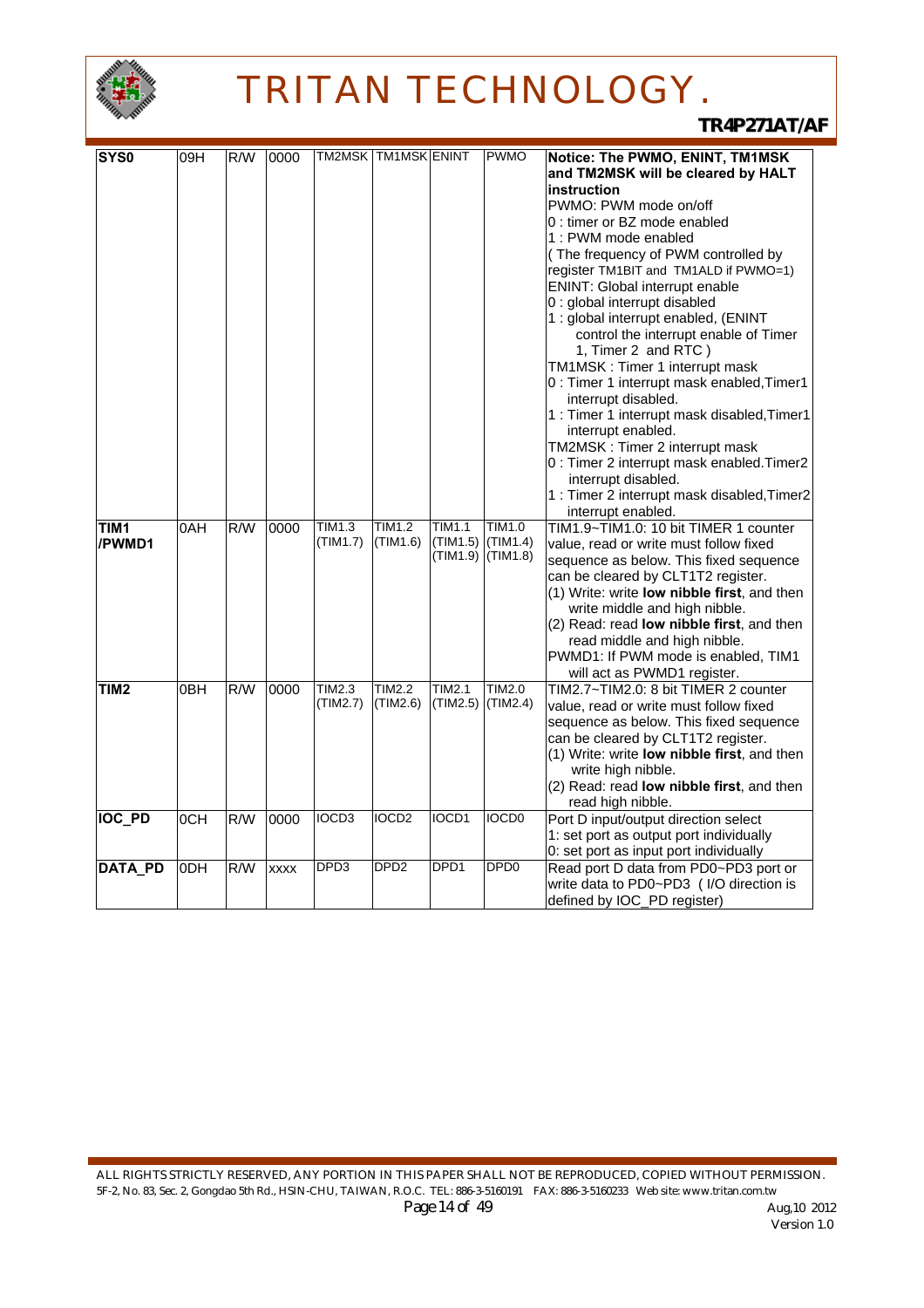

| <b>SCALER1</b>    | 0EH | R/W | 0000        | TM1BIT              | T1DIV2           | T <sub>1</sub> DIV <sub>1</sub> | T1DIV0         | T1DIV2~0 : The pre-scaler of Timer 1    |                                |                          |        |                                            |
|-------------------|-----|-----|-------------|---------------------|------------------|---------------------------------|----------------|-----------------------------------------|--------------------------------|--------------------------|--------|--------------------------------------------|
|                   |     |     |             |                     |                  |                                 |                | Timer 1 clock source definition table:  |                                |                          |        |                                            |
|                   |     |     |             |                     |                  |                                 |                | (FMCK = MCU operating clock)            |                                |                          |        |                                            |
|                   |     |     |             |                     |                  |                                 |                | T1DIV2                                  | T1DIV1                         |                          | T1DIV0 | TM1CK                                      |
|                   |     |     |             |                     |                  |                                 |                | $\mathbf 0$                             | 0                              |                          | 0      | <b>FMCK/256</b>                            |
|                   |     |     |             |                     |                  |                                 |                | $\pmb{0}$                               | $\mathbf 0$                    | $\mathbf{1}$             |        | <b>Гмск /128</b>                           |
|                   |     |     |             |                     |                  |                                 |                | $\mathbf 0$                             | 1                              | $\mathbf 0$              |        | <b>Гмск /64</b>                            |
|                   |     |     |             |                     |                  |                                 |                | $\overline{0}$                          | $\mathbf{1}$                   | $\mathbf{1}$             |        | <b>FMCK /32</b>                            |
|                   |     |     |             |                     |                  |                                 |                | $\mathbf{1}$                            | 0                              | $\mathbf 0$              |        | <b>FMCK/16</b>                             |
|                   |     |     |             |                     |                  |                                 |                | $\mathbf{1}$                            | $\mathbf 0$                    | $\mathbf{1}$             |        | $F$ MCK $/8$                               |
|                   |     |     |             |                     |                  |                                 |                | $\mathbf{1}$                            | 1                              | 0                        |        | FMCK/4                                     |
|                   |     |     |             |                     |                  |                                 |                | 1                                       |                                | 1                        |        | FMCK/2                                     |
|                   |     |     |             |                     |                  |                                 |                | TM1BIT: PWM time base resolution        |                                |                          |        |                                            |
|                   |     |     |             |                     |                  |                                 |                |                                         |                                |                          |        | selection. ( If PWMO is set, the frequency |
|                   |     |     |             |                     |                  |                                 |                |                                         |                                |                          |        | of PWM is controlled by PWM5B, TM1BIT      |
|                   |     |     |             |                     |                  |                                 |                | and TM1ALD registers)                   |                                |                          |        |                                            |
| USER <sub>2</sub> | 0FH | R/W | <b>XXXX</b> | USER2.3             | USER2.2          | <b>USER2.1</b>                  | <b>USER2.0</b> | General purpose user RAM                |                                |                          |        |                                            |
|                   |     | W   |             | MD1                 | M <sub>D</sub>   | X                               | X              |                                         |                                |                          |        |                                            |
| <b>MDCTL</b>      | 10H |     | 1100        |                     |                  |                                 |                | MCU operation mode selection table      |                                |                          |        |                                            |
|                   |     |     |             |                     |                  |                                 |                | MD1                                     | MD <sub>0</sub>                | MCU MODE                 |        |                                            |
|                   |     |     |             |                     |                  |                                 |                | 0                                       | 0                              |                          |        | Into HALT mode (or use                     |
|                   |     |     |             |                     |                  |                                 |                |                                         |                                | <b>HALT</b> instruction) |        |                                            |
|                   |     |     |             |                     |                  |                                 |                | 0                                       | 1                              |                          |        | Enters NORMAL mode                         |
|                   |     |     |             |                     |                  |                                 |                | 1                                       | 0                              |                          |        | Enters GREEN mode                          |
|                   |     |     |             |                     |                  |                                 |                | 1                                       | 1                              |                          |        | reserved, do not set this                  |
|                   |     |     |             |                     |                  |                                 |                |                                         |                                | value.                   |        |                                            |
| <b>ADCCTL</b>     | 11H | R/W | 0000        | <b>TEMPEN ADCEN</b> |                  | <b>ADCST</b>                    | EOC            | EOC: End of A/D conversion              |                                |                          |        |                                            |
|                   |     |     |             |                     |                  |                                 | (R)            | 0: A/D conversion in process            |                                |                          |        |                                            |
|                   |     |     |             |                     |                  |                                 |                | 1: A/D conversion is completed, the     |                                |                          |        |                                            |
|                   |     |     |             |                     |                  |                                 |                |                                         |                                |                          |        | ADCST bit is automatically cleared         |
|                   |     |     |             |                     |                  |                                 |                |                                         | when EOC rising edge occurred. |                          |        |                                            |
|                   |     |     |             |                     |                  |                                 |                | ADCST: To start A/D conversion          |                                |                          |        |                                            |
|                   |     |     |             |                     |                  |                                 |                | 0: A/D conversion not in progress       |                                |                          |        |                                            |
|                   |     |     |             |                     |                  |                                 |                |                                         |                                |                          |        |                                            |
|                   |     |     |             |                     |                  |                                 |                | 1: to start A/D conversion              |                                |                          |        |                                            |
|                   |     |     |             |                     |                  |                                 |                |                                         |                                |                          |        | ADCEN: ADC converter enable control        |
|                   |     |     |             |                     |                  |                                 |                |                                         |                                |                          |        | 0: ADC disabled, no operating current.     |
|                   |     |     |             |                     |                  |                                 |                | 1: ADC enabled                          |                                |                          |        |                                            |
|                   |     |     |             |                     |                  |                                 |                | TEMPEN: Temperature sensor and          |                                |                          |        |                                            |
|                   |     |     |             |                     |                  |                                 |                |                                         | bandgap enabled control        |                          |        |                                            |
|                   |     |     |             |                     |                  |                                 |                | 0: Temperature sensor disabled and      |                                |                          |        |                                            |
|                   |     |     |             |                     |                  |                                 |                |                                         |                                |                          |        | bandgap voltage generator enabled          |
|                   |     |     |             |                     |                  |                                 |                | 1: Temperature sensor enabled and       |                                |                          |        |                                            |
|                   |     |     |             |                     |                  |                                 |                |                                         |                                |                          |        | bandgap voltage generator disabled         |
| <b>CHSEL</b>      | 12H | R/W | 0111        | <b>BRKEN</b>        | ADS <sub>2</sub> | ADS1                            | ADS0           | <b>BRKEN: PWM brake function enable</b> |                                |                          |        |                                            |
|                   |     |     |             |                     |                  |                                 |                | 0: PWM brake function disabled          |                                |                          |        |                                            |
|                   |     |     |             |                     |                  |                                 |                | 1: PWM brake function enabled           |                                |                          |        |                                            |
|                   |     |     |             |                     |                  |                                 |                | ADS2~ADS0: ADC channel selection        |                                |                          |        |                                            |
|                   |     |     |             |                     |                  |                                 |                | ADS <sub>2</sub>                        | ADS <sub>1</sub>               | ADS0                     |        | Channel                                    |
|                   |     |     |             |                     |                  |                                 |                | $\mathbf 0$                             | $\mathbf 0$                    | 0                        |        | AN <sub>0</sub>                            |
|                   |     |     |             |                     |                  |                                 |                | $\mathbf 0$                             | 0                              | 1                        |        | AN <sub>1</sub>                            |
|                   |     |     |             |                     |                  |                                 |                | $\mathbf 0$                             | $\mathbf{1}$                   | 0                        |        | AN <sub>2</sub>                            |
|                   |     |     |             |                     |                  |                                 |                | $\mathbf 0$                             | $\mathbf{1}$                   | $\mathbf{1}$             |        | AN <sub>3</sub>                            |
|                   |     |     |             |                     |                  |                                 |                | 1                                       | 0                              | 0                        |        | AN4                                        |
|                   |     |     |             |                     |                  |                                 |                | $\mathbf{1}$                            | $\mathbf 0$                    | 1                        |        | AN <sub>5</sub>                            |
|                   |     |     |             |                     |                  |                                 |                | $\mathbf{1}$                            | $\mathbf{1}$                   | 0                        |        | AN <sub>6</sub>                            |
|                   |     |     |             |                     |                  |                                 |                |                                         |                                |                          |        | (for bandgap or                            |
|                   |     |     |             |                     |                  |                                 |                |                                         |                                |                          |        | temperature                                |
|                   |     |     |             |                     |                  |                                 |                |                                         |                                |                          |        | sensor)                                    |
|                   |     |     |             |                     |                  |                                 |                | $\mathbf{1}$                            | $\mathbf{1}$                   | $\mathbf{1}$             |        | All ANn disabled                           |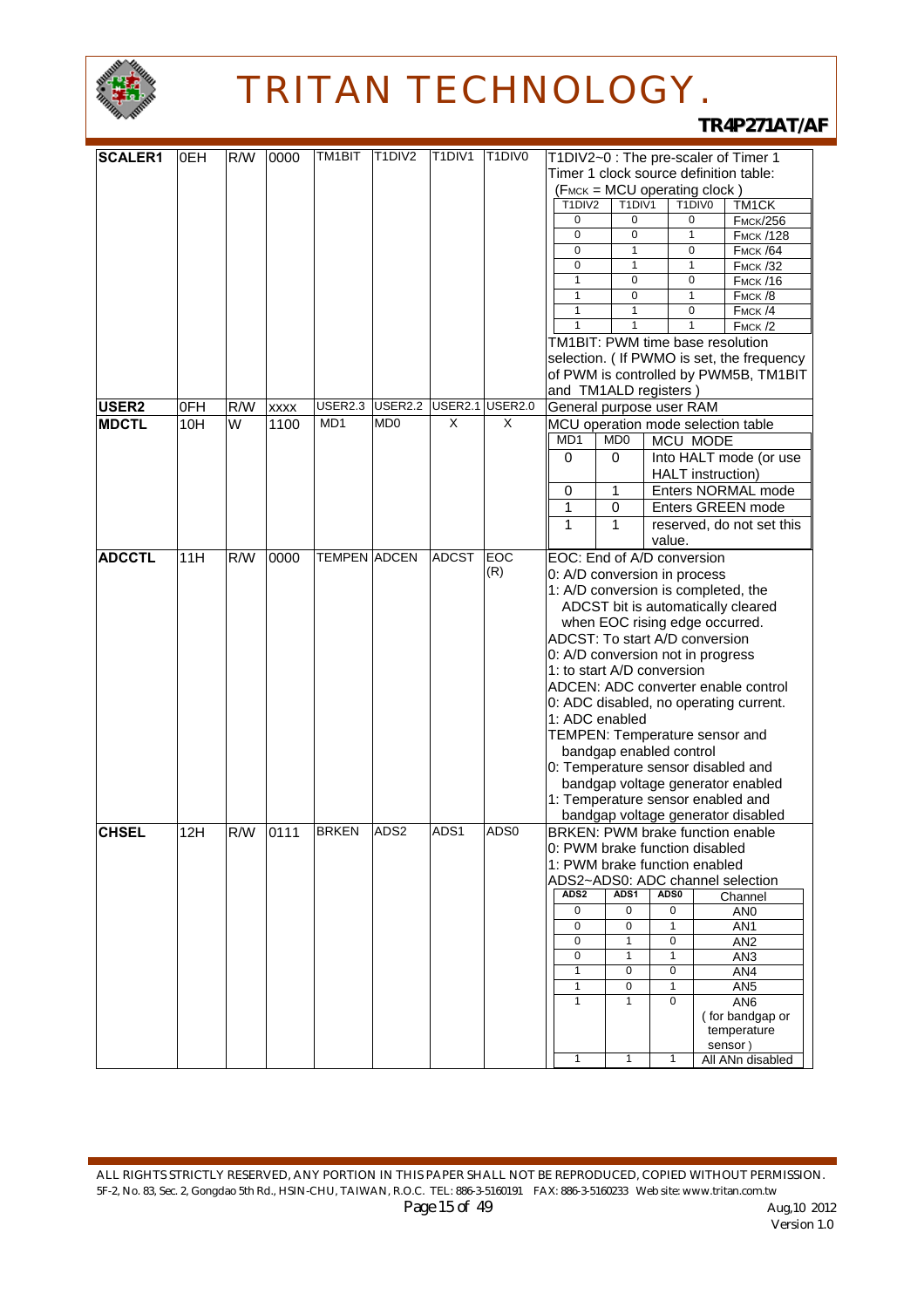

| <b>ADCCKS</b>     | 13H | R/W | 0000        | ADCMSK ADCFG  |               | ADCK1                           | ADCK0             | ADC clock source selection table                                                      |
|-------------------|-----|-----|-------------|---------------|---------------|---------------------------------|-------------------|---------------------------------------------------------------------------------------|
|                   |     |     |             |               |               |                                 |                   | ADCK0<br>ADC clock source<br>ADCK1                                                    |
|                   |     |     |             |               |               |                                 |                   | 0<br>FMCK/2(Or FLRCOSC/1)<br>0                                                        |
|                   |     |     |             |               |               |                                 |                   | $\mathbf 0$<br>$\mathbf{1}$<br>FMCK/4(or FLRCOSC/2)                                   |
|                   |     |     |             |               |               |                                 |                   | $\mathbf{1}$<br>$\mathbf 0$<br>FMCK /8(Or FLRCOSC /4)<br>$\mathbf{1}$<br>$\mathbf{1}$ |
|                   |     |     |             |               |               |                                 |                   | FMCK/16(or FLRCOSC/8)                                                                 |
|                   |     |     |             |               |               |                                 |                   | ADCFG: ADC interrupt flag                                                             |
|                   |     |     |             |               |               |                                 |                   | 0: no ADC interrupt occurred                                                          |
|                   |     |     |             |               |               |                                 |                   | 1: ADC interrupt occurred                                                             |
|                   |     |     |             |               |               |                                 |                   | ADCMSK: ADC interrupt mask                                                            |
|                   |     |     |             |               |               |                                 |                   | 0 : ADC interrupt mask enabled, ADC                                                   |
|                   |     |     |             |               |               |                                 |                   | interrupt disabled.                                                                   |
|                   |     |     |             |               |               |                                 |                   | 1: ADC interrupt mask disabled, ADC                                                   |
| PWMD <sub>2</sub> |     | W   |             | <b>PWM2.3</b> | <b>PWM2.2</b> | <b>PWM2.1</b>                   | <b>PWM2.0</b>     | interrupt enabled.<br>PWM2.9~PWM2.0: 10 bit PWMD2                                     |
|                   | 14H |     | <b>XXXX</b> | (PWM2.7)      | (PWM2.6)      |                                 | (PWM2.5) (PWM2.4) |                                                                                       |
|                   |     |     |             |               |               |                                 | (PWM2.9) (PWM2.8) | counter value, read or write must follow                                              |
|                   |     |     |             |               |               |                                 |                   | fixed sequence as PWMD1. This fixed                                                   |
|                   |     |     |             |               |               |                                 |                   | sequence can be cleared by CLT1T2                                                     |
| PWMD3             | 15H | W   | <b>XXXX</b> | <b>PWM3.3</b> | <b>PWM3.2</b> | <b>PWM3.1</b>                   | <b>PWM3.0</b>     | register.<br>PWM3.9~PWM3.0: 10 bit PWMD3                                              |
|                   |     |     |             | (PWM3.7)      | (PWM3.6)      | (PWM3.5)                        | (PWM3.8)          | counter value, read or write must follow                                              |
|                   |     |     |             |               |               |                                 | (PWM2.9) (PWM2.8) | fixed sequence as PWMD1. This fixed                                                   |
|                   |     |     |             |               |               |                                 |                   | sequence can be cleared by CLT1T2                                                     |
|                   |     |     |             |               |               |                                 |                   | register.                                                                             |
| OVD12             | 16H | W/R | 1111        | OVD2H         | OVD2L         | OVD1H                           | OVD1L             | PWM1 & PWM2 override data                                                             |
| T <sub>1</sub> CK | 17H | R/W | 0000        | CLT1T2        | PWM5B         | T <sub>1</sub> DIV <sub>3</sub> | PA2BZ             | PA2BZ: BZ output by PA2 pin                                                           |
|                   |     |     |             |               |               |                                 |                   | 0: PA2 is normal I/O port                                                             |
|                   |     |     |             |               |               |                                 |                   | 1: If PWMO is cleared, PA2 will act as BZ                                             |
|                   |     |     |             |               |               |                                 |                   | output                                                                                |
|                   |     |     |             |               |               |                                 |                   | T1DIV3: timer1 clock source selection                                                 |
|                   |     |     |             |               |               |                                 |                   | 0: Timer 1 clock source is system clock                                               |
|                   |     |     |             |               |               |                                 |                   | 1: Timer1 clock source is 32MHz                                                       |
|                   |     |     |             |               |               |                                 |                   | PWM5B: PWM 5 bit mode on/off                                                          |
|                   |     |     |             |               |               |                                 |                   | 0: PWM 5 bit mode disabled                                                            |
|                   |     |     |             |               |               |                                 |                   | 1: PWM 5 bit mode enabled.                                                            |
|                   |     |     |             |               |               |                                 |                   | CLT1T2: Clear all sequence counter of                                                 |
|                   |     |     |             |               |               |                                 |                   | TIM1, TIM2, PWMD2 and PWMD3.                                                          |
|                   |     |     |             |               |               |                                 |                   | 1: clear all sequence counter.                                                        |
|                   |     |     |             |               |               |                                 |                   | 0: no action.                                                                         |
| DMA0              | 18H | R/W | <b>XXXX</b> | DMA0.3        | <b>DMA0.2</b> | <b>DMA0.1</b>                   | <b>DMA0.0</b>     | DMA0~DMA2(exclude DMA2.3) build a 11                                                  |
| DMA1              | 19H | R/W | <b>XXXX</b> | DMA1.3        | <b>DMA1.2</b> | <b>DMA1.1</b>                   | <b>DMA1.0</b>     | bit Addressing space for read ROM data.                                               |
|                   |     |     |             |               |               |                                 |                   | DMA0 is the lowest nibble Address,                                                    |
| DMA <sub>2</sub>  | 1AH | R/W | <b>XXXX</b> |               | DMA2.3 DMA2.2 | <b>DMA2.1</b>                   | <b>DMA2.0</b>     | DMA2 is the highest nibble Address.                                                   |
|                   |     |     |             |               |               |                                 |                   | DMA2.3: It's a user usable register only,                                             |
|                   |     |     |             |               |               |                                 |                   | it's useless for Address setting.                                                     |
| OVD <sub>3</sub>  | 1BH | W/R | <b>XX11</b> | X             | X             | OVD3H                           | OVD3L             | PWM3 override data                                                                    |
| <b>DMDL</b>       | 1CH | R.  | <b>XXXX</b> | DMDL.3        | DMDL.2        | DMDL.1                          | DMDL.0            | DMDL is used to read low nibble data                                                  |
|                   |     |     |             |               |               |                                 |                   | from ROM that Addressed by DMA0 ~                                                     |
|                   |     |     |             |               |               |                                 |                   | DMA2.                                                                                 |
| <b>DMDM</b>       | 1DH | R/W | <b>XXXX</b> | DMDM.3        | DMDM.2        | DMDM.1                          | DMDM.0            | DMDM is used to read middle nibble<br>(1)                                             |
|                   |     |     |             |               |               |                                 |                   | data from ROM that Addressed by                                                       |
|                   |     |     |             |               |               |                                 |                   | $DMAO \sim DMA2$ .                                                                    |
|                   |     |     |             |               |               |                                 |                   | (2) Write this register with data 05h will                                            |
|                   |     |     |             |               |               |                                 |                   | clear watch dog timer (WDT)                                                           |
|                   |     |     |             |               |               |                                 |                   | (3) Write this register with data 0Ah will                                            |
|                   |     |     |             |               |               |                                 |                   | clear RTC counter.                                                                    |
| <b>DMDH</b>       | 1EH | R.  | <b>XXXX</b> | DMDH.3        | DMDH.2        |                                 | DMDH.1 DMDH.0     | DMDH is used to read high nibble data                                                 |
|                   |     |     |             |               |               |                                 |                   | from ROM that Addressed by DMA0 ~                                                     |
|                   |     |     |             |               |               |                                 |                   | DMA2.                                                                                 |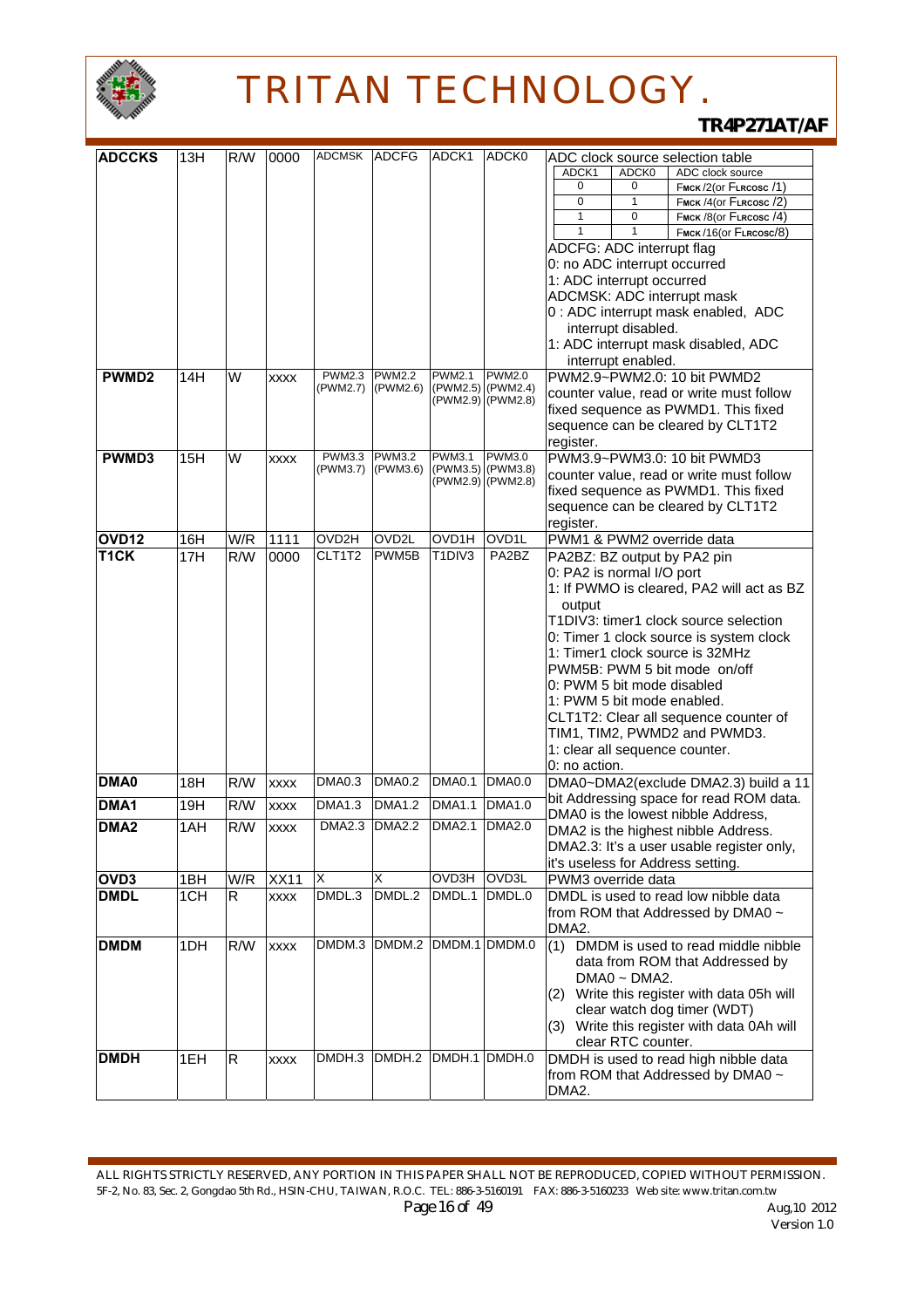

### *TR4P271AT/AF*

| <b>SCALER2</b> | 1FH     | R/W | 0000        | TM2ALD | T2DIV2 | T <sub>2</sub> DIV <sub>1</sub> | T2DIV0 | T2DIV2~0: The pre-scaler of Timer 2 |                             |        |                                          |
|----------------|---------|-----|-------------|--------|--------|---------------------------------|--------|-------------------------------------|-----------------------------|--------|------------------------------------------|
|                |         |     |             |        |        |                                 |        |                                     | FMCK = MCU operating clock) |        |                                          |
|                |         |     |             |        |        |                                 |        | T2DIV2                              | T2DIV1                      | T2DIV0 | TM <sub>2</sub> CK                       |
|                |         |     |             |        |        |                                 |        | 0                                   | 0                           | 0      | <b>FMCK/256</b>                          |
|                |         |     |             |        |        |                                 |        | 0                                   | 0                           |        | <b>FMCK /128</b>                         |
|                |         |     |             |        |        |                                 |        | 0                                   |                             | 0      | <b>FMCK /64</b>                          |
|                |         |     |             |        |        |                                 |        | 0                                   |                             |        | <b>FMCK /32</b>                          |
|                |         |     |             |        |        |                                 |        |                                     | $\Omega$                    | 0      | <b>FMCK /16</b>                          |
|                |         |     |             |        |        |                                 |        |                                     | $\Omega$                    |        | FMCK/8                                   |
|                |         |     |             |        |        |                                 |        |                                     |                             | 0      | FMCK/4                                   |
|                |         |     |             |        |        |                                 |        |                                     |                             |        | FMCK/2                                   |
|                |         |     |             |        |        |                                 |        | TM2ALD: Timer 2 auto load control   |                             |        |                                          |
|                |         |     |             |        |        |                                 |        |                                     |                             |        | 0: Timer 2 auto load function turned off |
|                |         |     |             |        |        |                                 |        |                                     |                             |        | 1: Timer 2 auto load function turned on  |
| <b>USER</b>    | $20H -$ | R/W | <b>XXXX</b> | SRAM.3 | SRAM.2 | SRAM.1                          | SRAM.0 |                                     |                             |        | User SRAM, $MAH = 0~7H$ , use MAH to     |
| <b>SRAM</b>    | 3FH     |     |             |        |        |                                 |        | change SRAM page.                   |                             |        |                                          |
| ∣256 nibbles l |         |     |             |        |        |                                 |        |                                     |                             |        |                                          |

### **5.5 Extended I/O**

TR4P271AT/AF is provided two special instruction "LD  $EXIO(n)$ , A" and LD A,  $EXIO(n)$ , where  $n = 00H \sim$ 1FH" to obtain the 32 extra I/O registers. These registers are used for the pull up resistor, wake up, ADC and PWM relative control, they can be accessed by two "LD" data transfer instruction only.

For example, to enable the pull up resistor of port A, the program should be as below:

LD A, #FH

LD **EXIO**(00H), A<br>Lit unchanged X: unknown value  $R/W$ : readable & writeable  $R$ : readable only W: writeable only

| $\sim$ . anonangoa 70. anni iown valuo<br><b>Symbol</b> | Addr. | R/W                     | <b>Reset</b> | D <sub>3</sub> | <b>IV IV.</b> I Cadable & <b>WIRCADIG</b><br>D <sub>2</sub> | D <sub>1</sub>  | D <sub>0</sub>  | <b>IV. IQUUDIO OIII</b> Y<br><b>TE.</b> WILLOWDIO OTHY |
|---------------------------------------------------------|-------|-------------------------|--------------|----------------|-------------------------------------------------------------|-----------------|-----------------|--------------------------------------------------------|
|                                                         |       |                         |              |                |                                                             |                 |                 | <b>Description</b>                                     |
| <b>PAPU</b>                                             | 00H   | W                       | 0000         | PAPU.3         | PAPU.2                                                      | PAPU.1          | PAPU.0          | PA2~PA0 pull up 100K ohm resistor                      |
|                                                         |       |                         |              |                |                                                             |                 |                 | PA3 pull up 60K ohm resistor                           |
|                                                         |       |                         |              |                |                                                             |                 |                 | 0: Port A pull up resistor disabled                    |
|                                                         |       |                         |              |                |                                                             |                 |                 | 1: Port A pull up resistor enabled                     |
| <b>PAPL</b>                                             | 01H   | W                       | 0000         | PAPL.3         | PAPL.2                                                      | PAPL.1          | PAPL.0          | Port A pull down 100K ohm resistor                     |
|                                                         |       |                         |              |                |                                                             |                 |                 | 0: Port A pull down resistor disabled                  |
|                                                         |       |                         |              |                |                                                             |                 |                 | 1: Port A pull down resistor enabled                   |
| <b>PBPU</b>                                             | 02H   | W                       | 0000         | PBPU.3         | PBPU.2                                                      | PBPU.1          | PBPU.0          | Port B pull up 100K ohm resistor                       |
|                                                         |       |                         |              |                |                                                             |                 |                 | 0: Port B pull up resistor disabled                    |
|                                                         |       |                         |              |                |                                                             |                 |                 | 1: Port B pull up resistor enabled                     |
| <b>PBPL</b>                                             | 03H   | W                       | 0000         | PBPL.3         | PBPL.2                                                      | PBPL.1          | PBPL.0          | Port B pull down 100K ohm resistor                     |
|                                                         |       |                         |              |                |                                                             |                 |                 | 0: Port B pull down resistor disabled                  |
|                                                         |       |                         |              |                |                                                             |                 |                 | 1: Port B pull down resistor enabled                   |
| <b>PDPU</b>                                             | 04H   | W                       | 0000         | PDPU.3         | PDPU.2                                                      | PDPU.1          | PDPU.0          | Port D pull up 100K ohm resistor                       |
|                                                         |       |                         |              |                |                                                             |                 |                 | 0: Port D pull up resistor disabled                    |
|                                                         |       |                         |              |                |                                                             |                 |                 | 1: Port D pull up resistor enabled                     |
| <b>PDPL</b>                                             | 05H   | W                       | 0000         | PDPL.3         | PDPL.2                                                      | PDPL.1          | PDPL.0          | Port D pull down 100K ohm resistor                     |
|                                                         |       |                         |              |                |                                                             |                 |                 | 0: Port D pull down resistor disabled                  |
|                                                         |       |                         |              |                |                                                             |                 |                 | 1: Port D pull down resistor enabled                   |
| <b>PAWK</b>                                             | 06H   | W                       | 0000         | PAWK.3         | PAWK.2                                                      | PAWK.1          | PAWK.0          | Port A wake up enable control                          |
|                                                         |       |                         |              |                |                                                             |                 |                 | 0: Port A wake up disabled                             |
|                                                         |       |                         |              |                |                                                             |                 |                 | 1: Port A wake up enabled                              |
| <b>PBWK</b>                                             | 07H   | W                       | 0000         | PBWK.3         | PBWK.2                                                      | PBWK.1          | PBWK.0          | Port B wake up enable control                          |
|                                                         |       |                         |              |                |                                                             |                 |                 | 0: Port B wake up disabled                             |
|                                                         |       |                         |              |                |                                                             |                 |                 | 1: Port B wake up enabled                              |
| <b>PDWK</b>                                             | 08H   | W                       | 0000         | PDWK.3         | PDWK.2                                                      | PDWK.1          | PDWK.0          | Port D wake up enable control                          |
|                                                         |       |                         |              |                |                                                             |                 |                 | 0: Port D wake up disabled                             |
|                                                         |       |                         |              |                |                                                             |                 |                 | 1: Port D wake up enabled                              |
| <b>ADBH</b>                                             | 09H   | $\mathsf{R}$            | <b>XXXX</b>  | AD11           | AD10                                                        | AD <sub>9</sub> | AD <sub>8</sub> | AD11(MSB)~AD0(LSB): 12bit ADC                          |
| <b>ADBM</b>                                             | 0AH   | $\overline{\mathsf{R}}$ | <b>XXXX</b>  | AD7            | AD <sub>6</sub>                                             | AD <sub>5</sub> | AD4             | converter result.                                      |

ALL RIGHTS STRICTLY RESERVED, ANY PORTION IN THIS PAPER SHALL NOT BE REPRODUCED, COPIED WITHOUT PERMISSION. 5F-2, No. 83, Sec. 2, Gongdao 5th Rd., HSIN-CHU, TAIWAN, R.O.C. TEL: 886-3-5160191 FAX: 886-3-5160233 Web site: www.tritan.com.tw *Page 17 of 49 Aug,10 2012*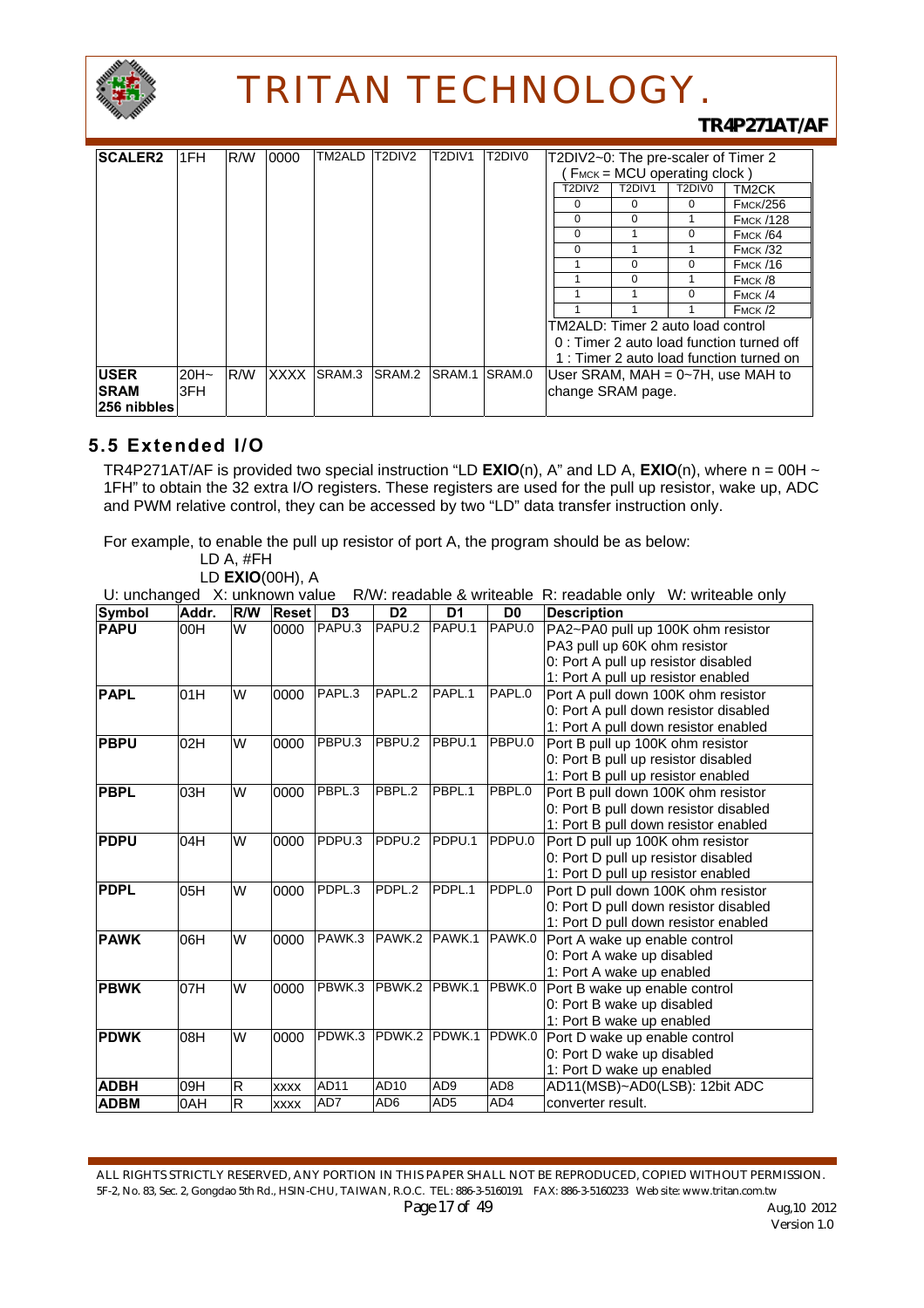

*TR4P271AT/AF*

| <b>ADBL</b>      | 0BH | R/W | <b>xxxx</b> | AD <sub>3</sub>                | AD <sub>2</sub>    | AD <sub>1</sub>                | AD <sub>0</sub>    | Note: The clock of ADC would be          |
|------------------|-----|-----|-------------|--------------------------------|--------------------|--------------------------------|--------------------|------------------------------------------|
|                  |     |     |             |                                |                    |                                |                    | changed to LRCOSC(458KHz) by             |
|                  |     |     |             |                                |                    |                                |                    | writing data 05h to ADBL register.       |
|                  |     |     |             |                                |                    |                                |                    | It's would be changed back by writing    |
|                  |     |     |             |                                |                    |                                |                    | the others data (except 05h).            |
| <b>DTIME</b>     | 0CH | R/W | 0000        | DTIME3                         | DTIME <sub>2</sub> | DTIME1                         | DTIME <sub>0</sub> | DTIME2~DTIME0: Dead-time divider         |
|                  |     |     |             |                                |                    |                                |                    | DTIME3: Dead time clock source           |
|                  |     |     |             |                                |                    |                                |                    | definition.                              |
|                  |     |     |             |                                |                    |                                |                    | If DTIME3 $=0$ ,                         |
|                  |     |     |             |                                |                    |                                |                    | Dead-time = (DTIME2~0) X Tck             |
|                  |     |     |             |                                |                    |                                |                    | Tck = system clock or $32MHz/1, 2, 4, 8$ |
|                  |     |     |             |                                |                    |                                |                    | by Dead-time scaler (DTSCAL)             |
|                  |     |     |             |                                |                    |                                |                    | If DTIME3 $=1$ ,                         |
|                  |     |     |             |                                |                    |                                |                    | Dead-time = $(DTIME2~0)$ X 3ns           |
| <b>DTSCAL</b>    | 0DH | R/W | 0000        | <b>OVSYN</b>                   | OVSTOP DTS1        |                                | DTS0               | DTS1, DTS0: Dead-time pre-scaler         |
|                  |     |     |             |                                |                    |                                |                    | selection, reference Table 8             |
|                  |     |     |             |                                |                    |                                |                    |                                          |
|                  |     |     |             |                                |                    |                                |                    | OVSTOP: PWM single shut mode on/off.     |
|                  |     |     |             |                                |                    |                                |                    | 0: PWM single shut mode disabled         |
|                  |     |     |             |                                |                    |                                |                    | 1: PWM single shut mode enabled          |
|                  |     |     |             |                                |                    |                                |                    | OVSYN: override synchronization define   |
|                  |     |     |             |                                |                    |                                |                    | 0: override synchronization enabled      |
|                  |     |     |             |                                | OVC <sub>2</sub> L |                                |                    | 1: override synchronization disabled     |
| OVC12            | 0EH | R/W | 0000        | OVC2H                          |                    | OVC1H                          | OVC <sub>1</sub> L | Override control register of PWM1/2      |
| OVC <sub>3</sub> | OFH | R/W | 0000        | X                              | X                  | OVC3H                          | OVC3L              | Override control register of PWM3        |
| RESERVED 10H~1BH |     |     |             |                                |                    |                                |                    | reserved                                 |
| <b>POL12</b>     | 1CH | R/W | 0000        | INV2H                          | INV2L              | INV1H                          | <b>INV1L</b>       | PWM1/2 output signal polarity            |
|                  |     |     |             |                                |                    |                                |                    | INV1L: PWM1L polarity definition         |
|                  |     |     |             |                                |                    |                                |                    | 0: active high (normal mode)             |
|                  |     |     |             |                                |                    |                                |                    | 1: active low (reversed mode)            |
|                  |     |     |             |                                |                    |                                |                    | INV1H: PWM1L polarity definition         |
|                  |     |     |             |                                |                    |                                |                    | INV2L: PWM2L polarity definition         |
|                  |     |     |             |                                |                    |                                |                    | INV2H: PWM2H polarity definition         |
|                  |     |     |             |                                |                    |                                |                    | Control method same as INV1L             |
| POL <sub>3</sub> | 1DH | R/W | 0000        | ΙX                             | X                  | <b>INV3H</b>                   | INV3L              | INV3L: PWM3L polarity definition         |
|                  |     |     |             |                                |                    |                                |                    | 0: active high (normal mode)             |
|                  |     |     |             |                                |                    |                                |                    | 1: active low (reversed mode)            |
|                  |     |     |             |                                |                    |                                |                    | INV3H: PWM3H polarity definition         |
|                  |     |     |             |                                |                    |                                |                    | Control method same as INV3L             |
| PIOEN1           | 1EH | R/W | 0000        | P <sub>2</sub> HEN             | P <sub>2</sub> LEN | P <sub>1</sub> H <sub>EN</sub> | P <sub>1</sub> LEN | P1LEN: PWM1L/PD2 I/O mode control        |
|                  |     |     |             |                                |                    |                                |                    | P1HEN: PWM1H/PD1 I/O mode control        |
|                  |     |     |             |                                |                    |                                |                    | P2LEN: PWM2L/PD0 I/O mode control        |
|                  |     |     |             |                                |                    |                                |                    | P2HEN: PWM2H/PB2 I/O mode control        |
| <b>PIOEN2</b>    | 1FH |     |             | R/W 0000 EINTMSK EINT_FG P3HEN |                    |                                | <b>IP3LEN</b>      | P3LEN: PWM3L/PB1 I/O mode control        |
|                  |     |     |             |                                |                    |                                |                    | P3HEN: PWM3H/PB0 I/O mode control        |
|                  |     |     |             |                                |                    |                                |                    | EINTFG: External interrupt flag          |
|                  |     |     |             |                                |                    |                                |                    | 0: no external interrupt occurred        |
|                  |     |     |             |                                |                    |                                |                    | 1: external interrupt occurred           |
|                  |     |     |             |                                |                    |                                |                    | EINTMSK: External interrupt mask         |
|                  |     |     |             |                                |                    |                                |                    | 0: External interrupt disabled.          |
|                  |     |     |             |                                |                    |                                |                    | 1: External interrupt enabled.           |

### **5.6 Interrupt Processing**

| Table 1<br><b>Interrupt vector Address definition</b> |                       |
|-------------------------------------------------------|-----------------------|
| Event                                                 | <b>Vector Address</b> |
| <b>RESET</b>                                          | 00H                   |
| <b>System reserved</b>                                | 02H                   |
| <b>WAKE UP</b>                                        | 04H                   |
| <b>System reserved</b>                                | 06H                   |
| Timer1(PWM)/Timer2/RTC/ADC/EINT                       | 08H                   |

ALL RIGHTS STRICTLY RESERVED, ANY PORTION IN THIS PAPER SHALL NOT BE REPRODUCED, COPIED WITHOUT PERMISSION. 5F-2, No. 83, Sec. 2, Gongdao 5th Rd., HSIN-CHU, TAIWAN, R.O.C. TEL: 886-3-5160191 FAX: 886-3-5160233 Web site: www.tritan.com.tw *Page 18 of 49 Aug,10 2012*<br>Version 1.0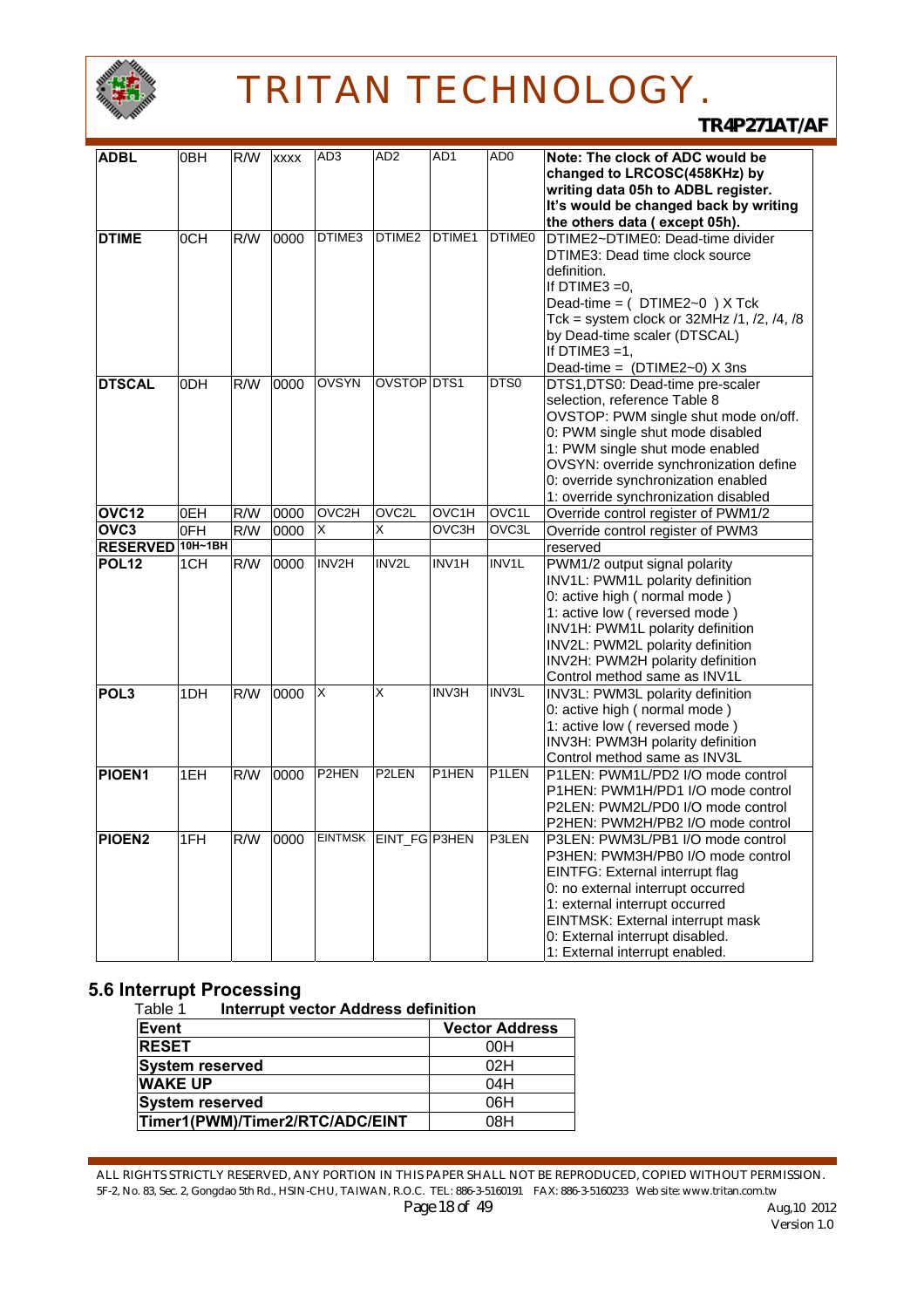

*TR4P271AT/AF*

The interrupt function block diagram is shown below: When any interrupt request flag ( RTCFG, TM1IFG, TM2IFG, EINT\_FG or ADCFG ) is set to "1". Interrupt would happen or not. It depends on the interrupt mask (TM1MSK, TM2MSK, EINTMSK or ADCMSK) and global interrupt enable (ENINT) setting. If interrupt mask set to "1" and global interrupt enable set to "1", Interrupt will be accepted on the next clock after these interrupt request flag set to "1". The following four procedures are done in one clock cycle by hardware as below:

1. Program Counter, MAH, PCDH and C/Z will be stored in special hardware registers.



Figure 5 interrupt function block diagram

- 2. Program counter will be changed to the corresponding interrupt vector Address. 3. The global interrupt enable register ENINT is automatically stored in special hardware register by hardware circuit.
- 4. ENINT is cleared to "0", so interrupt control circuit will be disabled by hardware to avoid unwanted Interrupt event in interrupt handling routine.

When interrupt service routine was finished, an RETI instruction will perform the procedures by hardware as below:

1. Restore the Program Counter, MAH, PCDH and C/Z, which were stored when interrupt happened.

2. The global interrupt enable register ENINT is restore from special register which is automatically stored before interrupt by hardware. This will allow subsequent Interrupt to happen.

The corresponding interrupt request flag must be cleared to "0" by software, before executing RETI instruction. Otherwise, the interrupt procedure will be executed again. In normal case, if the interrupt accepted by this chip and program jumps into interrupt service routing, the register ENINT must be "1". It will not accept the interrupt when register ENINT is equal to "0". But when clearing ENINT instruction (disable interrupt) is executed, and interrupt happened at next cycle, then the interrupt may still be accepted. This will sometimes causes fault. To avoid this, one "NOP" instruction right after "ENINT clear" is needed.

**Notice: Be very careful on the next instruction right after interrupt disabled ( ENINT = 0 ) or timer interrupt mask (TM1MSK=0 or TM2MSK=0). If this instruction contains global variable that is used in both main program and interrupt routine, then it may not work properly(as described above). To ensure the correct operation, one "NOP" instruction right after clearing register ENINT or M1MSK, TM2MSK (set to 0) is needed.**

Example: (1) before modified

| .<br>SET $#1,(XXX)$ | CLR #1, (SYS0) ; clear ENINT to zero (or TM1MSK=0 or TM2MSK=0)<br>; XXX is global variable, interrupt may be accepted at this line and jump to<br>; interrupt service routing after this instruction (SET #1(xx)) executed<br>; successfully. This will be incorrect. |
|---------------------|-----------------------------------------------------------------------------------------------------------------------------------------------------------------------------------------------------------------------------------------------------------------------|
| (2) after modified  |                                                                                                                                                                                                                                                                       |
| .<br><b>NOP</b>     | CLR $#1$ , (SYS0) ; clear ENINT to zero ( or TM1MSK=0 or TM2MSK=0)<br>; inserted one "NOP" instruction, and ensure next instruction<br>; SET #1, (XX) is executed after interrupt disabled (ENINT=0)                                                                  |
| $SET$ #1, $(XXX)$   | ; XXX is global variable.                                                                                                                                                                                                                                             |

ALL RIGHTS STRICTLY RESERVED, ANY PORTION IN THIS PAPER SHALL NOT BE REPRODUCED, COPIED WITHOUT PERMISSION. 5F-2, No. 83, Sec. 2, Gongdao 5th Rd., HSIN-CHU, TAIWAN, R.O.C. TEL: 886-3-5160191 FAX: 886-3-5160233 Web site: www.tritan.com.tw *Page 19 of 49* Aug, 10 2012 Version 1.0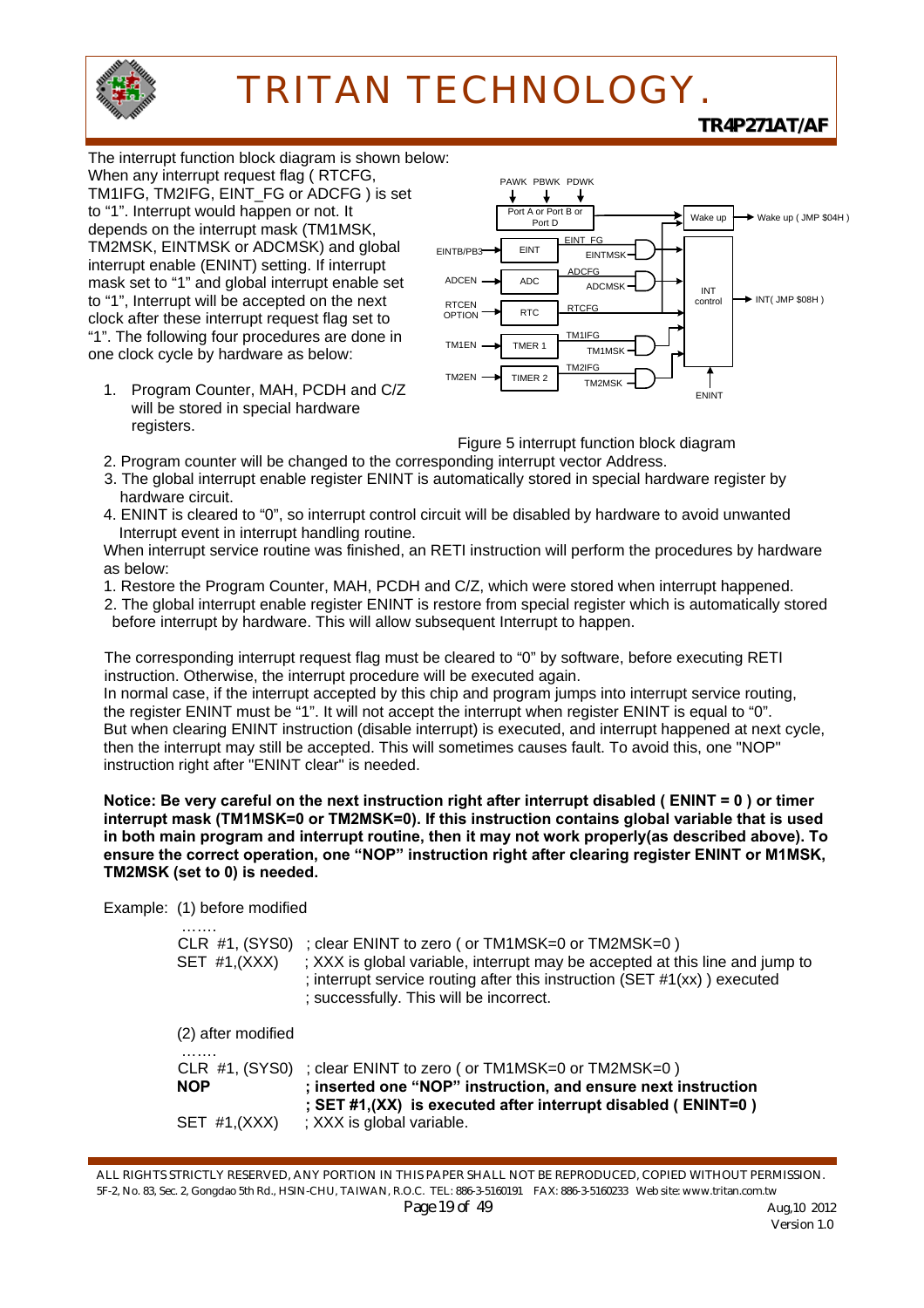

### **5.7 Operation mode**

TR4P271AT/AF is provided 3 different modes for low power consumption management by switching around NORMAL mode, GREEN mode and HALT mode.

| Commom I/O control register |  |  |  |
|-----------------------------|--|--|--|
|-----------------------------|--|--|--|

| <b>Symbol</b> | Addr | <b>IR/W</b> | Reset D <sub>3</sub> |                 | D <sub>2</sub> | D <sub>1</sub> | ID0 | <b>Description</b>                                  |
|---------------|------|-------------|----------------------|-----------------|----------------|----------------|-----|-----------------------------------------------------|
| <b>IMDCTL</b> | 10H  | <b>R/W</b>  | 1100                 | MD <sub>1</sub> | <b>MD0</b>     |                |     | <b>IMCU</b><br>∘ control reaister<br>operation mode |

There are three operation modes which are defined at the following table. It can be changed from NORMAL mode to HALT mode or GREEN mode for power saving by setting MD [1:0] of register MDCTL.

| MD <sub>1</sub> | MD <sub>0</sub> | <b>MCU MODE</b>                                                                                                                 | <b>HRCOSC</b><br>or EXTOSC | <b>LRCOSC</b> | MCU clock (FMCK)                                                                                                      |
|-----------------|-----------------|---------------------------------------------------------------------------------------------------------------------------------|----------------------------|---------------|-----------------------------------------------------------------------------------------------------------------------|
| 0               | 0               | into <b>HALT</b> mode, or use<br><b>HALT</b> instruction                                                                        | stop                       | enabled       | stop                                                                                                                  |
| O               |                 | into <b>NORMAL</b> mode<br>Notice: The "NOP"<br>instruction must be<br>inserted after this<br>command. See Notice 1<br>as below | enabled                    | enabled       | (1) HRCOSC------<br>MCU run 16 MIPS / 8 MIPS<br>/4 MIPS / 1 MIPS by option<br>(2) EXTOSC -----<br>MCU run at Fxrosc/2 |
|                 | O               | into GREEN mode                                                                                                                 | stop                       | enabled       | MCU run at 114.69KIPS /<br>57.34KIPS / 28.67KIPS /<br>14.33KIPS by option                                             |
|                 |                 | reserved                                                                                                                        |                            |               | Do not use this value.                                                                                                |

#### **Notice 1 : If MCU running in GREEN mode, the following steps will change MCU from GREEN mode to NORMAL mode( MD1,MD0 = 0 1 ). An additional "NOP" instruction must be inserted right after MDCTL setting instruction.**

The state diagram of these three MCU operation modes as below:

**1.NORMAL Mode**: In NORMAL mode, both high speed RC oscillator ( HRCOSC ) and low speed RC oscillator ( LRCOSC ) are running. MCU clock source is come from HRCOSC oscillator. The default operation mode of TR4P271AT/AF is NORMAL mode after power on. User can change operation mode to HALT



mode from NORMAL mode by setting MD [1:0] =00 or execute HALT instruction. If in NORMAL mode, MCU can go to GREEN mode by setting MD[1:0]=10.

- **2.HALT Mode**: In HALT mode, main oscillator HRCOSC is stopped. So the MCU operation is also stopped. But LRCOSC oscillator may still running(if enabled). User can't change the operation mode when in HALT mode. Chip will go back to NORMAL mode when RTC interrupt, I/O wake up or reset occurred. For detail HALT mode description, please refer to section 5.8.
- **3.GREEN Mode**: In GREEN mode, only LRCOSC oscillator keep running, HRCOSC oscillator is stop. MCU uses LRCOSC as system clock source. It's very low speed for low power consumption application. MCU may get to NORMAL mode by setting MD[1:0]=01 if operation speed is not enough. It's also allowed to enter HALT mode by setting MD[1:0]=00 or execute HALT instruction.

ALL RIGHTS STRICTLY RESERVED, ANY PORTION IN THIS PAPER SHALL NOT BE REPRODUCED, COPIED WITHOUT PERMISSION. 5F-2, No. 83, Sec. 2, Gongdao 5th Rd., HSIN-CHU, TAIWAN, R.O.C. TEL: 886-3-5160191 FAX: 886-3-5160233 Web site: www.tritan.com.tw *Page 20 of 49* Aug,10 2012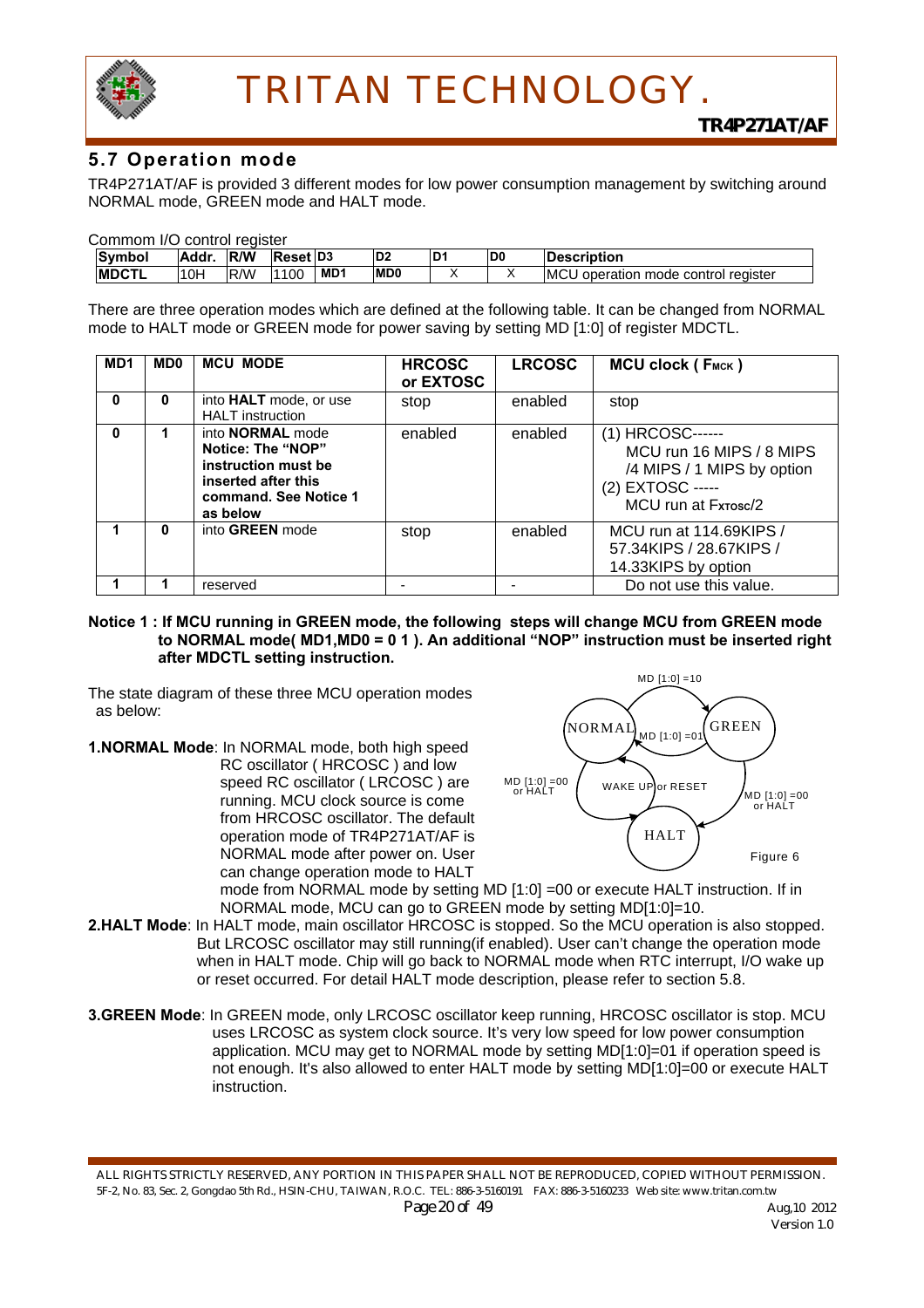

## **5.8 HALT Mode & Wake up**

The MCU operation may be switched to HALT mode ( MCU operation clock and HRCOSC stop) when HALT instruction executed. It provides a power saving mode for those applications requiring a very low stand-by current. The PA0~PA3, PB0~PB3 and PD0~PD3 are provided with wake up function on rising edge or falling edge. When wake up condition occurred, program will start from \$004H Address after stable clock delay (CKstable3 or CKstable4). "system resetb" signal will release HALT state and execute reset procedure. SRAM will keep their previous data without change in HALT mode.

**Notice: The register PWMO, ENINT, TMIMSK and TM2MSK will be cleared after wake up by hardware, so re-assign those registers are necessary if interrupt is needed after wake up.** 

## **5.9 Watch Dog Timer Reset (WDT)**

The watch dog timer (WDT) is used to reset chip when unexpected execution sequence caused, avoiding dead lock of MCU program. This timer can be enabled or disabled by option only. WDT will not have any action when WDT option disabled. Software shall run an "clear watch dog timer" (write data 05h to register \$1D ) instruction before WDT time out if WDT option is enabled. Hardware will generate a reset signal to reset whole system when WDT overflow. It's provided with four kinds of time-out period ( 0.125sec~1sec ) by WDTS1 and WDTS0 option. The clock source of WDT comes from internal LRCOSC oscillator or external 32k X'tal oscillator. In order to work on HALT mode, these two methods are low power consumption design. If WDT function is enabled by WDT option, the WDT can works in both HALT mode and NORMAL mode, or only works in NORMAL ( WDT disabled in HALT mode) by WDTHEN option. If precision clock time is need, the clock source of WDT and RTC will be changed from LRCOSC to 32K X'tal (EXT32K) Oscillator by XT32ENB option enabled, see picture below:



Figure 7. WDT function block diagram

#### WDT period definition by option

| <b>WDTS1</b> | <b>WDTS0</b> | <b>WDT Period</b>    |
|--------------|--------------|----------------------|
|              |              | $0.125 \pm 12\%$ Sec |
|              |              | $0.25 \pm 12\%$ Sec  |
|              |              | $0.5 \pm 12\%$ Sec   |
|              |              | $1.0 \pm 12\%$ Sec   |

Table 2

WDT will be reset when wake up from HALT mode, power on reset, or cleared by software. Reset watch dog timer sequence as below:

#### **LD A, #05H**

**LD (1DH), A ; clear watch dog timer** 

#### **Notice: For good system reliability, It's strongly recommended that, do not use more than one "reset watch dog" instruction in whole program.**

ALL RIGHTS STRICTLY RESERVED, ANY PORTION IN THIS PAPER SHALL NOT BE REPRODUCED, COPIED WITHOUT PERMISSION. 5F-2, No. 83, Sec. 2, Gongdao 5th Rd., HSIN-CHU, TAIWAN, R.O.C. TEL: 886-3-5160191 FAX: 886-3-5160233 Web site: www.tritan.com.tw *Page 21 of 49* Aug,10 2012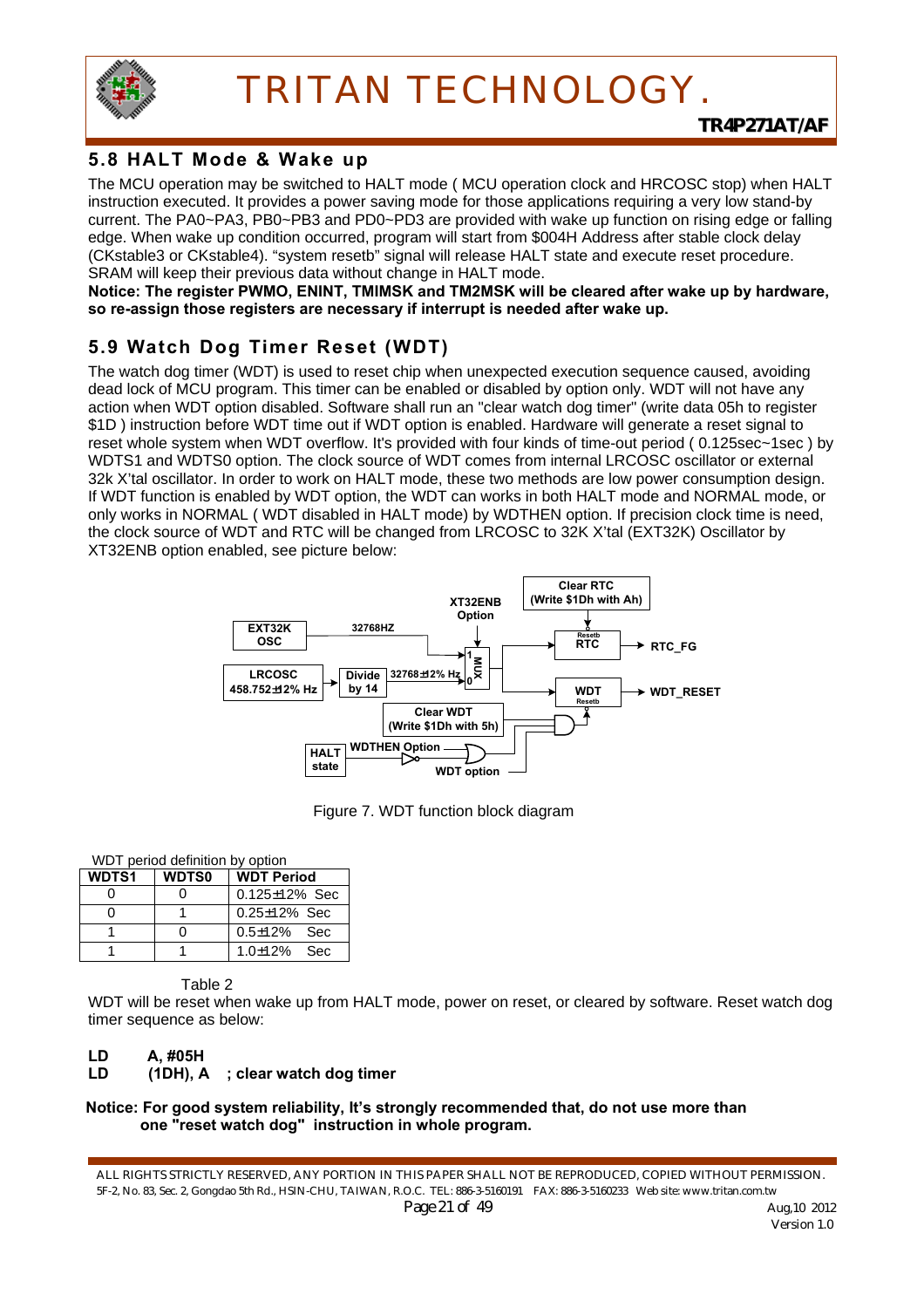

## **5.10 Programable 10 bits Timer/Counter--- Timer1**

### **5.10.1 Timer1**

The Timer1 is a 10 bit up timer which would be configured as three functions, that is programmable frequency generator ( PFD ), PWM time base and timer mode. The interrupt interval is generated by selected clock source and specific different values of Timer 1. The content value of Timer 1 is readable or writeable by program.

#### **Timer 1 function definition table Mode selection PWMO register PA2BZ register PA2 output pin The six I/O port PD2,PD1,PD0,PB2,PB1 and PB0 act as I/O port or PWM port Timer mode** 0 0 **PA2=DPA2 Register act as I/O port PFD mode** | 0 | 1 | **PA2=BZ signal | act as I/O port PWM time base mode**  1 X **PA2=DPA2 register act as PWM generator output by setting P[3:1]LEN=111 and P[3:1]HEN=111**



|  |  |  | Figure 8 Timer 1 block diagram |
|--|--|--|--------------------------------|
|--|--|--|--------------------------------|

| Symbol         | Addr. R/W |            | <b>Reset D3</b> |               | D <sub>2</sub> | ID1 | D <sub>0</sub> | <b>IDescription</b>                                                                                                                   |
|----------------|-----------|------------|-----------------|---------------|----------------|-----|----------------|---------------------------------------------------------------------------------------------------------------------------------------|
| <b>ISTATUS</b> | 00H       | <b>R/W</b> | 00xx            | <b>TM2IFG</b> | <b>TM1IFG</b>  | CF. | ΖF             | TM1IFG: Timer 1 interrupt flag<br>0: no Timer1 interrupt occurred.<br>1: Timer1 interrupt occurred, it can be<br>cleared by software. |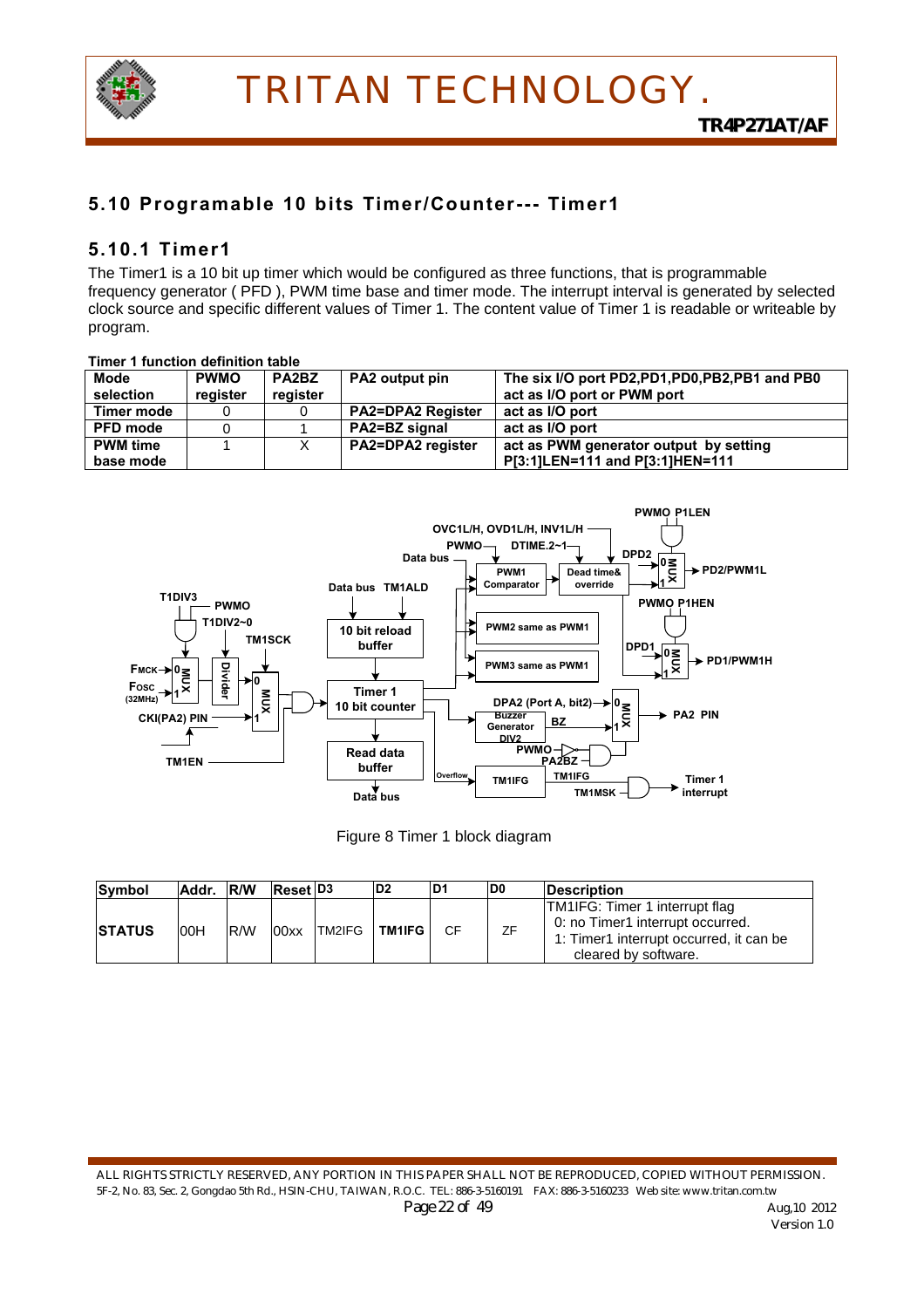

*TR4P271AT/AF*

| <b>TMCTL</b>      | 08H | R/W              | 0000 | TM2EN               | TM1EN                      |                                 |               | <b>TM1SCK TM1ALD</b> TM1ALD: Timer 1 auto load control |
|-------------------|-----|------------------|------|---------------------|----------------------------|---------------------------------|---------------|--------------------------------------------------------|
|                   |     |                  |      |                     |                            |                                 |               | 0 : Timer 1 auto load function turned off              |
|                   |     |                  |      |                     |                            |                                 |               | 1 : Timer 1 auto load function turned on               |
|                   |     |                  |      |                     |                            |                                 |               | TM1SCK:Timer1 clock source selection                   |
|                   |     |                  |      |                     |                            |                                 |               | 0: internal clock (frequency selected                  |
|                   |     |                  |      |                     |                            |                                 |               | by SCALER1 register)                                   |
|                   |     |                  |      |                     |                            |                                 |               | 1: external clock (from PA2 pin)                       |
|                   |     |                  |      |                     |                            |                                 |               | IOCA2 must be cleared.                                 |
|                   |     |                  |      |                     |                            |                                 |               | TM1EN: Timer 1 enable control bit                      |
|                   |     |                  |      |                     |                            |                                 |               | 0 : Timer 1 disabled                                   |
|                   |     |                  |      |                     |                            |                                 |               | 1 : Timer 1 enabled                                    |
| <b>SYS0</b>       | 09H | R/W              | 0000 |                     | <b>TM2MSK TM1MSK ENINT</b> |                                 | <b>PWMO</b>   | Notice: The PWMO, ENINT, TM1MSK                        |
|                   |     |                  |      |                     |                            |                                 |               | and TM2MSK will be cleared by HALT                     |
|                   |     |                  |      |                     |                            |                                 |               | instruction                                            |
|                   |     |                  |      |                     |                            |                                 |               | PWMO: PWM mode on/off                                  |
|                   |     |                  |      |                     |                            |                                 |               | 0 : timer or BZ mode enabled                           |
|                   |     |                  |      |                     |                            |                                 |               | 1 : PWM mode enabled                                   |
|                   |     |                  |      |                     |                            |                                 |               | (The frequency of PWM controlled by                    |
|                   |     |                  |      |                     |                            |                                 |               | register TM1BIT and TM1ALD if PWMO=1)                  |
|                   |     |                  |      |                     |                            |                                 |               | <b>ENINT: Global interrupt enable</b>                  |
|                   |     |                  |      |                     |                            |                                 |               | 0 : global interrupt disabled                          |
|                   |     |                  |      |                     |                            |                                 |               | 1 : global interrupt enabled, (ENINT                   |
|                   |     |                  |      |                     |                            |                                 |               | control the interrupt enable of Timer                  |
|                   |     |                  |      |                     |                            |                                 |               | 1, Timer 2 and RTC)                                    |
|                   |     |                  |      |                     |                            |                                 |               | TM1MSK: Timer 1 interrupt mask                         |
|                   |     |                  |      |                     |                            |                                 |               | 0 : Timer 1 interrupt mask enabled, Timer1             |
|                   |     |                  |      |                     |                            |                                 |               | interrupt disabled.                                    |
|                   |     |                  |      |                     |                            |                                 |               | 1 : Timer 1 interrupt mask disabled, Timer1            |
|                   |     |                  |      |                     |                            |                                 |               | interrupt enabled.                                     |
| TIM1              | 0AH | R/W              | 0000 | <b>TIM1.3</b>       | <b>TIM1.2</b>              | <b>TIM1.1</b>                   | <b>TIM1.0</b> | TIM1.9~TIM1.0: 10 bit TIMER 1 counter                  |
| /PWMD1            |     |                  |      | (TIM1.7)            | (TIM1.6)                   | (TIM1.5)                        | (TIM1.4)      | value, read or write must follow fixed                 |
|                   |     |                  |      |                     |                            | (TIM1.9)                        | (TIM1.8)      | sequence as below. This fixed sequence                 |
|                   |     |                  |      |                     |                            |                                 |               | can be cleared by CLT1T2 register.                     |
|                   |     |                  |      |                     |                            |                                 |               | (1) Write: write low nibble first, and then            |
|                   |     |                  |      |                     |                            |                                 |               | write middle and high nibble.                          |
|                   |     |                  |      |                     |                            |                                 |               | (2) Read: read <b>low nibble first</b> , and then      |
|                   |     |                  |      |                     |                            |                                 |               | read middle and high nibble.                           |
|                   |     |                  |      |                     |                            |                                 |               | PWMD1: If PWM mode is enabled, TIM1                    |
|                   |     |                  |      |                     |                            |                                 |               | will act as PWMD1 register.                            |
| <b>SCALER1</b>    | 0EH | R/W              | 0000 | TM <sub>1</sub> BIT | T1DIV2                     | <b>T1DIV1</b>                   | T1DIV0        | TM1BIT: PWM time base resolution                       |
|                   |     |                  |      |                     |                            |                                 |               | selection. ( If PWMO is set, the frequency             |
|                   |     |                  |      |                     |                            |                                 |               | of PWM is controlled by PWM5B, TM1BIT                  |
|                   |     |                  |      |                     |                            |                                 |               | and TM1ALD registers)                                  |
| T <sub>1</sub> CK | 17H | $R/\overline{W}$ | 0000 | CLT1T2              | <b>PWM5B</b>               | T <sub>1</sub> DIV <sub>3</sub> | PA2BZ         | T1DIV3: timer1 clock source selection                  |
|                   |     |                  |      |                     |                            |                                 |               | 0: Timer 1 clock source is system clock                |
|                   |     |                  |      |                     |                            |                                 |               | 1: Timer1 clock source is 32MHz                        |
|                   |     |                  |      |                     |                            |                                 |               | PWM5B: PWM 5 bit mode on/off                           |
|                   |     |                  |      |                     |                            |                                 |               | 0: PWM 5 bit mode disabled                             |
|                   |     |                  |      |                     |                            |                                 |               | 1: PWM 5 bit mode enabled.                             |
|                   |     |                  |      |                     |                            |                                 |               | CLT1T2: Clear all sequence counter of                  |
|                   |     |                  |      |                     |                            |                                 |               | TIM1, TIM2, PWMD2 and PWMD3.                           |
|                   |     |                  |      |                     |                            |                                 |               |                                                        |
|                   |     |                  |      |                     |                            |                                 |               | 1: clear all sequence counter.<br>0: no action.        |

#### **The clock source of Timer 1**

The clock source of Timer 1 comes from internal clock or external clock CKI (PA2) pin by TM1SCK register. If TM1SCK is set, the event counter would be constructed. The clock source of event counter will come from external CKI pin. It will be counted every rising edge on CKI (PA2) pin.

If TM1SCK is cleared and PWMO is cleared, internal clock source FMCK is selected. There are 8 kinds of clock rate selectable by register T1DIV2~T1DIV0. ( see table 3 )

ALL RIGHTS STRICTLY RESERVED, ANY PORTION IN THIS PAPER SHALL NOT BE REPRODUCED, COPIED WITHOUT PERMISSION. 5F-2, No. 83, Sec. 2, Gongdao 5th Rd., HSIN-CHU, TAIWAN, R.O.C. TEL: 886-3-5160191 FAX: 886-3-5160233 Web site: www.tritan.com.tw *Page 23 of 49 Aug, 10 2012*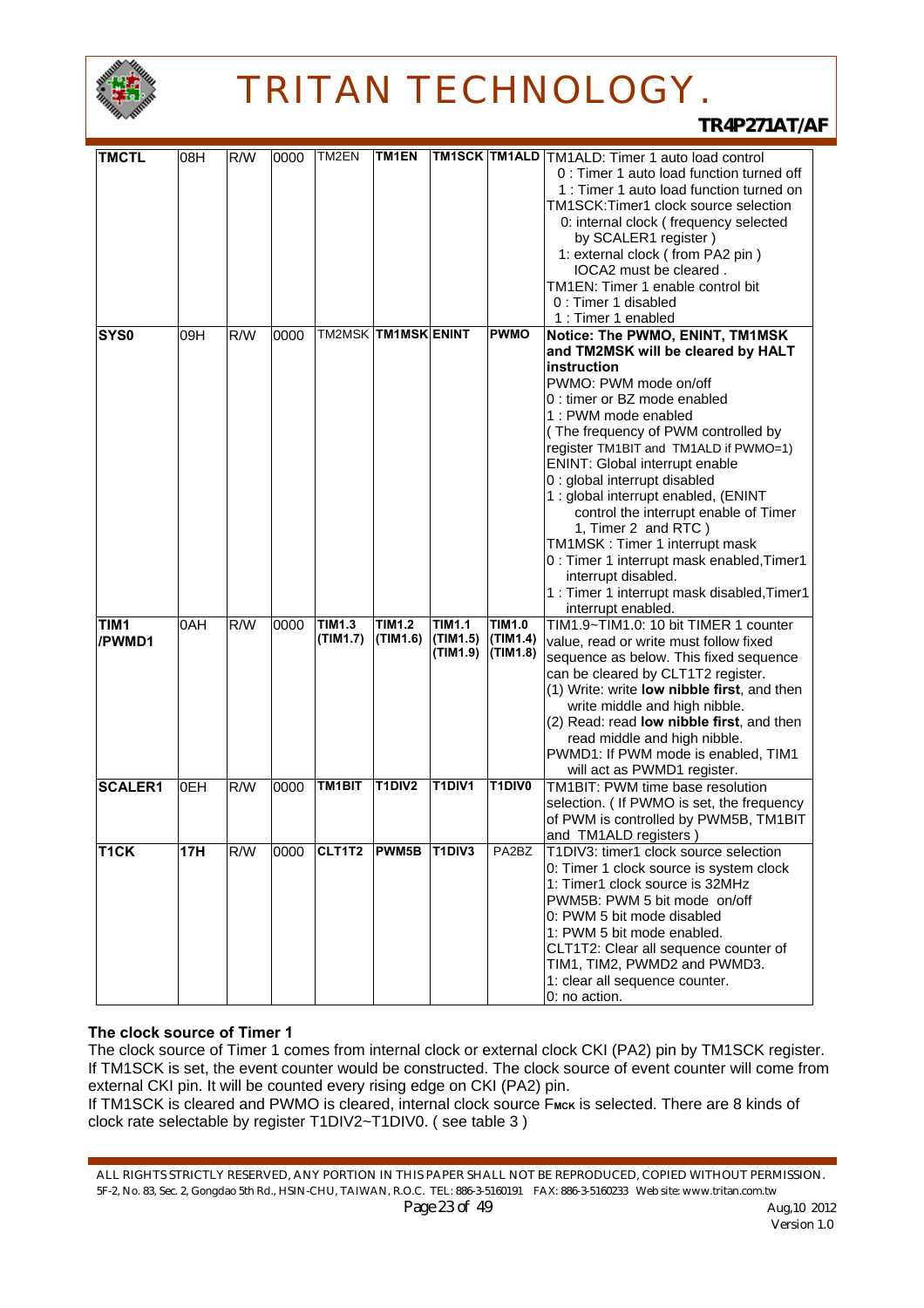

| Timer 1 clock source table (F <sub>MCK</sub> = MCU operating clock) |              |               |                              |                                    |  |  |  |  |  |
|---------------------------------------------------------------------|--------------|---------------|------------------------------|------------------------------------|--|--|--|--|--|
| T1DIV2                                                              | T1DIV1       | <b>T1DIV0</b> | Timer 1 clock in NORMAL Mode | <b>Timer 1 clock in GREEN Mode</b> |  |  |  |  |  |
|                                                                     |              |               | $($ if If FMCK = 16MHz)      | (if If FMCK = $114.69$ KHz)        |  |  |  |  |  |
| 0                                                                   | 0            | 0             | $F_{MCK}$ ÷ 256 = 62.5KHz    | $F_{MCK}$ ÷ 256 = 0.448KHz         |  |  |  |  |  |
| $\mathbf{0}$                                                        | 0            | 1             | $F_{MCK}$ + 128= 125KHz      | $F_{MCK}$ + 128 = 0.896KHz         |  |  |  |  |  |
| $\mathbf{0}$                                                        | 1            | 0             | $F_{MCK}$ + 64 = 250KHz      | $F_{MCK}$ + 64 = 1.792KHz          |  |  |  |  |  |
| $\mathbf{0}$                                                        | 1            |               | $F_{MCK}$ + 32 = 500KHz      | $F_{MCK}$ + 32 = 3.584KHz          |  |  |  |  |  |
|                                                                     | $\mathbf{0}$ | 0             | $F_{MCK}$ + 16 = 1KHz        | $F_{MCK}$ + 16 = 7.168KHz          |  |  |  |  |  |
|                                                                     | $\mathbf{0}$ |               | $F_{MCK}$ + 8 = 2MHz         | $F_{MCK}$ + 8 = 14.336KHz          |  |  |  |  |  |
|                                                                     | 1            | 0             | $F_{MCK}$ + 4 = 4MHz         | $F_{MCK}$ + 4 = 28.672KHz          |  |  |  |  |  |
|                                                                     | 1            |               | $F_{MCK}$ + 2 = 8MHz         | $F_{MCK}$ + 2 = 57.345KHz          |  |  |  |  |  |

Table 3

 **Notice: If T1DIV3 is set, Timer1 will not count under GREEN Mode.** 

#### **Timer 1 interrupts**

The Timer1 interrupt interval time and the content value equation is described as follows: The content value of Timer 1 **= 1024 - ( interrupt interval time** ÷ **Timer 1 clock time period )**  Example: If someone wants to get 360us interrupt interval time, and set T1DIV2~T1DIV0=011, T1DIV3=0, **MCK** = 8MHz. Then Timer 1 clock time period = 1/250k=4us.

so **the content value of Timer 1 = 1024 – ( 360us/4us ) = 934 = 3A6h**

#### **Timer 1 period**

The TIM1.9~TIM1.0 content of Timer 1 can be assigned by writing register TIM1 three times. To write this 10 bit value, write low nibble data first, then middle, high nibble data in sequence. To read TIM1 data, read low nibble first then middle, high nibble data in sequence. There is one sequence counter use to handle read or write TIM1 register in sequence. It can be cleared by writing 1 to CLT1T2 register.

The Timer1 counter will be cleared to 000h after TM1EN is cleared or system reset occurred.

**Notice 1: The TIM1 register can be assigned data either in interrupt routing or in main program. If in main program, register ENINT must be disabled before write or read data to TIM1. After write or read data to/from TM1 high nibble, ENINT can be enabled if needed.** 

**Notice 2: For good system reliability, It's strongly recommended that, please clear sequence counter by writing 1 to CLT1T2 register before writing three nibbles data to TIM1 register.** 

 **Example : in main program** 

| <br>NOP<br>$A$ , $(T1CK)$<br>LD<br>A,#08H<br>OR.     | CLR #1, (SYS0) ; ENINT=0, ENINT disabled<br>; added NOP instruction |                                                                                    |
|------------------------------------------------------|---------------------------------------------------------------------|------------------------------------------------------------------------------------|
| $(T1CK)$ , A<br>LD<br>LD<br>A.#DH<br>(TIM1), A<br>LD | ; setting TIM1 low nibble first                                     | ; write 1 to CLT1T2 register to clear sequence counter before writing data to TIM1 |
| LD<br>A,#FH<br>LD<br>(TIM1), A                       | ; setting TIM1 middle nibble                                        |                                                                                    |
| LD<br>$A, \#OH$<br>LD<br>(TIM1), A                   | setting TIM1 high nibble                                            |                                                                                    |
| <b>SET</b><br>.                                      | #1,(SYS0)<br>: ENINT=1, ENINT enabled                               |                                                                                    |

The auto load function is enabled by setting TM1ALD to 1, This 10 bits data will be reloaded into 10 bits up counter while Timer 1 overflow occurred. The interrupt mask control register (TM1MSK) of Timer 1 is used to inhibit interrupt request for MCU. TM1MSK value will not affect normal Timer 1 operation. Even when TM1MSK is masked, TM1IFG will still be set to 1 when overflow, and Timer 1 still keep running. The global interrupt control register (ENINT) should be set to 1 before Timer 1 start. After setting of these control registers, software can enable Timer 1 counter with register TM1EN set to 1. Then Timer 1 will issue an interrupt request ( register TM1IFG=1) when the Timer 1 counts from **3FFH to 000H.** 

ALL RIGHTS STRICTLY RESERVED, ANY PORTION IN THIS PAPER SHALL NOT BE REPRODUCED, COPIED WITHOUT PERMISSION. 5F-2, No. 83, Sec. 2, Gongdao 5th Rd., HSIN-CHU, TAIWAN, R.O.C. TEL: 886-3-5160191 FAX: 886-3-5160233 Web site: www.tritan.com.tw *Page 24 of 49* Aug, 10 2012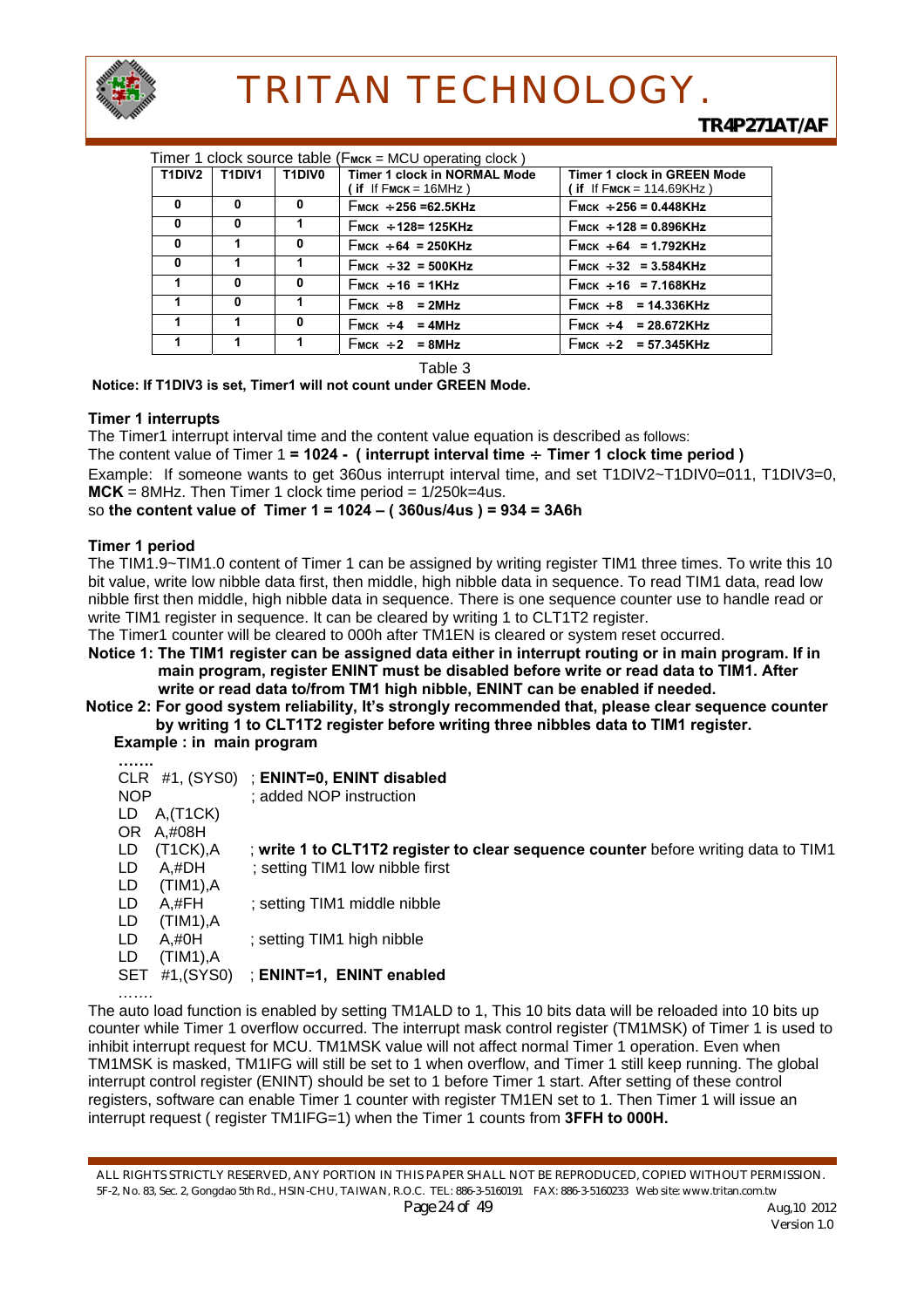

### **5.10.2 Three channel PWM Generators ( use Timer 1 as time base)**

The Timer1 could act as PWM Time Base (PTB) by setting PWMO to 1, named PWM mode. In this mode, It is provided three channel PWM generators and each channel has a pair of complementary PWM outputs or independent PWM output. The three PWM generators provide fixed frequency PWM output with 10 bit resolution. The block diagram of PWM is shown in Figure 8.

#### **PWM Time Base**

All three PWM generators use same PWM Time Base (PTB) that configured from Timer1. In PWM mode, PTB provides 5~10 bits resolution by register setting register PWM5B, TM1ALD and TM1BIT as shown in see table 4.

#### **Clock source of PWM Time Base**

The clock source of PTB comes from internal clock or external clock CKI(PA2) pin by TM1SCK register. If TM1SCK is set, the PTB clock source comes from external CKI pin.

If TM1SCK is cleared, there are two kinds of clock source selected by T1DIV3 register.

(a) IF T1DIV3 is set, The PTB clock source comes from Fosc (32MHz).

(b) IF T1DIV3 is cleared, the PTB clock source comes from the divided frequency from F<sub>MCK</sub>. There are eight kinds of clock rate selectable by register T1DIV2~T1DIV0 to PTB. (see table 3)

In PWM mode, the PTB counter will be cleared to 000h after TM1EN set to 1.

#### **Maximum and minimum PWM frequencies**

The PWM gives frequency output range from 500KHz (5 bits resolution) to 3.814Hz (10 bit resolution) by setting T1DIV2~T1DIV0, PWM5B, TM1ALD and TM1BIT registers.

In NORMAL Mode, if PWMO is set to 1 and using F<sub>MCK</sub> as PWM clock source by clearing T1DIV3 to 0. The max. and min. PWM frequency is as in Table 4 below:

| <b>PWM5B</b> | TM1ALD | <b>TM1BIT</b> | Res.  | Timer 1<br>value | <b>Max. PWM frequency</b><br>$Set$ $F_{MCK} = 16MHz$<br>T1DIV2~0=111 | Min. PWM frequency<br>$Set$ $F_{MCK} = 1$ MHz<br>T1DIV2~0=000 |
|--------------|--------|---------------|-------|------------------|----------------------------------------------------------------------|---------------------------------------------------------------|
|              |        | 0             | 10bit | 000h~3FFh        | $(FMCK \div 2) \div 1024 = 7.8125K$                                  | $(FMCK \div 256) \div 1024 = 3.814 Hz$                        |
|              | 0      |               | 8bit  | 000h~0FFh        | $(FMCK \div 2) \div 256 = 31.25K$                                    | $(FMCK \div 256) \div 256 = 24.4 Hz$                          |
|              |        | 0             | 7bit  | 000h~07Fh        | $(FMCK \div 2) \div 128 = 62.5K$                                     | $(FMCK \div 256) \div 128 = 30.5 Hz$                          |
|              |        |               | 6bit  | 000h~03Fh        | $(FMCK \div 2) \div 64 = 125K$                                       | $(FMCK \div 256) \div 64 = 61 Hz$                             |
|              |        |               | 5bit  | 000H~01Fh        | $(FMCK \div 2) \div 32 = 250K$                                       | $(FMCK \div 256) \div 32 = 122 Hz$                            |

Table 4

In NORMAL Mode, if PWMO is set to 1 and use 32MHz as PWM clock source by setting T1DIV3 to high. The max. and min. PWM frequency is as in Table 5 below:

| <b>PWM5B</b> | TM1ALD | <b>TM1BIT</b> | Res.  | Timer 1<br>value | Max. PWM frequency<br><b>PWM clock source is</b><br>32MHz. T1DIV2~0=111 | Min. PWM frequency<br><b>PWM clock source is</b><br>32MHz, T1DIV2~0=000 |
|--------------|--------|---------------|-------|------------------|-------------------------------------------------------------------------|-------------------------------------------------------------------------|
|              |        | 0             | 10bit | 000h~3FFh        | $(32MHz + 2) + 1024 = 15.625K$                                          | $(32MHz \div 256) \div 1024 = 122Hz$                                    |
|              |        |               | 8bit  | 000h~0FFh        | $(32MHz \div 2) \div 256 = 62.5K$                                       | $(32MHz \div 256) \div 256 = 488Hz$                                     |
|              |        | 0             | 7bit  | 000h~07Fh        | $(32MHz + 2) \div 128 = 125K$                                           | $(32MHz \div 256) \div 128 = 976Hz$                                     |
|              |        |               | 6bit  | 000h~03Fh        | $(32MHz \div 2) \div 64 = 250K$                                         | $(32MHz + 256) \div 64 = 1953Hz$                                        |
|              |        |               | 5bit  | 000H~01Fh        | $(32MHz \div 2) \div 32 = 500K$                                         | $(32MHz \div 256) \div 32 = 3906Hz$                                     |

Table 5

#### **PWM duty cycle**

The duty cycle of PWM1, PWM2 and, PWM3 are defined by PWMD1, PWMD2 and PWMD3 registers. Each register is write only register which stores 10 bit values by writing three times data in same register, writing these registers must follow low nibble first and middle, high nibble in sequence. The PWMD1, PWMD2 and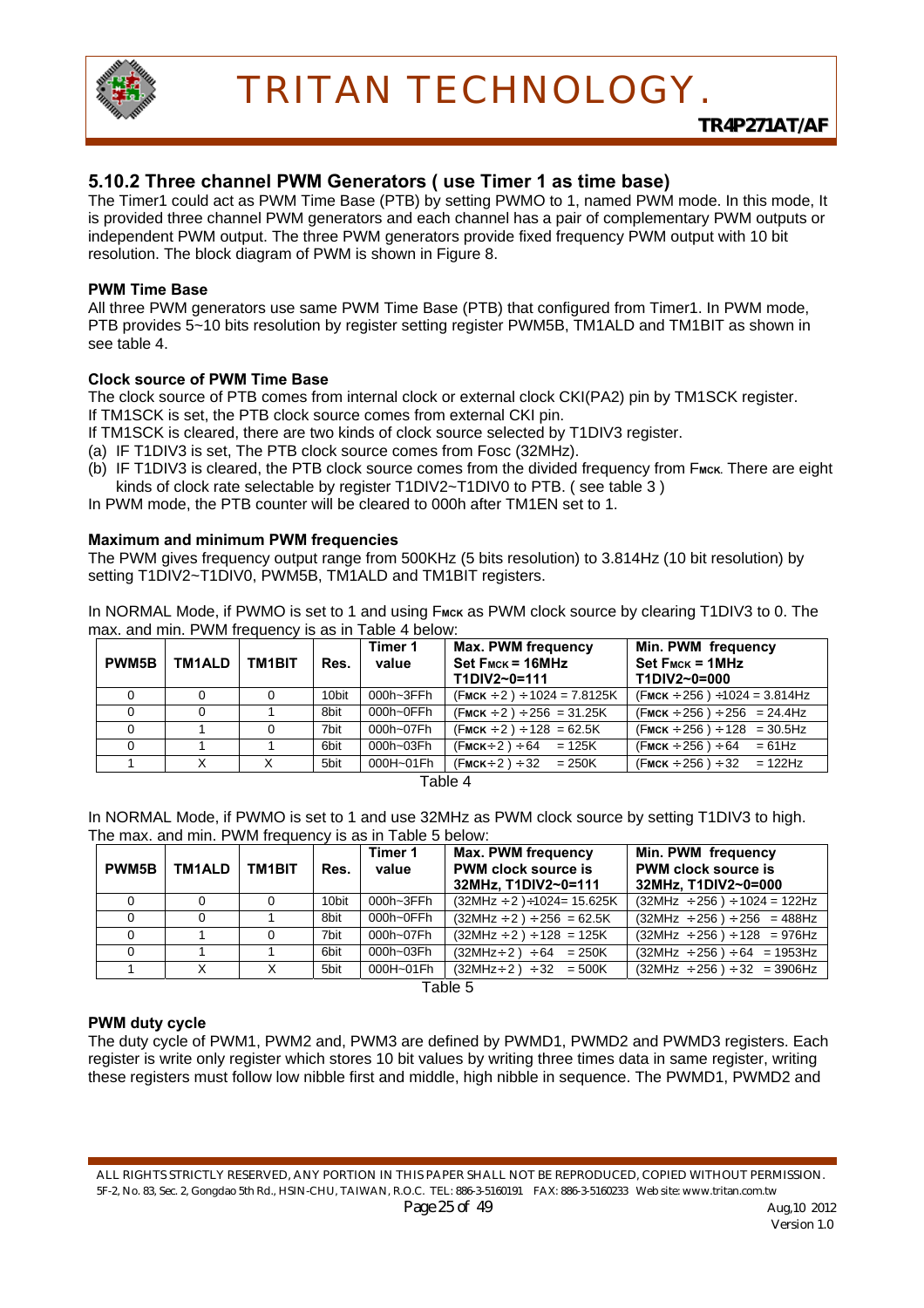

PWMD3 registers are a double-buffered register, and the content are reloaded into real register when PTB overflow occurred. The overflow is occurred when PTB counter value from 000h to 001h.

| Symbol                     | Addr. | <b>R/W</b> | Reset D <sub>3</sub> |                           | D <sub>2</sub>                            | ID1                                            | D0                                    | <b>Description</b>                                                                                                                                                                                                                                                                                                                                                                                 |
|----------------------------|-------|------------|----------------------|---------------------------|-------------------------------------------|------------------------------------------------|---------------------------------------|----------------------------------------------------------------------------------------------------------------------------------------------------------------------------------------------------------------------------------------------------------------------------------------------------------------------------------------------------------------------------------------------------|
| TIM <sub>1</sub><br>/PWMD1 | 0AH   | R/W        | 0000                 | <b>TIM1.3</b><br>(TIM1.7) | <b>TIM1.2</b><br>$ $ (TIM1.6)             | <b>TIM1.1</b><br>(TIM1.5)<br>(TIM1.9)          | <b>TIM1.0</b><br>(TIM1.4)<br>(TIM1.8) | TIM1.9~TIM1.0: 10 bit TIMER 1 counter<br>value, read or write must follow fixed<br>sequence as below. This fixed sequence<br>can be cleared by CLT1T2 register.<br>(1) Write: write low nibble first, and then<br>write middle and high nibble.<br>(2) Read: read low nibble first, and then<br>read middle and high nibble.<br>PWMD1: If PWM mode is enabled, TIM1<br>will act as PWMD1 register. |
| PWMD <sub>2</sub>          | 14H   | W          | <b>XXXX</b>          | <b>PWM2.3</b>             | <b>PWM2.2</b><br>(PWM2.7) (PWM2.6)        | <b>PWM2.1</b><br>(PWM2.5)<br>(PWM2.9) (PWM2.8) | <b>PWM2.0</b><br>(PWM2.4)             | PWM2.9~PWM2.0: 10 bit PWMD2<br>counter value, read or write must follow<br>fixed sequence as PWMD1. This fixed<br>sequence can be cleared by CLT1T2<br>register.                                                                                                                                                                                                                                   |
| PWMD3                      | 15H   | W          | <b>XXXX</b>          | <b>PWM3.3</b>             | T <sub>P</sub> WM3.2<br>(PWM3.7) (PWM3.6) | <b>PWM3.1</b><br>(PWM3.5)<br>(PWM2.9) (PWM2.8) | <b>PWM3.0</b><br>(PWM3.8)             | PWM3.9~PWM3.0: 10 bit PWMD3<br>counter value, read or write must follow<br>fixed sequence as PWMD1. This fixed<br>sequence can be cleared by CLT1T2<br>register.                                                                                                                                                                                                                                   |

#### **PWM Time Base interrupts**

In PWM mode, an interrupt request is generated every overflow occurred. The detail timing waveform about PTB and interrupt request is as shown below:

Example: PWM1H output waveform ( PWM5B=0, TM1ALD=1, TM1BIT=1 )



Figure 9. PWM timing waveform

#### **PWM Single Shut mode**

The PTB supports single shut mode by OVSTOP register set to 1. PWM could output one pulse by setting TM1EN to high. The TM1EN register will be automatically cleared to low when PWM overflow occurred. In this mode, interrupt request is still work.

```
Extend I/O
```

| Symbol        | Addr.      | <b>R/W</b> | <b>Reset D3</b> |              | D <sub>2</sub>     | ID1 | ID0          | <b>IDescription</b>                                                                                                |
|---------------|------------|------------|-----------------|--------------|--------------------|-----|--------------|--------------------------------------------------------------------------------------------------------------------|
| <b>DTSCAL</b> | <b>ODH</b> | <b>R/W</b> | 0000            | <b>OVSYN</b> | <b>OVSTOP DTS1</b> |     | <b>IDTS0</b> | <b>OVSTOP: PWM single shut mode on/off.</b><br>0: PWM single shut mode disabled<br>1: PWM single shut mode enabled |

ALL RIGHTS STRICTLY RESERVED, ANY PORTION IN THIS PAPER SHALL NOT BE REPRODUCED, COPIED WITHOUT PERMISSION. 5F-2, No. 83, Sec. 2, Gongdao 5th Rd., HSIN-CHU, TAIWAN, R.O.C. TEL: 886-3-5160191 FAX: 886-3-5160233 Web site: www.tritan.com.tw *Page 26 of 49 Aug,10 2012*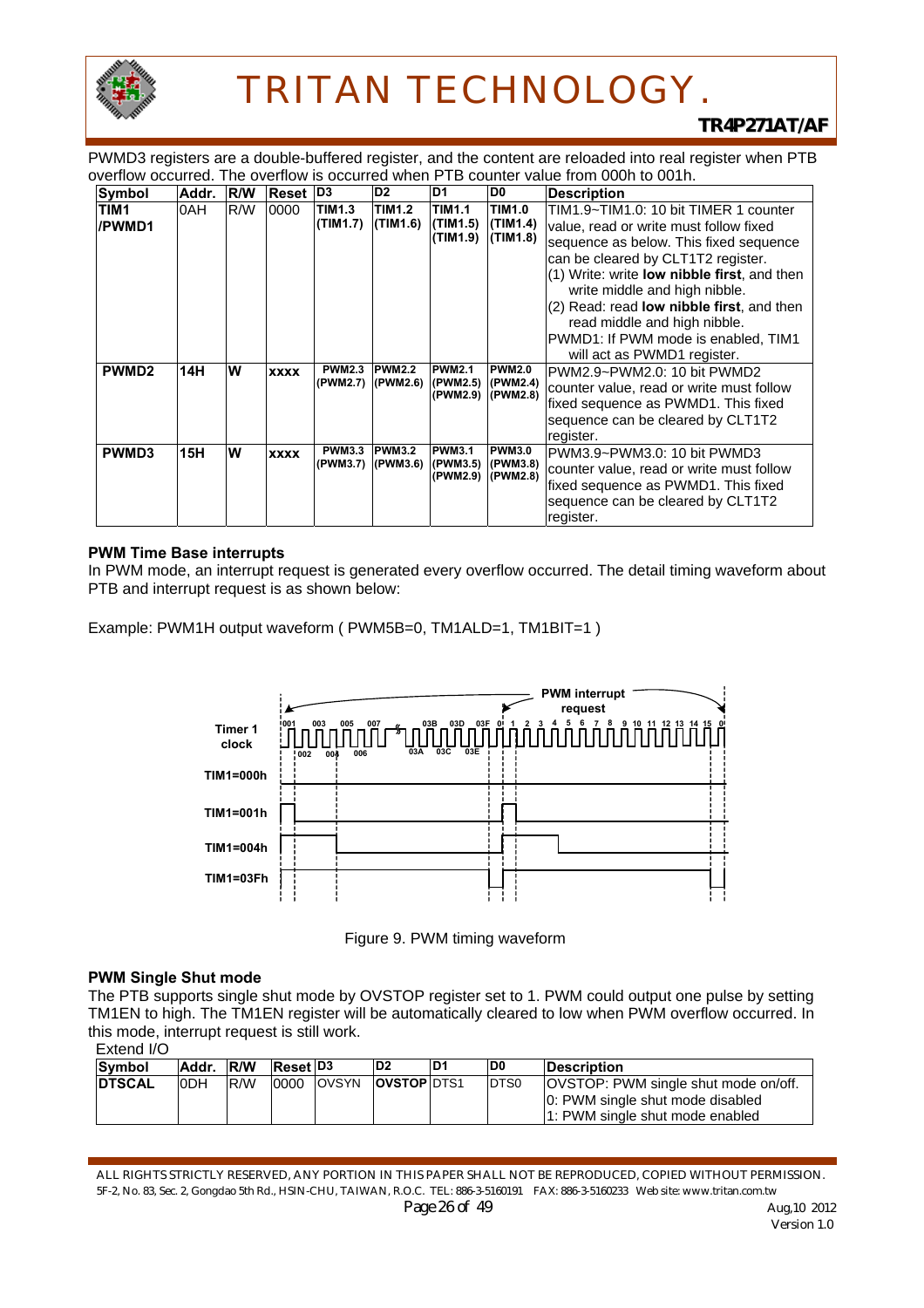

#### **PWM output share pin configuration**

The three channel PWM has six PWM pins which shared with General Purpose I/O (GPIO) by register PIOEN1 and PIOEN2. The GPIO mentioned above are PD0~PD2 and PB0~PB2. The complimentary PWM outputs can be either a single output PWM1L ( or PWM1H ) or a complimentary pair of outputs PWM1L and PWM1H. To do this flexibility selection is as shown in Table 6 below. IF P1LEN register is set to 1, the PD2 pin acts as PWM1L pin for PWM signal output. Otherwise, P1HEN register is cleared, the PD2 pin acts as a PD2 GPIO function.

#### $I/O$  function configuration table ( register PWMO must be set to 1 first)

| I/O Port shared pin | <b>PWM</b> function               | <b>GPIO function</b>                    |
|---------------------|-----------------------------------|-----------------------------------------|
| PD2/PWM1L           | PD2 acts as PWM1L (set P1LEN = 1) | PD2 acts as PD2 GPIO (set P1LEN = $0$ ) |
| PD1/PWM1H           | PD1 acts as PWM1H (set P1HEN = 1) | PD1 acts as PD1 GPIO (set P1HEN = $0$ ) |
| PD0/PWM2L           | PD0 acts as PWM2L (set P2LEN = 1) | PD0 acts as PD0 GPIO (set P2LEN = $0$ ) |
| PB2/PWM2H           | PB2 acts as PWM2H (set P2HEN = 1) | PB2 acts as PB2 GPIO (set P2HEN = $0$ ) |
| PB1/PWM3L           | PB1 acts as PWM3L (set P3LEN = 1) | PB1 acts as PB1 GPIO (set P3LEN = $0$ ) |
| PB0/PWM3H           | PB0 acts as PWM3H (set P3HEN = 1) | PB0 acts as PB0 GPIO (set P3HEN = $0$ ) |

Extend I/O

Table 6

| <b>Symbol</b> | Addr. | <b>R/W</b> | <b>Reset D3</b> |                       | D <sub>2</sub> | ID1          | D <sub>0</sub> | <b>Description</b>                       |
|---------------|-------|------------|-----------------|-----------------------|----------------|--------------|----------------|------------------------------------------|
| <b>PIOEN1</b> | 1EH   | R/W        | 0000            | <b>P2HEN</b>          | <b>IP2LEN</b>  | <b>P1HEN</b> | <b>P1LEN</b>   | <b>P1LEN: PWM1L/PD2 I/O mode control</b> |
|               |       |            |                 |                       |                |              |                | P1HEN: PWM1H/PD1 I/O mode control        |
|               |       |            |                 |                       |                |              |                | IP2LEN: PWM2L/PD0 I/O mode control       |
|               |       |            |                 |                       |                |              |                | P2HEN: PWM2H/PB2 I/O mode control        |
| <b>PIOEN2</b> | 1FH   | R/W        | 0000            | EINTMSK EINT FG P3HEN |                |              | <b>IP3LEN</b>  | P3LEN: PWM3L/PB1 I/O mode control        |
|               |       |            |                 |                       |                |              |                | IP3HEN: PWM3H/PB0 I/O mode control       |

#### **PWM output override**

PWM output signal may be manually overridden by specified appropriate data in OVC12, OVC3, OVD12 and OVD3 registers. The OVC12 and OVC3 determine which PWM pins will be overridden. They are all active high.

When the OVC1L~OVC3L or OVC1H~OVC3H bits are set. The logic state of corresponding pins will be controlled by OVD1L~OVD3L or OVD1H~OVD3H. In other words, the register OVD12 and OVD3 determine the logic state of the PWM pins if overridden mode is available.

When the OVC1L~OVC3L and OVC1H~OVC3H bits are cleared, the PWM signal will pass on the corresponding PWM pin

Please see example and block diagram as follows.

For example: ( The P1LEN and PWMO bits are set first )

- (1) If OVC1L bit is set (override available), the state of PD2 pin is depend on OVD1L bit ( PD2 acts as OVD1L ).
- (2) If OVC1L bit is cleared, the PWM1 signal state will pass to PD2 pin.

All the complementary PWM pins support override mode with Dead-time control. Refer to block diagram as shown below. If the P1LEN, PWMO, P1HEN and OVC1L bits are set, OVC1H and INV1H are cleared, OVD1H and INV1L has no effect, PWM1L and PWM1H pin will be the complementary PWM output of OVD1L with Dead-time control.

Common I/O

| Symbol       | Addr. | <b>IR/W</b> | <b>Reset</b> | ID3          | D <sub>2</sub> | ID1          | D0           | <b>IDescription</b>        |
|--------------|-------|-------------|--------------|--------------|----------------|--------------|--------------|----------------------------|
| <b>OVD12</b> | 16H   | W/R         | 1111         | <b>OVD2H</b> | <b>OVD2L</b>   | <b>OVD1H</b> | <b>OVD1L</b> | IPWM1 & PWM2 override data |
| <b>OVD3</b>  | l1BH  | W/R         | <b>XX11</b>  |              |                | <b>OVD3H</b> | <b>OVD3L</b> | IPWM3 override data        |

Extend I/O

| Symbol             | Addr.      | <b>IR/W</b> | <b>Reset D3</b> |              | D <sub>2</sub> | D <sub>1</sub>     | D <sub>0</sub> | <b>IDescription</b>                        |
|--------------------|------------|-------------|-----------------|--------------|----------------|--------------------|----------------|--------------------------------------------|
| lOVC <sub>12</sub> | <b>OEH</b> | <b>R/W</b>  | 0000            | <b>OVC2H</b> | <b>OVC2L</b>   | <b>OVC1H OVC1L</b> |                | <b>Override control register of PWM1/2</b> |
| <b>OVC3</b>        | <b>OFH</b> | R/W         | 0000            |              |                | <b>OVC3H</b>       | <b>OVC3L</b>   | Override control register of PWM3          |

ALL RIGHTS STRICTLY RESERVED, ANY PORTION IN THIS PAPER SHALL NOT BE REPRODUCED, COPIED WITHOUT PERMISSION. 5F-2, No. 83, Sec. 2, Gongdao 5th Rd., HSIN-CHU, TAIWAN, R.O.C. TEL: 886-3-5160191 FAX: 886-3-5160233 Web site: www.tritan.com.tw *Page 27 of 49* Aug,10 2012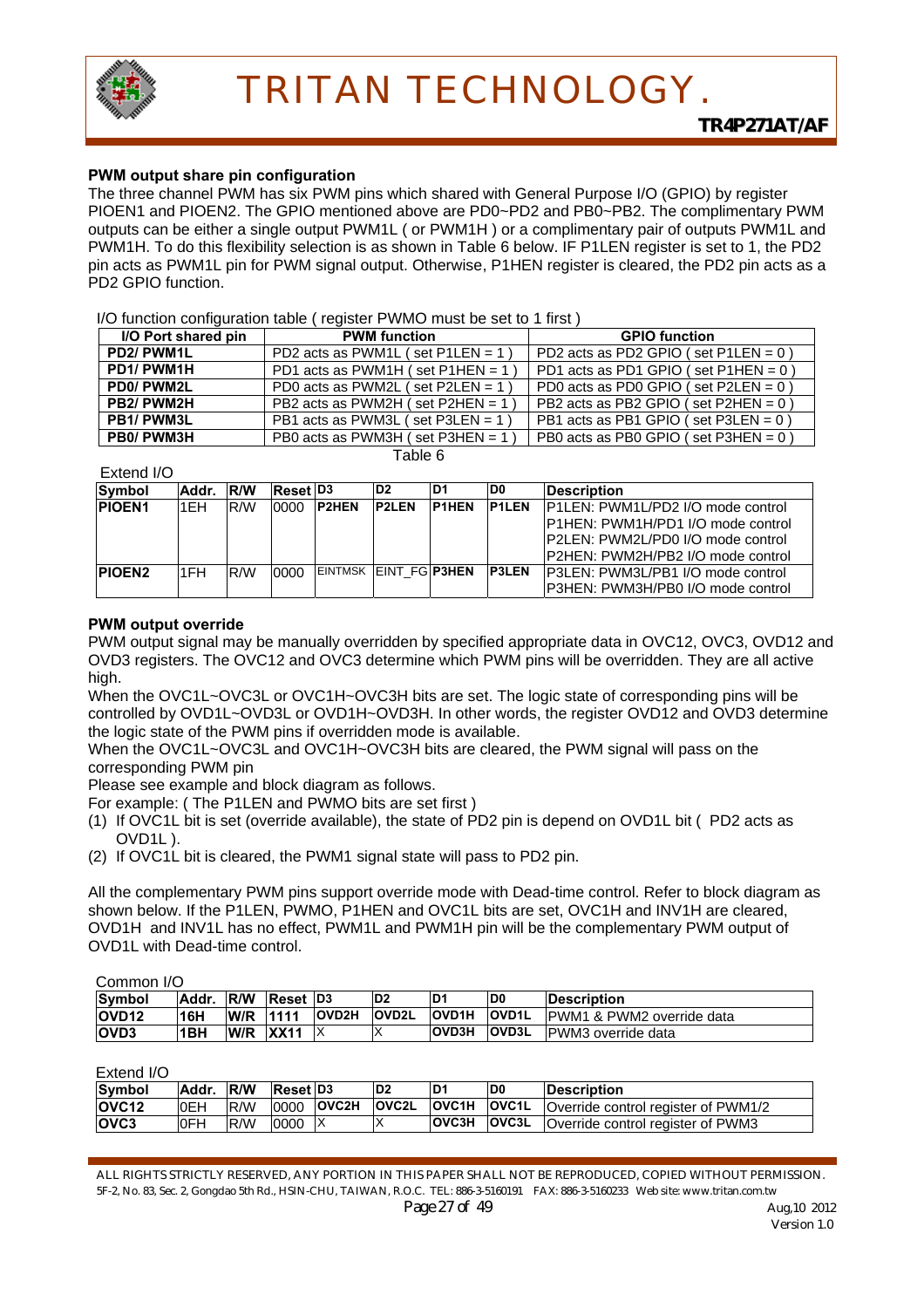

*TR4P271AT/AF*





#### **Override synchronization**

If the OVSYN bit of the DTSCAL register is set, all output overrides performed via the OVC12, OVC3, OVD12 and OVD3 bits will be synchronized to the PTB. Synchronous output overrides will occur on the overflow of PTB.

| Symbol         | Addr. R/W |      | Reset D <sub>3</sub> |              | ID <sub>2</sub>    | ID1 | D <sub>0</sub> | <b>Description</b>                            |
|----------------|-----------|------|----------------------|--------------|--------------------|-----|----------------|-----------------------------------------------|
| <b>IDTSCAL</b> | IODH      | IR/W | 0000                 | <b>OVSYN</b> | <b>OVSTOP DTS1</b> |     | DTS0           | <b>OVSYN:</b> override synchronization define |
|                |           |      |                      |              |                    |     |                | 0: override synchronization enabled           |
|                |           |      |                      |              |                    |     |                | 1: override synchronization disabled          |

#### **PWM Dead-time generator**

If PWMs are used to control the upper and lower switches of a Hbridge, a Dead-time insertion is highly recommended. This avoids any overlap in the switching during the state change of power MOS in the H-bridge device. The Deadtime insertion waveform is as shown below Figure 11.



Figure 11. PWM Dead-time waveform

| Extend I/O   |       |             |                 |               |                    |                |               |                                             |
|--------------|-------|-------------|-----------------|---------------|--------------------|----------------|---------------|---------------------------------------------|
| Symbol       | Addr. | <b>IR/W</b> | <b>Reset D3</b> |               | D <sub>2</sub>     | D <sub>1</sub> | ID0           | <b>IDescription</b>                         |
| <b>DTIME</b> | 0CH   | R/W         | 0000            | <b>DTIME3</b> | DTIME <sub>2</sub> | <b>DTIME1</b>  | <b>DTIME0</b> | DTIME2~DTIME0: Dead-time divider            |
|              |       |             |                 |               |                    |                |               | IDTIME3: Dead time clock source             |
|              |       |             |                 |               |                    |                |               | definition.                                 |
|              |       |             |                 |               |                    |                |               | If DTIME3 $=0$ .                            |
|              |       |             |                 |               |                    |                |               | Dead-time = $(DTIME2~0)$ X Tck              |
|              |       |             |                 |               |                    |                |               | Tck = system clock or $32MHz/1, /2, /4, /8$ |
|              |       |             |                 |               |                    |                |               | by dead-time scaler (DTSCAL)                |
|              |       |             |                 |               |                    |                |               | If DTIME3 $=1$ .                            |
|              |       |             |                 |               |                    |                |               | $dead-time = (DTIME2~0)$ X 3ns              |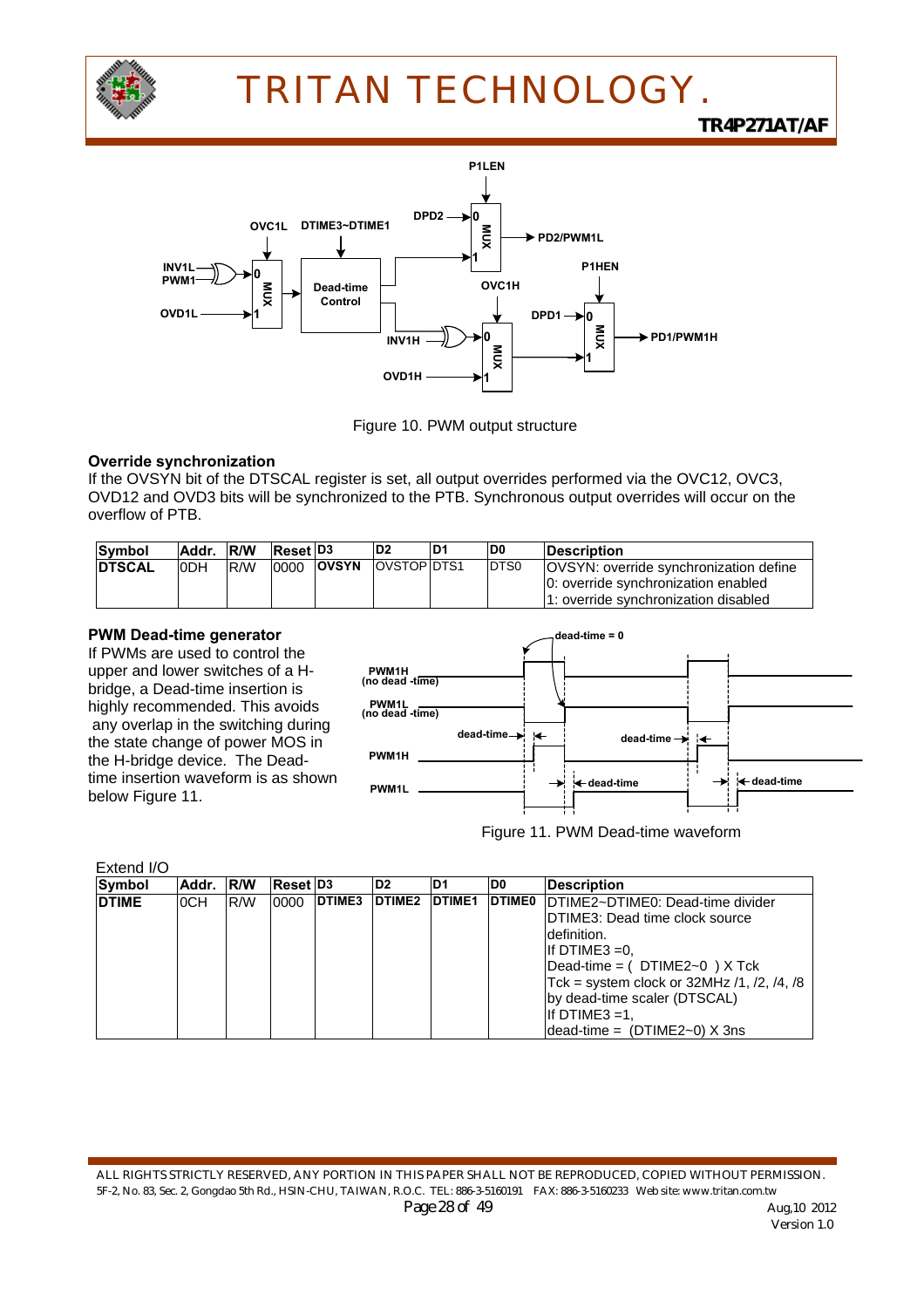

### *TR4P271AT/AF*

| <b>DTSCAL</b>     | <b>ODH</b> | R/W | 0000 | <b>OVSYN</b> | <b>OVSTOP DTS1</b> |               | <b>DTS0</b> | DTS1, DTS0: Dead-time pre-scaler                                                                                                                                                                                                                                     |
|-------------------|------------|-----|------|--------------|--------------------|---------------|-------------|----------------------------------------------------------------------------------------------------------------------------------------------------------------------------------------------------------------------------------------------------------------------|
|                   |            |     |      |              |                    |               |             | selection, reference Table 8<br>OVSTOP: PWM single shut mode on/off.<br>0: PWM single shut mode disabled<br>1: PWM single shut mode enabled<br>OVSYN: override synchronization define<br>0: override synchronization enabled<br>1: override synchronization disabled |
| T <sub>1</sub> CK | 17H        | R/W | 0000 | CLT1T2       | PWM5B              | <b>T1DIV3</b> | PA2BZ       | T1DIV3: timer1 clock source selection<br>0: Timer 1 clock source is system clock<br>11: Timer1 clock source is 32MHz                                                                                                                                                 |

The Dead-time generator provides 3 modes Dead-time by register T1DIV3 and DTIME3. If T1DIV3 and DTIME3 are cleared, Mode 1 Dead-time is selected. In this mode, Dead-time can be generated from (1/F<sub>MCK</sub>) – Td to 14/ F<sub>MCK</sub> by setting register DTIME2 ~ DTIME0, DTS1 and DTS0. If T1DIV3 is cleared and DTIME3 is set, Mode 2 Dead-time is selected. In this mode, Dead-time can be changed from 1ns to 27ns**.** Due to apply delay cell scheme in this mode, the Dead-time has some different between every chip.

If T1DIV3 and DTIME3 are cleared, Mode 3 Dead-time is selected. In this mode, the Dead-time clock source comes from 32MHz. The range of Dead-time can be generated from 31.25ns -Td to 437.5ns by setting register DTIME2 ~ DTIME0, DTS1 and DTS0.

Dead-time definition table is as shown below:

| Reg.          |                                 |             |             |             |               | Dead-time (Notice 2)        |                                  |
|---------------|---------------------------------|-------------|-------------|-------------|---------------|-----------------------------|----------------------------------|
| Type          | T <sub>1</sub> DIV <sub>3</sub> | DTIME3      | DTIME2      | DTIME1      | <b>DTIME0</b> | $DTS1.DTS0 = 01$            | $DTS1,DTS0 = 00$                 |
|               |                                 | 0           | $\Omega$    | 0           | 0             |                             | $0ns$ ~8ns                       |
| Mode1         |                                 | 0           | 0           | $\mathbf 0$ | 1             | (2/ Fмск ) х 1              | $-$ Td1<br>$((1/FmcK)$ $x1)$     |
| (Set clock    |                                 | $\mathbf 0$ | $\mathbf 0$ | 1           | $\mathbf 0$   | (2/ Fмск)<br>x <sub>2</sub> | $-$ Td1<br>$((1/FmcK)$ X2        |
| <b>Source</b> | $\Omega$                        | $\Omega$    | $\Omega$    | 1           | 1             | (2/ Fмск ) х З              | $-$ Td1<br>$((1/FmcK)$ X3)       |
| from          |                                 | 0           | 1           | 0           | 0             | (2/ Fмск ) х 4              | – Td1<br>((1/ Емск ) х4          |
| FMCK)         |                                 | $\mathbf 0$ | 1           | $\mathbf 0$ | 1             | (2/ Fмск ) х 5              | $((1/FmcK)$ $x5)$<br>$-$ Td1     |
|               |                                 | $\Omega$    | 1           | 1           | $\Omega$      | (2/ Fмск ) х 6              | $-$ Td1<br>$((1/FmcK) \times 6)$ |
|               |                                 | $\Omega$    | 1           | 1           | 1             | $(2/FMCK) \times 7$         | $-$ Td1<br>$((1/FmcK) \times 7)$ |
|               |                                 |             |             |             |               |                             |                                  |
|               |                                 | 1           | $\mathbf 0$ | 0           | $\mathbf 0$   | $*$ 1ns ~ 4 ns              |                                  |
| Mode 2        |                                 | 1           | 0           | 0           | 1             | $*$ 5ns $\sim$ 8 ns         |                                  |
| (Set clock    | $\Omega$                        | 1           | 0           | 1           | $\mathbf 0$   |                             | $*7ns \sim 11$ ns                |
| <b>Source</b> |                                 | 1           | $\Omega$    | 1           | 1             |                             | $*$ 9ns ~ 13 ns                  |
| from          |                                 | 1           | 1           | 0           | $\mathbf 0$   | $*$ 12ns ~16 ns             |                                  |
| delay cell)   |                                 | 1           | 1           | $\mathbf 0$ | 1             |                             | $*$ 6ns ~ 20 ns                  |
|               |                                 | 1           | 1           | 1           | $\Omega$      |                             | $*$ 20ns ~ 24 ns                 |
|               |                                 | 1           | 1           | 1           | 1             |                             | $*$ 22ns ~ 27ns                  |
|               |                                 |             |             |             |               |                             |                                  |
|               |                                 |             | $\Omega$    | $\Omega$    | $\Omega$      |                             | $2ns \sim 5ns$                   |
| Mode 3        |                                 |             | $\Omega$    | $\mathbf 0$ | 1             | 62.5ns (2/32MHz)            | $31.25ns - Td2$                  |
| (Set clock    |                                 |             | 0           | 1           | 0             | 125ns (4/32MHz)             | $62.50ns - Td2$                  |
| <b>Source</b> | 1                               | $\mathbf 0$ | 0           | 1           | 1             | 187.5ns (6/32MHz)           | $93.75$ ns $- Td2$               |
| from          |                                 |             | 1           | $\Omega$    | $\Omega$      | 250ns (8/32MHz)             | 125,00ns - Td2                   |
| 32MHz)        |                                 |             | 1           | $\Omega$    | 1             | 312.5ns(10/32MHz)           | 156.25ns - Td2                   |
|               |                                 |             | 1           | 1           | 0             | 375ns (12/32MHz)            | 187.50ns - Td2                   |
|               |                                 |             | 1           | 1           | 1             | 437.5 (14/32MHz)            | 218.75ns - Td2                   |

#### **Dead-time definition table ( Td1=30ns, Td2=12ns )**

Notice 1: For mass production chips, there is some different in every chips. The dead-time with the asterisk "\*" mark,Td1 and Td2 is typical value for reference.

Table 7

ALL RIGHTS STRICTLY RESERVED, ANY PORTION IN THIS PAPER SHALL NOT BE REPRODUCED, COPIED WITHOUT PERMISSION. 5F-2, No. 83, Sec. 2, Gongdao 5th Rd., HSIN-CHU, TAIWAN, R.O.C. TEL: 886-3-5160191 FAX: 886-3-5160233 Web site: www.tritan.com.tw *Page 29 of 49* Aug, 10 2012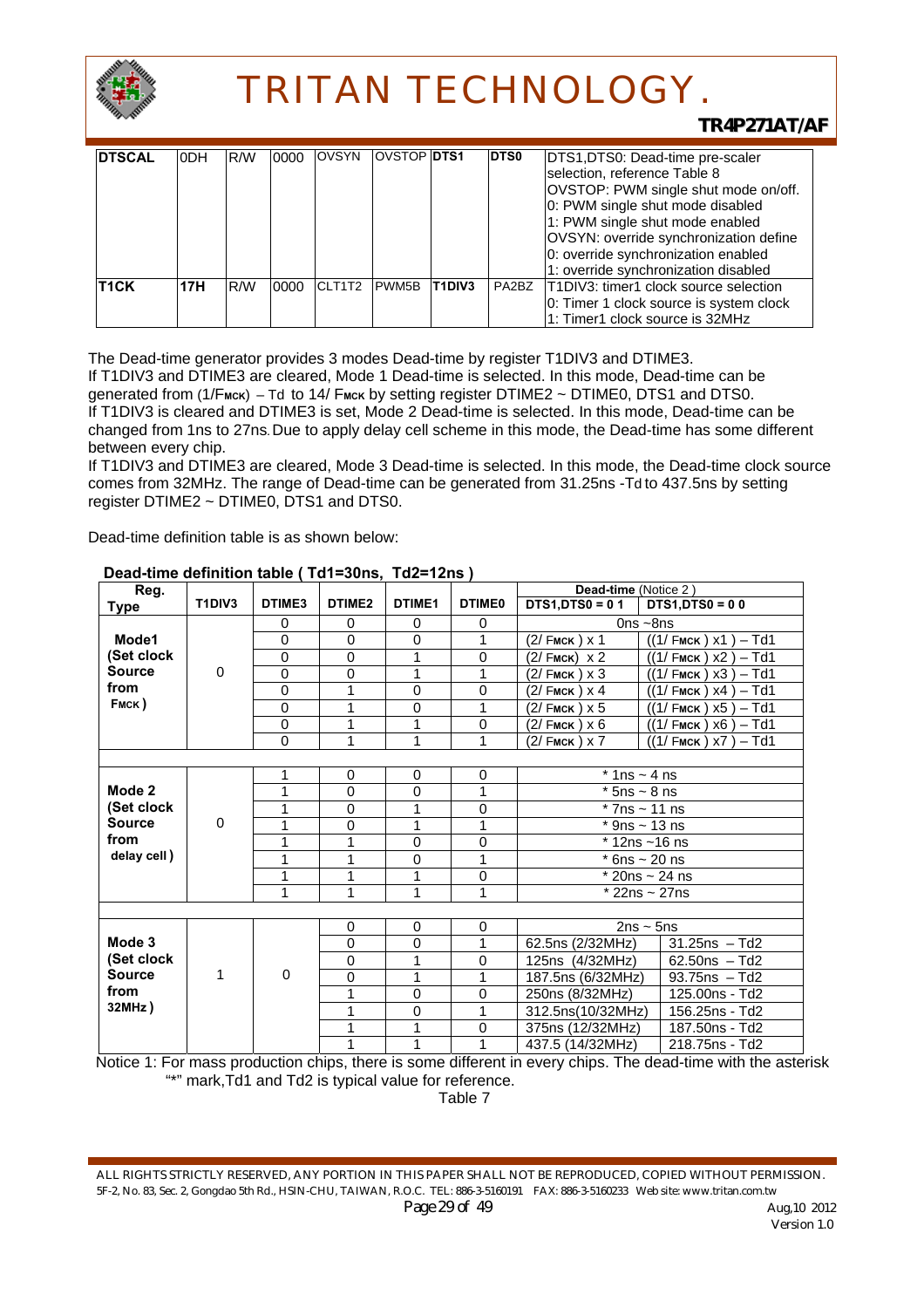

The Dead-time clock source comes from 32MHz or system clock FMCK by T1DIV3 bit. These two clock sources can be pre-divided by 2 or 1 using register DTS1 and DTS0. Dead-time clock period definition is as shown below:

#### **Dead-time clock period ( Tck ) definition**

| DTS <sub>1</sub> | DTS0 | $TIDIV3=1$            | TIDIV3=0            |
|------------------|------|-----------------------|---------------------|
|                  |      | Tck = $1 \div 32$ MHz | $Tck = 1 \div Fmck$ |
|                  |      | Tck = $2 \div 32$ MHz | $Tck = 2 \div$ FMCK |
|                  |      | Don't use             |                     |

Table 8

If register TIDIV3 and DTIME3 are cleared, the range of the maximum and minimum dead-time value are as shown below: ( $Td = 30$ ns, Vdd= $3.3v$ )

| <b>MIPS</b>    | <b>Pre-scaler selection (Tck)</b> | Min. dead-time (Tck)        | Max. dead-time (Tckx7) |
|----------------|-----------------------------------|-----------------------------|------------------------|
| 16             | DTS1 DTS0=00, $1 \div$ Fmck       | $1 \div 16$ MHz = 62.5ns-Td | $0.437$ us-Td          |
| 16             | DTS1 DTS0=01, $2 \div$ Fmck       | $2 \div 16$ MHz = 125ns     | 0.875us                |
| 8              | DTS1 DTS0=00, $1 \div$ Fmck       | $1 \div 8$ MHz = 125ns - Td | $0.875$ us-Td          |
| 8              | DTS1 DTS0=01 . $2 \div$ Fmck      | $2 \div 8$ MHz = 250ns      | 1.75us                 |
| $\overline{4}$ | DTS1 DTS0=00, $1 \div$ Fmck       | $1 \div 4$ MHz = 250ns -Td  | $1.75$ us-Td           |
| $\overline{4}$ | DTS1 DTS0=01, $2 \div$ Fmck       | $2 \div 4$ MHz = 500ns      | 3.5 <sub>us</sub>      |
|                | DTS1 DTS0=00, $1 \div$ FMCK       | $1 \div 1$ MHz = 1 us-Td    | 7us-Td                 |
|                | DTS1 DTS0=01, $2 \div$ Fmck       | $2 \div 1$ MHz = 2us        | 14us                   |
|                |                                   | Table 9                     |                        |

If TIDIV3 register is set, the range of the dead-time value is as shown below:

| <b>MIPS</b> | Pre-scaler selection (Tck)                        | l Min. dead-time (Tck). | Max. dead-time (Tckx7) |
|-------------|---------------------------------------------------|-------------------------|------------------------|
| $1 - 16$    |                                                   |                         | 218.75ns - Td          |
|             | DTS1 DTS0=01. 2÷ 32MHz $\vert$ 2 ÷ 32MHz = 62.5ns |                         | 437.5ns                |
|             |                                                   | Table 10                |                        |

#### **PWM output polarity control**

The polarity of PWM1L~PWM3L, PWM1H~PWM3H pins can be set 1 or 0 by INV3L~INV1L or INV3H ~ INV3H corresponding bits. If the polarity of PWM1L needs to be inversed, the corresponding control bit INV1L of POL12 register must be set to 1.

Extend I/O

| <b>Symbol</b>     | Addr.           | <b>RW</b> | Reset  D3 |              | D <sub>2</sub> | D <sub>1</sub> | ID0          | Description                             |
|-------------------|-----------------|-----------|-----------|--------------|----------------|----------------|--------------|-----------------------------------------|
| POL <sub>12</sub> | 1CH             | R/W       | 0000      | <b>INV2H</b> | <b>INV2L</b>   | <b>INV1H</b>   | <b>INV1L</b> | PWM1/2 output signal polarity           |
|                   |                 |           |           |              |                |                |              | INV1L: PWM1L polarity definition        |
|                   |                 |           |           |              |                |                |              | 0: active high ( normal mode )          |
|                   |                 |           |           |              |                |                |              | 1: active low (reversed mode)           |
|                   |                 |           |           |              |                |                |              | INV1H: PWM1L polarity definition        |
|                   |                 |           |           |              |                |                |              | <b>INV2L: PWM2L polarity definition</b> |
|                   |                 |           |           |              |                |                |              | INV2H: PWM2H polarity definition        |
|                   |                 |           |           |              |                |                |              | Control method same as INV1L            |
| <b>POL3</b>       | 1 <sub>DH</sub> | R/W       | 0000      | IX           | $\times$       | <b>INV3H</b>   | <b>INV3L</b> | <b>INV3L: PWM3L polarity definition</b> |
|                   |                 |           |           |              |                |                |              | 0: active high ( normal mode )          |
|                   |                 |           |           |              |                |                |              | 1: active low (reversed mode)           |
|                   |                 |           |           |              |                |                |              | INV3H: PWM3H polarity definition        |
|                   |                 |           |           |              |                |                |              | Control method same as INV3L            |

ALL RIGHTS STRICTLY RESERVED, ANY PORTION IN THIS PAPER SHALL NOT BE REPRODUCED, COPIED WITHOUT PERMISSION. 5F-2, No. 83, Sec. 2, Gongdao 5th Rd., HSIN-CHU, TAIWAN, R.O.C. TEL: 886-3-5160191 FAX: 886-3-5160233 Web site: www.tritan.com.tw *Page 30 of 49 Aug,10 2012*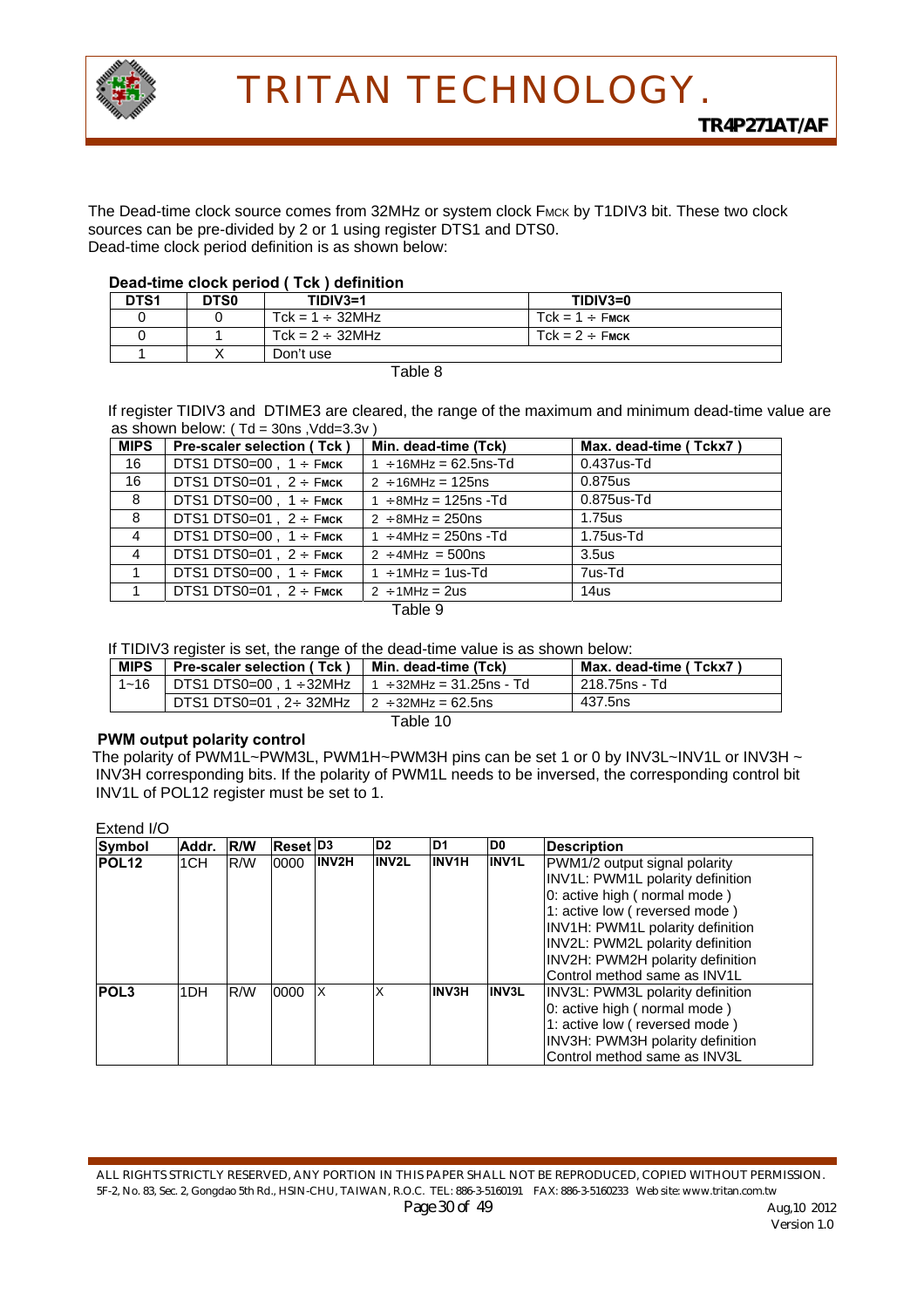

#### **PWM brake input ( EINTB/PB3 )**

#### Common I/O

| ----------    |       |             |                 |              |                  |                  |                  |                                    |
|---------------|-------|-------------|-----------------|--------------|------------------|------------------|------------------|------------------------------------|
| <b>Symbol</b> | Addr. | <b>IR/W</b> | <b>Reset D3</b> |              | D2               | D <sub>1</sub>   | ID0              | <b>IDescription</b>                |
| <b>CHSEL</b>  | 12H   | R/W         | 0111            | <b>BRKEN</b> | ADS <sub>2</sub> | ADS <sub>1</sub> | ADS <sub>0</sub> | BRKEN: PWM brake function enabled/ |
|               |       |             |                 |              |                  |                  |                  | disabled                           |
|               |       |             |                 |              |                  |                  |                  | 0: PWM brake function disabled     |
|               |       |             |                 |              |                  |                  |                  | 1: PWM brake function enabled      |

#### Extend I/O

| -------       |           |     |                     |                              |                |     |               |                                   |
|---------------|-----------|-----|---------------------|------------------------------|----------------|-----|---------------|-----------------------------------|
| Symbol        | Addr. R/W |     | Reset <sup>D3</sup> |                              | D <sub>2</sub> | ID1 | ID0           | <b>IDescription</b>               |
| <b>PIOEN2</b> | I1FH.     | R/W | 0000                | <b>EINTMSK EINT FG P3HEN</b> |                |     | <b>IP3LEN</b> | EINTFG: External interrupt flag   |
|               |           |     |                     |                              |                |     |               | 0: no external interrupt occurred |
|               |           |     |                     |                              |                |     |               | 1: external interrupt occurred    |
|               |           |     |                     |                              |                |     |               | EINTMSK: External interrupt mask  |
|               |           |     |                     |                              |                |     |               | 10: External interrupt disabled.  |
|               |           |     |                     |                              |                |     |               | 1: External interrupt enabled.    |

When PWM is running, the PWM function can be disabled by external brake pin BRAKE/PB3 immediately. All PWM output pins will be changed to an inactive state. In order to response quickly for any accident condition, the brake function is performed directly by hardware after brake pin BRAKE/PB3 falling edge occurred.

The brake function is enabled by setting BRKEN bit to 1. The brake pin BRAKE/PB3 is falling edge triggered, so it is easy to wire-or many trigger sources to BRAKE/PB3 pin. The EINT\_FG bit is a common bit for brake function and external interrupt flag, it will be set if BRAKE/PB3 falling edge occurred. If brake function is enabled and BBRAKE/PB3 falling edge occurred, TR4P271AT/AF will set PWM outputs into an inactive state immediately. In this condition, it can save the power devices which connected to the PWM pins. The brake function and external interrupt block diagram is as shown below:

#### **Notice: Please clear EINT\_FG bit before BRKEN set to 1.**



Figure 12. Brake & external interrupt block diagram

#### **External interrupt**

TR4P271AT/AF provides one external interrupt EINTB/PB3 pin. The interrupt flag EINT\_FG is used to indicate external interrupt occurred. It also provides interrupt mask bit EINTMSK to inhibit external interrupt function.

#### **Notice: Please clear EINT\_FG bit before EINTMSKL set to 1.**

#### **5.10.3 Programmable Frequency Divider (PFD)---- ( use Timer 1 )**

Timer 1 could be configured as programmable frequency divider (PFD) by setting PA2BZ to 1 and PWMO to 0, can output single tone signal to BZ (PA2) pin. No interrupt will occur in this mode. If F<sub>MCK</sub> is 8 MIPS, the frequency of PFD ranges from 61Hz to 2MHz in NORMAL mode, duty cycle 50%, with square wave output. It's suitable for driving buzzer or other applications. Timer 1 can be regarded as a programmable frequency divider. Its frequency is selected by register T1DIV2~T1DIV0 and combining the operation of content value of Timer 1.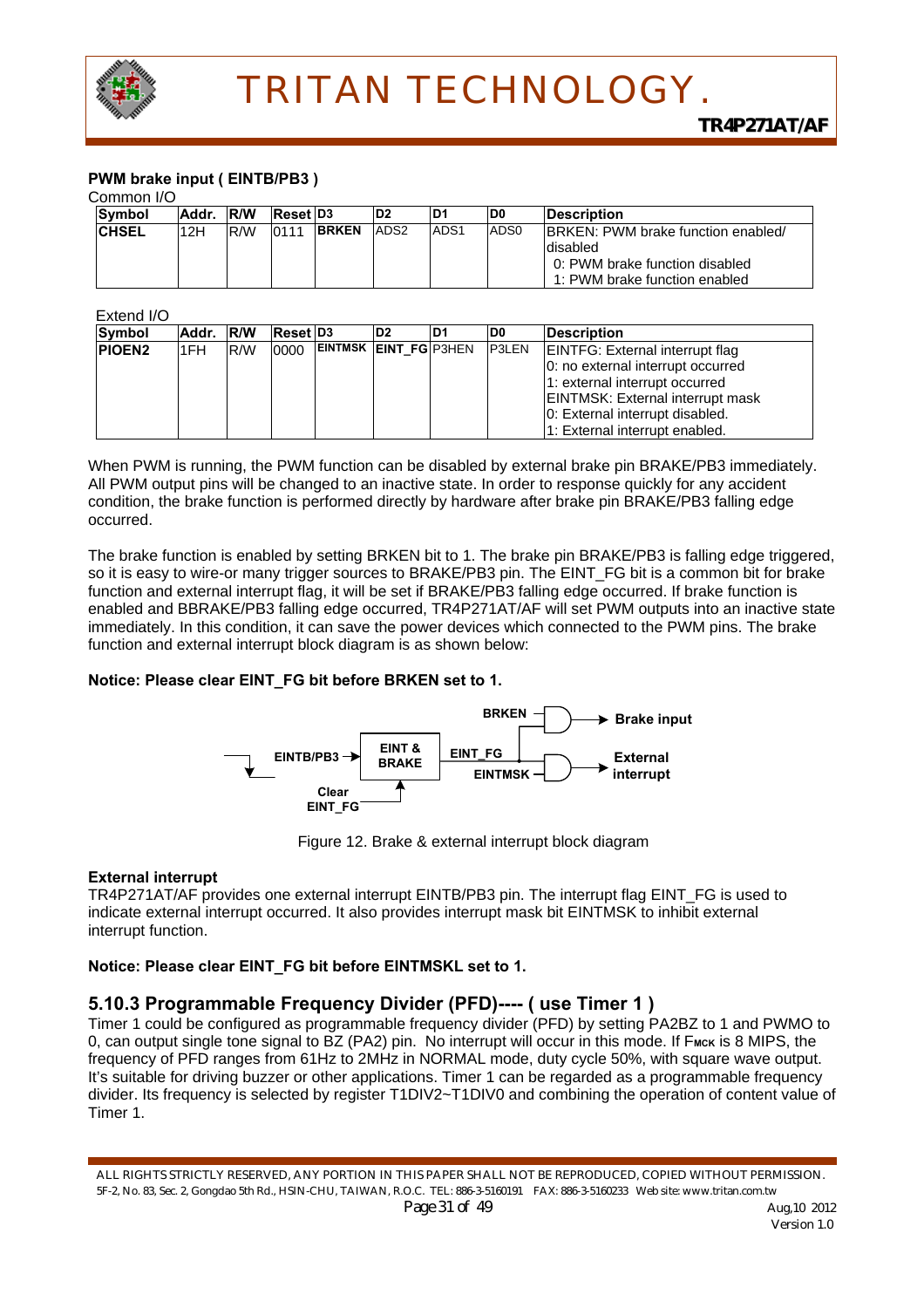

| <b>Symbol</b> | Addr. R/W |     | Reset <sup>D3</sup> |         | ID2           | ID1     | ID0          | <b>IDescription</b>                                                              |
|---------------|-----------|-----|---------------------|---------|---------------|---------|--------------|----------------------------------------------------------------------------------|
| <b>T1CK</b>   | 17H       | R/W | 0000                | ICLT1T2 | <b>IPWM5B</b> | IT1DIV3 | <b>PA2BZ</b> | <b>PA2BZ: BZ output by PA2 pin</b>                                               |
|               |           |     |                     |         |               |         |              | 0: PA2 is normal I/O port<br>1: If PWMO is cleared, PA2 will act as BZ<br>output |

The clock source of PFD generator comes from MCU clock (F<sub>MCK</sub>) that depends on current MCU operation and oscillator mode. So MCU clock (F<sub>MCK</sub>) may be HRCOSC (16 MIPS, 8 MIPS, 4 MIPS, 1 MIPS), LRCOSC (114.69KIPS, 57.34KIPS, 28.67KIPS, 14.33KIPS) or EXTOSC (16 MIPS~0.5 MIPS)



Figure 13.PFD clock diagram

|  | If F <sub>MCK</sub> is 16MHz, in NORMAL Mode, the BZ (PA2) clock output is as shown below: |  |  |  |
|--|--------------------------------------------------------------------------------------------|--|--|--|
|--|--------------------------------------------------------------------------------------------|--|--|--|

|              | T1DIV2   T1DIV1   T1DIV0 |   | BZ(PA2) clock output                                                                                        |
|--------------|--------------------------|---|-------------------------------------------------------------------------------------------------------------|
| 0            | 0                        | 0 | $\int$ (Fmck ÷ 256) ÷ (1~1024) ÷ 2 = 30.52Hz ~ 31.25KHz                                                     |
| $\bf{0}$     | o                        |   | $(F_{\text{MCK}} \div 128) \div (1 \times 1024) \div 2 = 61.03 \text{ Hz} \approx 62.5 \text{K} \text{ Hz}$ |
| $\mathbf{0}$ |                          | 0 | $(F_{MCK} \div 64)$ ÷ $(1~1024)$ ÷ 2 = 122.07Hz ~ 125KHz                                                    |
| $\mathbf{0}$ |                          |   | $(F_{\text{MCK}} \div 32)$ $\div$ (1~1024) $\div$ 2 = 244.14Hz ~ 250KHz                                     |
|              | o                        | 0 | $(F_{\text{MCK}} \div 16) \div (1 \times 1024) \div 2 = 488.28$ Hz ~ 500KHz                                 |
|              | o                        |   | $(F_{\text{MCK}} \div 8)$ $\div (1 \sim 1024) \div 2 = 976.56$ Hz ~ 1000KHz                                 |
|              |                          |   | $(F_{MCK} \div 4)$ $\div (1 \sim 1024) \div 2 = 1.953 Hz$ ~ 2000KHz                                         |
|              |                          |   | (Fмск $\div$ 2)<br>$\div$ (1~1024) $\div$ 2 = 3.906KHz ~ 4000KHz                                            |



### **5.11 Programable 8 bits Timer2**

The Timer 2 is an 8 bit up timer. The interrupt interval is determined by selected clock source and written data of Timer 2. The content of Timer 2 can be read or write by software.



Figure 14. Timer 2 block diagram

ALL RIGHTS STRICTLY RESERVED, ANY PORTION IN THIS PAPER SHALL NOT BE REPRODUCED, COPIED WITHOUT PERMISSION. 5F-2, No. 83, Sec. 2, Gongdao 5th Rd., HSIN-CHU, TAIWAN, R.O.C. TEL: 886-3-5160191 FAX: 886-3-5160233 Web site: www.tritan.com.tw *Page 32 of 49 Aug,10 2012*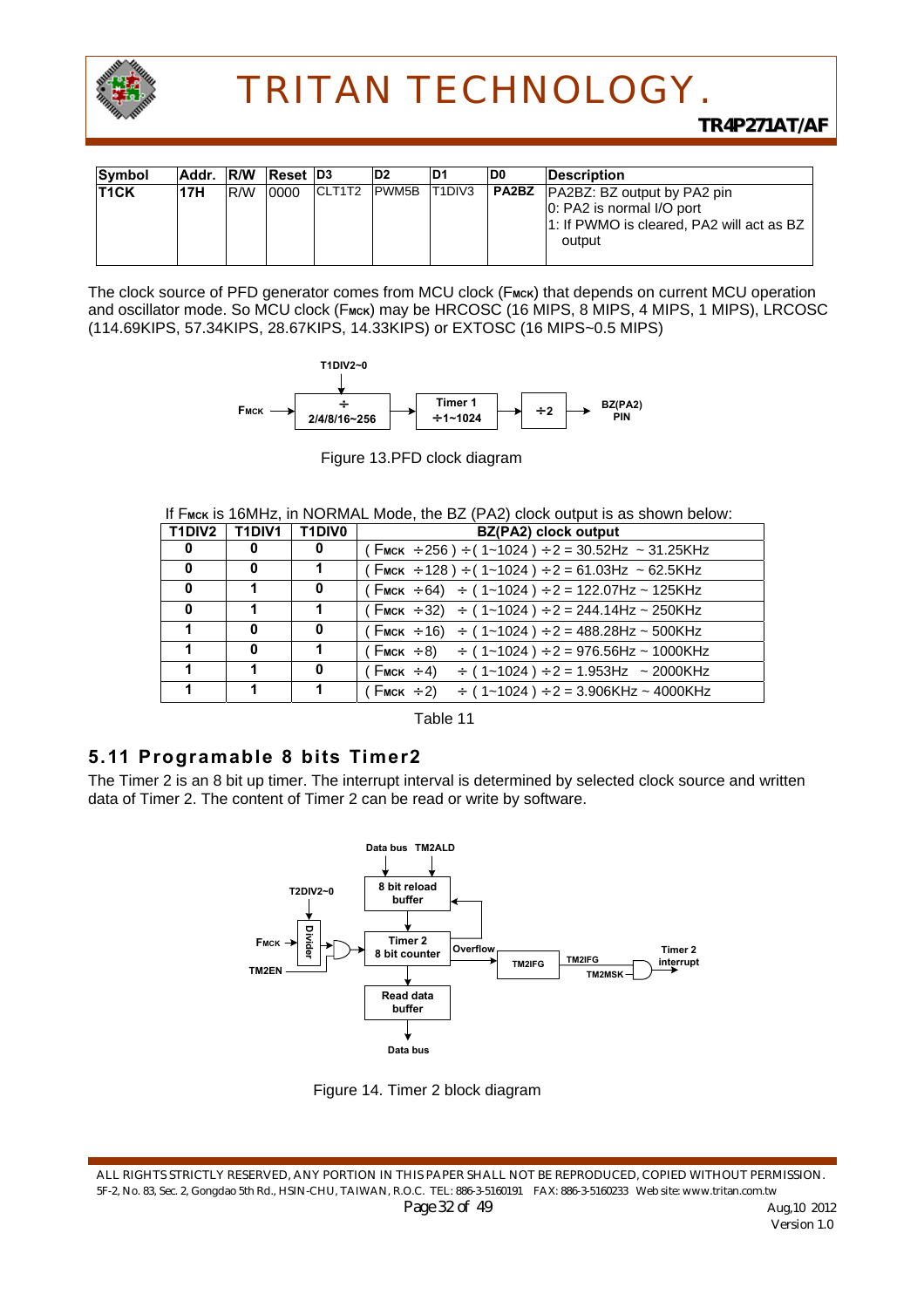

*TR4P271AT/AF*

| <b>Symbol</b>    | Addr.           | <b>R/W</b> | <b>Reset</b> | D <sub>3</sub>             | D <sub>2</sub> | D <sub>1</sub> | D <sub>0</sub> | <b>Description</b>                                                |
|------------------|-----------------|------------|--------------|----------------------------|----------------|----------------|----------------|-------------------------------------------------------------------|
|                  |                 |            |              |                            |                |                |                | TM2IFG: Timer 2 interrupt flag                                    |
| ISTATUS          | 00H             | R/W        | 00xx         | TM2IFG                     | TM1IFG         | <b>CF</b>      | <b>ZF</b>      | 0: no Timer 2 interrupt occurred.                                 |
|                  |                 |            |              |                            |                |                |                | 1: Timer2 interrupt occurred, it can be                           |
|                  |                 |            |              |                            |                |                |                | cleared by software.                                              |
| SYS0             | 09H             | R/W        | 0000         | <b>TM2MSK TM1MSK ENINT</b> |                |                | <b>PWMO</b>    | Notice: The PWMO, ENINT, TM1MSK                                   |
|                  |                 |            |              |                            |                |                |                | and TM2MSK will be cleared by HALT                                |
|                  |                 |            |              |                            |                |                |                | instruction                                                       |
|                  |                 |            |              |                            |                |                |                | <b>ENINT: Global interrupt enable</b>                             |
|                  |                 |            |              |                            |                |                |                | 0 : global interrupt disabled                                     |
|                  |                 |            |              |                            |                |                |                | 1 : global interrupt enabled, (ENINT                              |
|                  |                 |            |              |                            |                |                |                | control the interrupt enable of Timer                             |
|                  |                 |            |              |                            |                |                |                | 1, Timer 2 and RTC)                                               |
|                  |                 |            |              |                            |                |                |                | TM2MSK: Timer 2 interrupt mask                                    |
|                  |                 |            |              |                            |                |                |                | 0 : Timer 2 interrupt mask enabled. Timer2                        |
|                  |                 |            |              |                            |                |                |                | interrupt disabled.                                               |
|                  |                 |            |              |                            |                |                |                | 1 : Timer 2 interrupt mask disabled, Timer2                       |
|                  |                 |            |              | TIM2.3                     | <b>TIM2.2</b>  | <b>TIM2.1</b>  | <b>TIM2.0</b>  | interrupt enabled.                                                |
| TIM <sub>2</sub> | 0 <sub>BH</sub> | R/W        | 0000         | (TIM2.7)                   | (TIM2.6)       | (TIM2.5)       | (TIM2.4)       | TIM2.7~TIM2.0: 8 bit TIMER 2 counter                              |
|                  |                 |            |              |                            |                |                |                | value, read or write must follow fixed                            |
|                  |                 |            |              |                            |                |                |                | sequence as below. This fixed sequence                            |
|                  |                 |            |              |                            |                |                |                | can be cleared by CLT1T2 register.                                |
|                  |                 |            |              |                            |                |                |                | (1) Write: write low nibble first, and then<br>write high nibble. |
|                  |                 |            |              |                            |                |                |                | (2) Read: read low nibble first, and then                         |
|                  |                 |            |              |                            |                |                |                | read high nibble.                                                 |
| <b>SCALER2</b>   | 1FH             | R/W        | 0000         | TM2ALD                     | T2DIV2         | T2DIV1         | T2DIV0         | T2DIV2~0: The pre-scaler of Timer 2                               |
|                  |                 |            |              |                            |                |                |                | (FMCK = MCU operating clock)                                      |
|                  |                 |            |              |                            |                |                |                | TM2ALD: Timer 2 auto load control                                 |
|                  |                 |            |              |                            |                |                |                | 0 : Timer 2 auto load function turned off                         |
|                  |                 |            |              |                            |                |                |                | 1: Timer 2 auto load function turned on                           |

The clock source of Timer 2 is internal clock. There are 8 kinds of clock rate setting by register T1DIV2~T1DIV0.

Table 12, TM2CK= Timer 2 clock source ( F<sub>MCK</sub> = MCU operating clock )

| <b>T2DIV2</b> | T2DIV1 | T2DIV0 | TM <sub>2</sub> CK |
|---------------|--------|--------|--------------------|
|               |        |        | <b>Гмск /256</b>   |
|               |        |        | <b>Емск /128</b>   |
| O             |        | 0      | <b>Емск /64</b>    |
| 0             |        |        | <b>Емск /32</b>    |
|               | n      | 0      | <b>Емск /16</b>    |
|               |        |        | <b>Емск /8</b>     |
|               |        |        | <b>Емск /4</b>     |
|               |        |        | <b>Емск /2</b>     |

The 8 bits content of Timer 2 can be assigned by register TIM2.7~TIM2.0. To write this 8 bit value, write low nibble first and then high nibble. To read TIM2.7~TIM2.0, read low nibble first then read high nibble. When TM2ALD is set to 1, this 8 bits data will be reloaded into 8 bits up counter when overflow occurs. The interrupt mask control register (TM2MSK) of Timer 2 is used to inhibit interrupt request for MCU. TM2MSK value will not affect normal Timer 2 operation. Even when TM2MSK is masked, TM1IFG will still be set to 1 when timer overflow occurred, and Timer 2 still keep running. The global interrupt control register

(ENINT) should be set to 1 before Timer 2 start. After setting of these control registers, software can enable Timer 2 counter with register TM2EN set to 1. Then Timer 2 will issue an interrupt request ( register TM2IFG=1 ) when the Timer 2 counts from FFH to 00H.

**Notice 1: The TIM2 registers must be read or written twice (low nibble first and high nibble later) in sequence. Only one nibble read or write is prohibited.** 

**Notice 2: The TIM2 register can be assigned data either in interrupt routing or in main program. If in main program, register ENINT must be disabled before write or read data to TIM2. After write or read data to/from TM2 high nibble, ENINT can be enabled if needed.** 

 **Example : in main program** 

 **…….**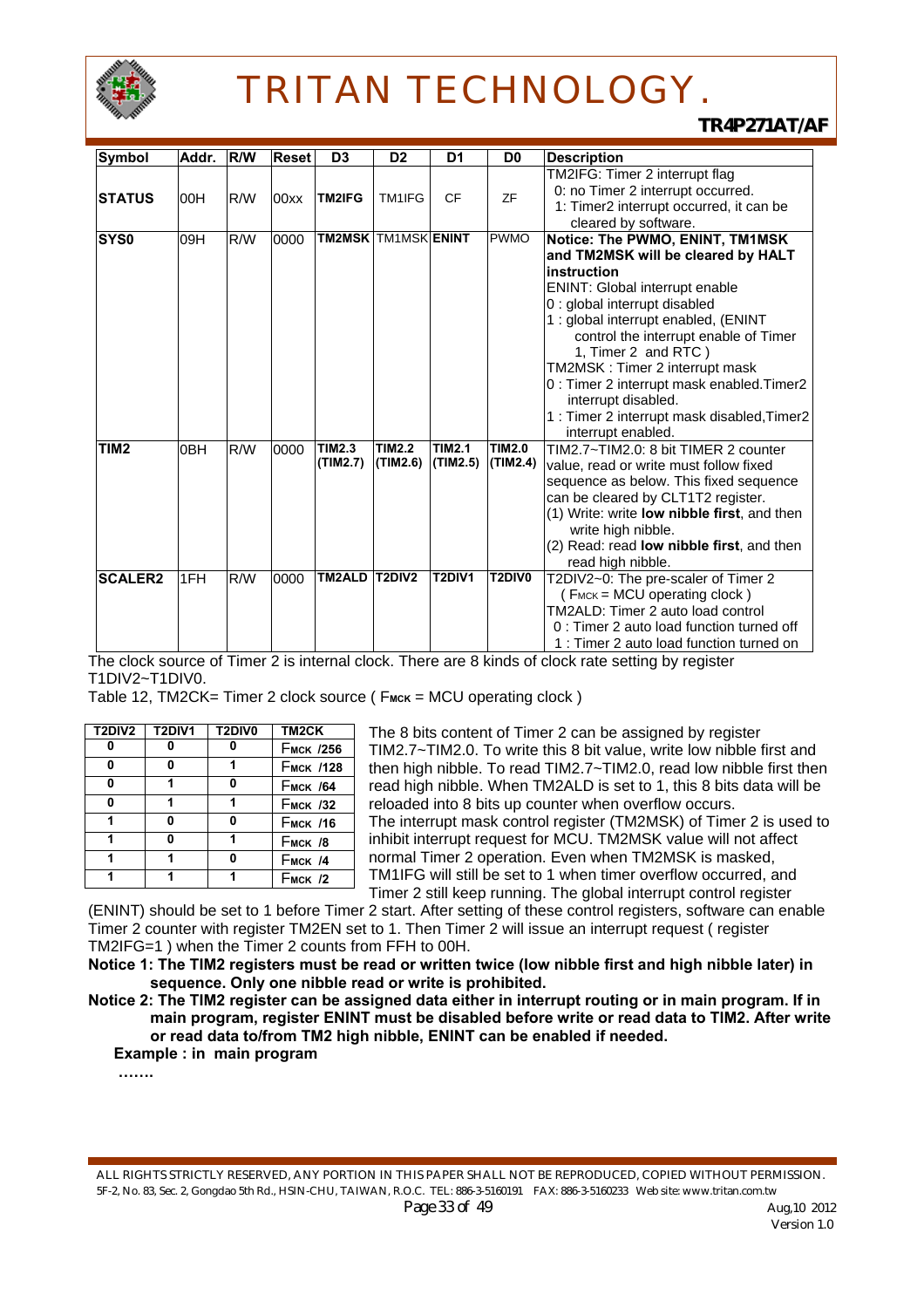

#### CLR #1, (SYS0) ; **ENINT=0 ENINT disabled**

- NOP ; added NOP instruction
- LD  $A, H$ DH ; setting TIM2 low nibble first<br>LD  $(THM2)$ .A
- $(TIM2)$ , $A$
- LD A,#FH ; setting TIM2 high nibble later
- LD (TIM2),A SET #1,(SYS0) ; **ENINT=1 ENINT enabled**

### **5.12 Real time clock interrupt (RTC)**

| Symbol      | Addr. | R/W | <b>Reset</b> | D <sub>3</sub> | D <sub>2</sub>  | D1           | D <sub>0</sub> | <b>Description</b>                                                                                                                                                                                                                                                                                                                                                                                         |
|-------------|-------|-----|--------------|----------------|-----------------|--------------|----------------|------------------------------------------------------------------------------------------------------------------------------------------------------------------------------------------------------------------------------------------------------------------------------------------------------------------------------------------------------------------------------------------------------------|
| <b>RTC</b>  | 01H   | R/W | 0000         | <b>IRTCFG</b>  | <b>F38K</b>     | <b>RTCS1</b> | <b>RTCS0</b>   | RTC will cause an interrupt (\$008h) when<br>in NORMAL mode or GREEN mode. In<br>HALT mode, RTC can wake up MCU and<br>program will go to wake up vector<br>$($004h)$ .<br>RTCS1, RTCS0: RTC interrupt period<br>detailed description in Real Time Clock<br>Interrupt section.<br>RTCFG: RTC overflow flag<br>0: RTC overflow not occurred.<br>1: RTC overflow occurred, it can be<br>cleared by software. |
| <b>DMDM</b> | 1DH   | R/W | <b>XXXX</b>  | DMDM.3         | IDMDM.2 IDMDM.1 |              | DMDM.0         | Write this register with data 0Ah will clear<br><b>RTC</b> counter.                                                                                                                                                                                                                                                                                                                                        |

RTC function is enabled by RTCEN option. If RTCEN option is enabled, It will keep running at NORMAL and HALT mode. There are two different interrupt jump Address supported after RTC overflow occurred. If MCU operates in NORMAL/GREEN mode, it will jump to Address \$008 after RTC overflow occurred. If MCU is in HALT mode, RTC overflow will wake-up chip and jump to Address \$004. The RTCFG flag is set every 0.125sec~1sec ( or 15.625ms ~ 125ms, by setting register RTCS1, RTCS0 and SPUP option) as below:

#### RTCS1, RTCS0: RTC interrupt period selection

| RTCS <sub>1</sub> | RTCS0  | <b>RTC Period</b>          |                             |  |  |  |  |  |  |
|-------------------|--------|----------------------------|-----------------------------|--|--|--|--|--|--|
|                   |        | <b>SPUP option enabled</b> | <b>SPUP option disabled</b> |  |  |  |  |  |  |
|                   |        | $0.125 \pm 12\%$ Sec       | 15.625 $\pm$ 12% ms         |  |  |  |  |  |  |
|                   |        | $0.25 \pm 12\%$ Sec        | $31.25 \pm 12\%$ ms         |  |  |  |  |  |  |
|                   |        | $0.5 \pm 12\%$ Sec         | $62.5 \pm 12\%$<br>ms       |  |  |  |  |  |  |
|                   |        | $1.0 + 12\%$ Sec.          | $125 + 12%$<br>ms           |  |  |  |  |  |  |
|                   | $\sim$ |                            |                             |  |  |  |  |  |  |

Table 13

The RTC period can be pre-divided by 8 if SPUP option is disabled, and RTCFG flag will be cleared by software. This RTC timer can be used in applications that required to wake up periodically in HALT mode. The RTC clock source is come from LRCOSC oscillator and the frequency is 458.752KHZ±12%. Besides, RTC counter value also support clear function by writing "0Ah" data to register DMDM (\$1DH).

#### **Use external 32K X'tal oscillator for RTC clock source**

The clock source of RTC can come from LRCOSC or EXT32K oscillator, and MCU still run 0.5 MIPS~ 16 MIPS. If precision clock time is need, the EXT32K oscillator can be enabled by XT32ENB option. The detail clock structure of RTC is shown in Figure 7. The 32K X'tal must be connected to XIN/PB1 and XOUT/PB0 pin. To eliminate external crystal capacitor, TR4P271AT/AF provides built-in capacitor for external X'tal by VC10P option.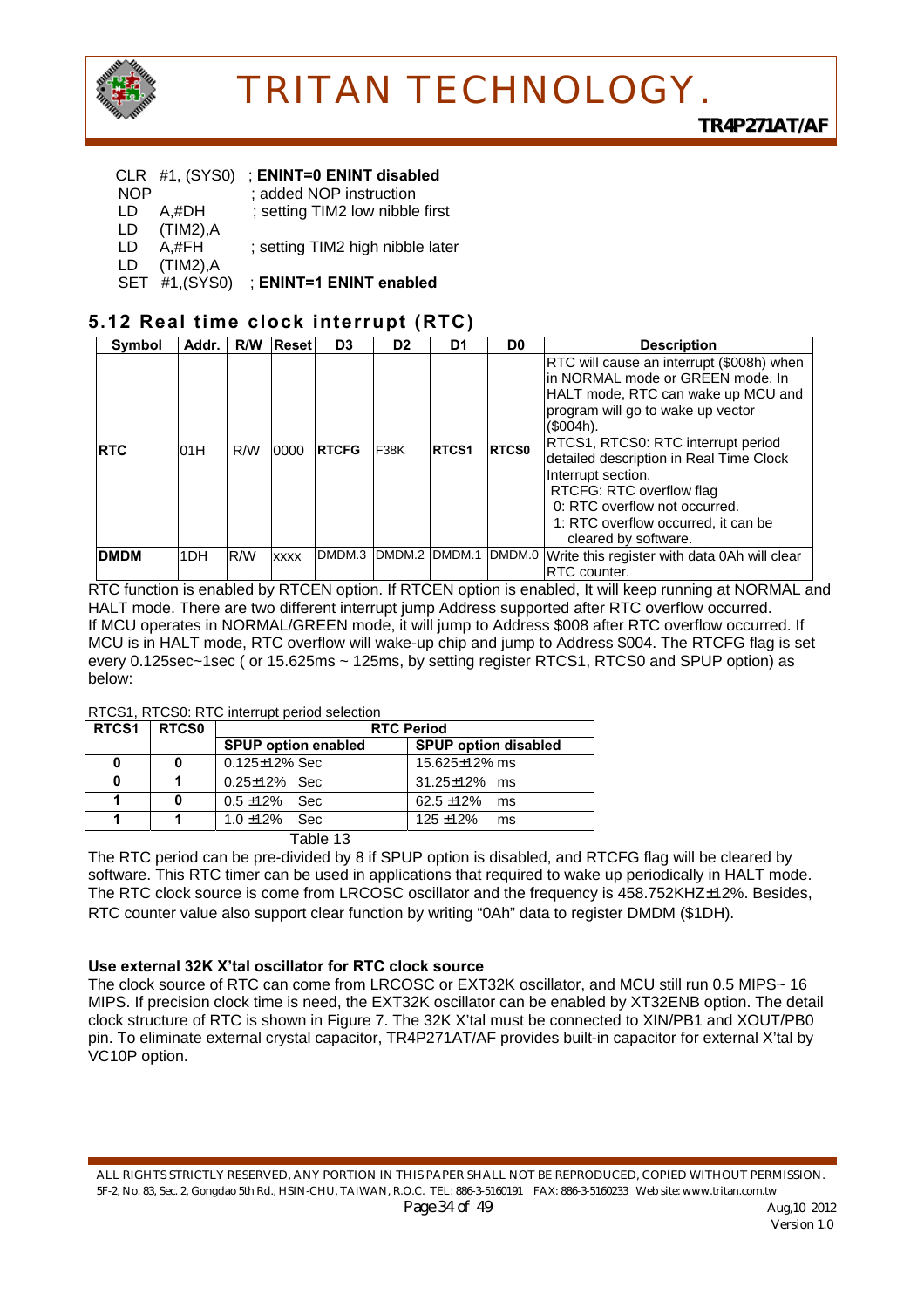

### **5.13 Reset**

The actual system reset of this chip combines with four signals, which are power on reset, low voltage reset (LVR), external RSTB pin and WDT overflow reset. A dedicated RSTB pin (shared with PA3) can be used to reset TR4P271AT/AF externally. This pin has internal 60K ohm pull up resistor. MCU will go to NORMAL mode when RSTB occurred in HALT mode.



*TR4P271AT/AF*

### **5.14 Low Voltage Reset**

When VDD power is applied to the chip, the low voltage RSTB default is enabled initially, it will be disabled when in HALT mode. The internal system reset will be generated if VDD is lower than VLVR.

## **5.15 System Clock Oscillator**

The TR4P271AT/AF is provided with an internal high speed RC oscillator (HRCOSC) that provided a precision frequency of deviation under  $\pm 2\%$  for VDD from 2.0V to 5.5V and temperature from -40 to +85 **.** An internal low speed RC oscillator (LRCOSC) and an external X'tal oscillator or ceramic resonator (EXTOSC) are provided also. This chip is a dual clock MCU system. In NORMAL mode, MCU operating clock **(** F**MCK )** comes from HRCOSC or EXTOSC. In GREEN mode, clock source come from LRCOSC. Condition VDD=2.0V~5.5V

| <b>TYPE</b>   | <b>OSC frequency</b>                                                                                                              | MCU clock (FMCK)                                                                                 | <b>MCU</b> operation<br>mode                   |
|---------------|-----------------------------------------------------------------------------------------------------------------------------------|--------------------------------------------------------------------------------------------------|------------------------------------------------|
| <b>HRCOSC</b> | (1) 32MHz <b>±2%</b><br>(2) 32MHz -16%~+10%<br>by PB0/OSCADJ pin<br>(3) 32MHz -2%, +2%,<br>$-4\%$ , $+4\%$ by<br>HRC_ADJ register | FHRCOSC/2, /4, /8, /32<br>MCU run 16 MIPS/8 MIPS/4 MIPS/1 MIPS<br>by option)                     | NORMAL mode                                    |
| <b>EXTOSC</b> | X'tal 455KHz~32MHz                                                                                                                | Fxrosc / 2, Fxrosc / 4, Fxrosc / 8, Fxrosc / 16                                                  | NORMAL mode                                    |
| <b>LRCOSC</b> | 458.752KHz±12%                                                                                                                    | FLRCOSC/4, /8, /16, /32<br>(MCU run at 114.69KIPS /57.34KIPS<br>/28.67KIPS /14.33KIPS by option) | <b>GREEN</b> mode<br>low power<br>consumption) |

Table 14

System clock can be stopped by HALT command. Once stopped, only wake-up triggering inputs ( PA0~PA3, PB0~3 or PD0~PD3), RSTB ( if PA3 set as RSTB by option) or RTC overflow can re-start oscillator. Such oscillator will do 'stable check' before release control to software. There are 2 stable clock delays as shown in the table of page 7. This delay is placed between oscillator starting and first instruction of user software.

**EXTOSC:** External X'tal oscillator, XIN and XOUT are shared with PB1 and PB0 by option. An external ceramic resonator or crystal of 455KHz~16MHz can be used for MCU clock source. Due to the frequency of X'tal oscillator support wide range, so it is divided into 3 segments by option HSEN and LSEN. The X'tal oscillator option is as shown below:

| X'TAL oscillator option |             |                |  |  |  |  |  |  |  |  |
|-------------------------|-------------|----------------|--|--|--|--|--|--|--|--|
| <b>HSEN</b>             | <b>LSEN</b> | X'tal          |  |  |  |  |  |  |  |  |
|                         |             | $455$ KHz~1MHz |  |  |  |  |  |  |  |  |
|                         |             | 2MHz~16MHz     |  |  |  |  |  |  |  |  |
|                         | ∩           | 20MHz~32MHz    |  |  |  |  |  |  |  |  |
|                         | Table 15    |                |  |  |  |  |  |  |  |  |

ALL RIGHTS STRICTLY RESERVED, ANY PORTION IN THIS PAPER SHALL NOT BE REPRODUCED, COPIED WITHOUT PERMISSION. 5F-2, No. 83, Sec. 2, Gongdao 5th Rd., HSIN-CHU, TAIWAN, R.O.C. TEL: 886-3-5160191 FAX: 886-3-5160233 Web site: www.tritan.com.tw *Page 35 of 49* Aug,10 2012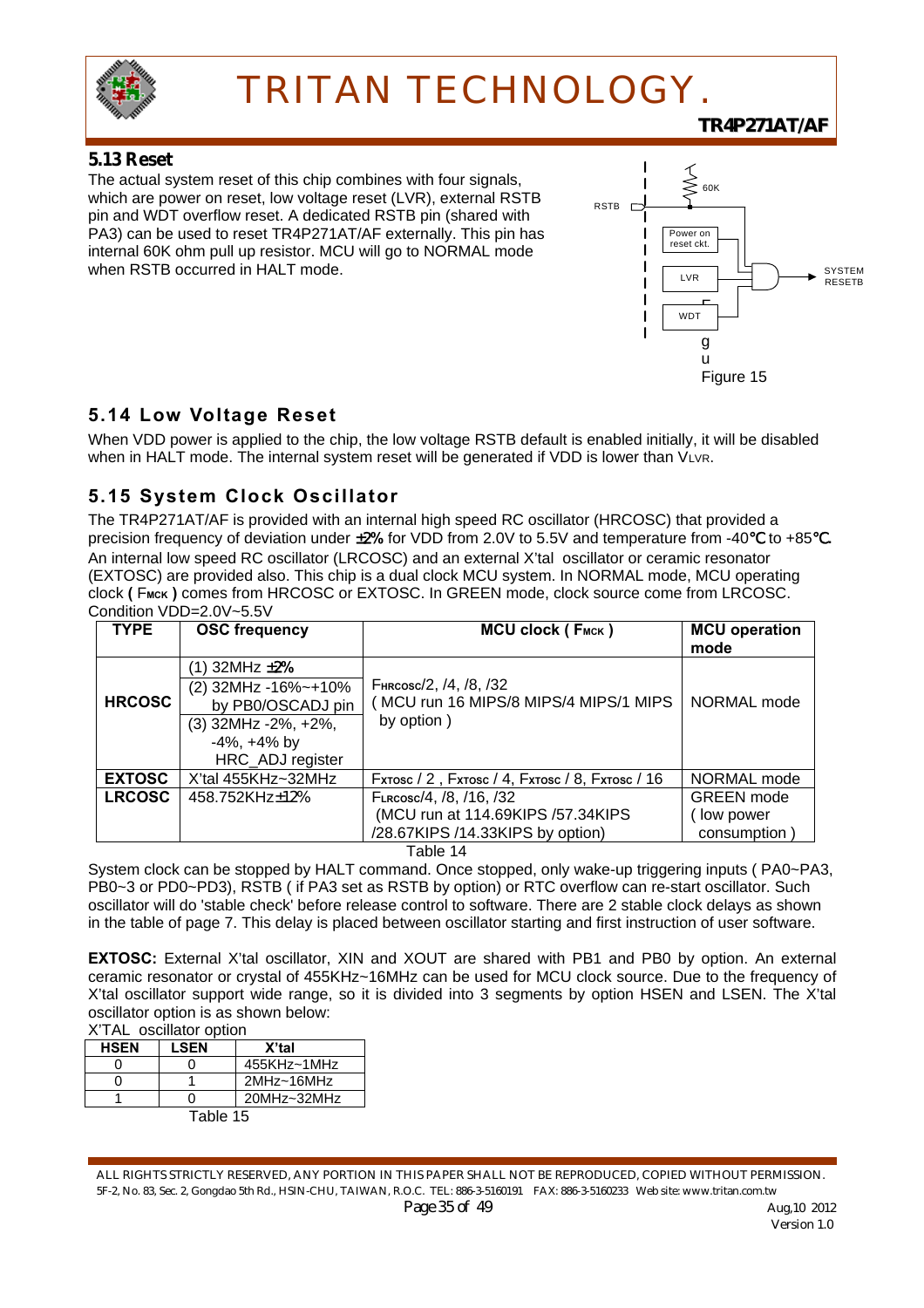

The external X'tal oscillator also supports 32KHz crystal if option XT32ENB is enabled. It provides clock source for RTC and WDT, but don't provide clock source for MCU. The MCU is still running with internal RC oscillator in this mode.

It can be also driven by external clock in this mode. In such case, no crystal or resonator is needed. The three connection types are shown as follows:

TR4P271AT/AF provides built-in capacitor for external X'tal. If option VC10P is disabled, Cap.C1 and C2 use 10P~20P for 32K X'tal, and 20P for 1~16 MHz X'tal. If option VC10P is enabled, C1 and C2 don't need for 1~12MHz except 16MHz X'tal.



**HRCOSC:** Internal high speed RC oscillator, the frequency of this oscillator can be adjusted by external OSCADJ (PB0) pin which is selected by option if need. When OSCADJ pin is used for frequency adjust, it must be connected to a resistor and then serial to VSS. The recommended resistor value is from 0 ohm to 90K ohm and the frequency range built around 32MHz -16% ~ +10%. There is one measurement data as shown below:

| Table 16 |  |
|----------|--|
|----------|--|

| .                                  |        |            |            |       |       |       |        |        |        |        |
|------------------------------------|--------|------------|------------|-------|-------|-------|--------|--------|--------|--------|
| <b>OSCADJ PIN</b><br>resistor (ΚΩ) | 0K     | <b>10K</b> | <b>20K</b> | 30K   | 43K   | 51K   | 62K    | 75K    | 82K    | 91K    |
| <b>HRCOSC</b>                      | $-19%$ | $-6.5%$    | $0\%$      | +4.5% | +7.5% | +8.8% | $+10%$ | +11.8% | +12.2% | $+13%$ |
| freauencv<br>deviation             |        |            |            |       |       |       |        |        |        |        |

Note: This data is only for reference. It has some frequency deviation due to process variation, temperature and operating voltage.

There is another frequency adjustment method on HRCOSC. Using IADJEN, ADJ1, and ADJ0 control register, the frequency of 32MHz can shift +2%, -2%, +4% or -4% four kinds of frequency deviation. Special care must be taken by user when this method is applied, the device would not guarantee frequency deviation range for different chips. These four kinds of frequency deviation is only reference value.

| <b>HRC ADJ</b> | 04H | R/W | 0000 | X | <b>IADJEN</b> | ADJ1 | ADJ0 | ADJ1 | ADJ0 | IADJEN: HRCOSC internal adjust on/off<br>0: HRCOSC internal adjust disabled<br>1: HRCOSC internal adjust enabled<br>ADJ1, ADJ0: HRCOSC internal adjust reg.<br>Internal HRCOSC<br>frequency<br>$32MHz + 4%$ |
|----------------|-----|-----|------|---|---------------|------|------|------|------|-------------------------------------------------------------------------------------------------------------------------------------------------------------------------------------------------------------|
|                |     |     |      |   |               |      |      |      |      | $32MHz + 2%$                                                                                                                                                                                                |
|                |     |     |      |   |               |      |      |      |      | 32MHz - 2%                                                                                                                                                                                                  |
|                |     |     |      |   |               |      |      |      |      | $32MHz - 4%$                                                                                                                                                                                                |

### **5.16 I/O Port (input/output)**

TR4P271AT/AF provides totally 11 I/O ports and one input port. There are three bi-direction I/O port, Port A ,Port B, and Port D. Input and output direction is controlled by IOC\_PA, IOC\_PB, IOC\_PD. All I/O are provided with wake up and pull down/up resistor function by control registers.

ALL RIGHTS STRICTLY RESERVED, ANY PORTION IN THIS PAPER SHALL NOT BE REPRODUCED, COPIED WITHOUT PERMISSION. 5F-2, No. 83, Sec. 2, Gongdao 5th Rd., HSIN-CHU, TAIWAN, R.O.C. TEL: 886-3-5160191 FAX: 886-3-5160233 Web site: www.tritan.com.tw *Page 36 of 49* Aug,10 2012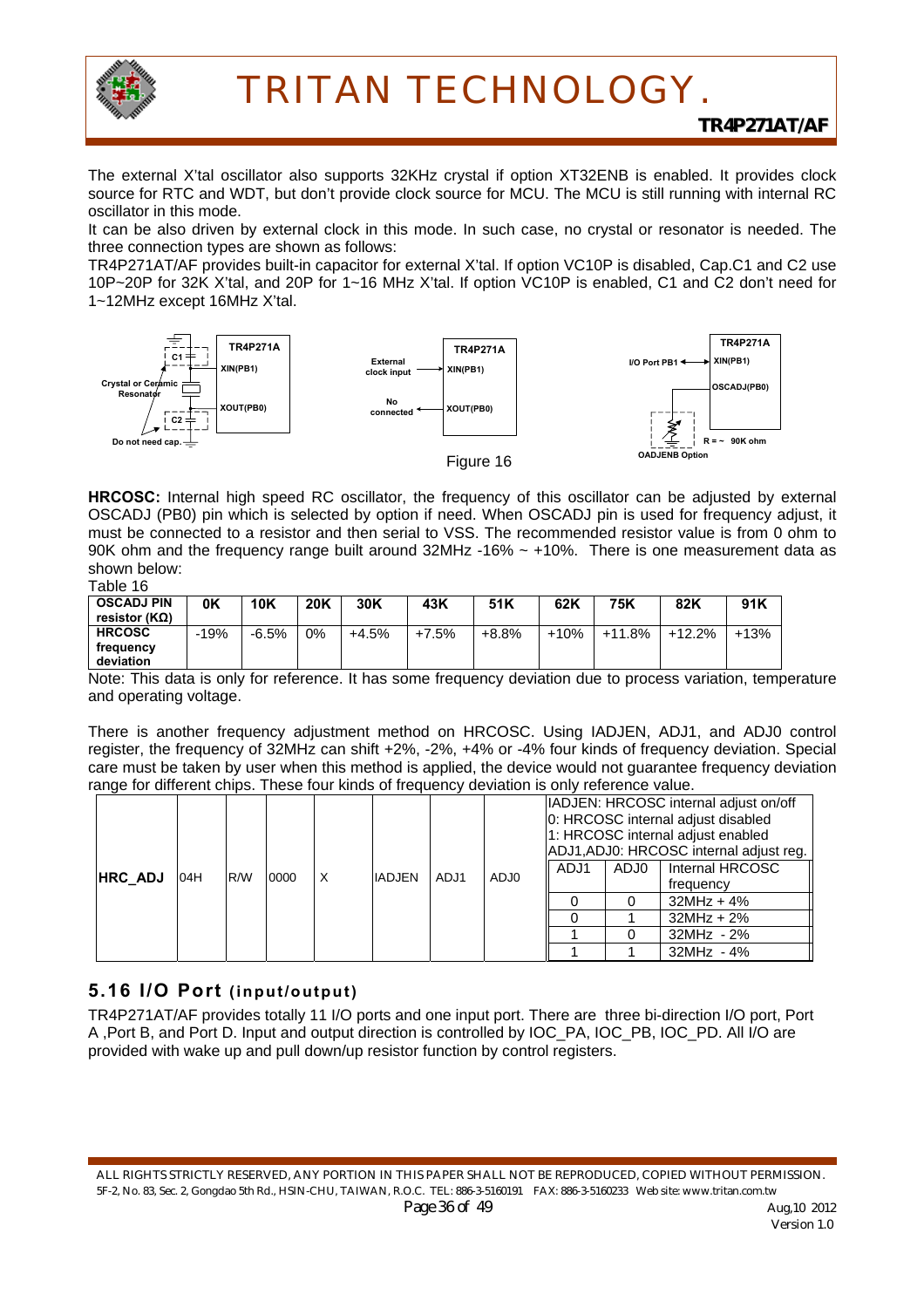

### **5.16.1 PortA /PortB (input/output)**

#### Common I/O

| Symbol         | Addr. | <b>R/W</b> | <b>RSTB D3</b> |                  | D <sub>2</sub>   | ID1              | D <sub>0</sub>   | <b>Description</b>                        |
|----------------|-------|------------|----------------|------------------|------------------|------------------|------------------|-------------------------------------------|
| <b>IOC PA</b>  | 02H   | R/W        | 0000           | ΙX               | <b>IOCA2</b>     | IOCA1            | <b>IOCA0</b>     | Port PA0~PA2 input/output direction :     |
|                |       |            |                |                  |                  |                  |                  | 1: set port as output port individually   |
|                |       |            |                |                  |                  |                  |                  | 0: set port as input port individually    |
|                |       |            |                |                  |                  |                  |                  | PA3 is input only.                        |
| <b>DATA PA</b> | 03H   | R/W        | <b>XXXX</b>    | DPA3             | DPA <sub>2</sub> | DPA <sub>1</sub> | DPA0             | Read data from PA0~PA3 PIN or write       |
|                |       |            |                | (Read            |                  |                  |                  | data to PA0~PA2 PIN (I/O direction is     |
|                |       |            |                | only)            |                  |                  |                  | selected by IOC_PA register)              |
| <b>IOC PB</b>  | 05H   | R/W        | 0000           | <b>IOCB3</b>     | <b>IOCB2</b>     | <b>IOCB1</b>     | <b>IOCB0</b>     | Port PB0~PB3 input/output direction :     |
|                |       |            |                |                  |                  |                  |                  | 1: set port as output port individually   |
|                |       |            |                |                  |                  |                  |                  | 0: set port as input port individually    |
| <b>DATA PB</b> | 06H   | R/W        | <b>XXXX</b>    | DPB <sub>3</sub> | DPB <sub>2</sub> | DPB1             | DPB <sub>0</sub> | Read data from PB0~PB3 port or write      |
|                |       |            |                |                  |                  |                  |                  | data to PB0~PB3 (I/O direction is defined |
|                |       |            |                |                  |                  |                  |                  | by IOC PB register)                       |

#### Extend I/O

| Symbol      | Addr. | <b>R/W</b> | <b>Reset</b> | D <sub>3</sub>    | D <sub>2</sub> | D1                   | D <sub>0</sub> | <b>Description</b>                    |
|-------------|-------|------------|--------------|-------------------|----------------|----------------------|----------------|---------------------------------------|
| <b>PAPU</b> | 00H   | W          | 0000         | PAPU.3            | PAPU.2         | <b>PAPU.1</b>        | PAPU.0         | PA2~PA0 pull up 100K ohm resistor     |
|             |       |            |              |                   |                |                      |                | PA3 pull up 60K ohm resistor          |
|             |       |            |              |                   |                |                      |                | 0: Port A pull up resistor disabled   |
|             |       |            |              |                   |                |                      |                | 1: Port A pull up resistor enabled    |
| <b>PAPL</b> | 01H   | W          | 0000         | PAPL <sub>3</sub> | PAPL.2         | PAPL.1               | PAPL.0         | Port A pull down 100K ohm resistor    |
|             |       |            |              |                   |                |                      |                | 0: Port A pull down resistor disabled |
|             |       |            |              |                   |                |                      |                | 1: Port A pull down resistor enabled  |
| <b>PBPU</b> | 02H   | W          | 0000         | PBPU.3            | PBPU.2         | <b>PBPU.1</b>        | PBPU.0         | Port B pull up 100K ohm resistor      |
|             |       |            |              |                   |                |                      |                | 0: Port B pull up resistor disabled   |
|             |       |            |              |                   |                |                      |                | 1: Port B pull up resistor enabled    |
| <b>PBPL</b> | 03H   | W          | 0000         | PBPL.3            | PBPL.2         | PBPL.1               | PBPL.0         | Port B pull down 100K ohm resistor    |
|             |       |            |              |                   |                |                      |                | 0: Port B pull down resistor disabled |
|             |       |            |              |                   |                |                      |                | 1: Port B pull down resistor enabled  |
| <b>PAWK</b> | 06H   | W          | 0000         | PAWK.3            |                | PAWK.2 PAWK.1 PAWK.0 |                | Port A wake up enable control         |
|             |       |            |              |                   |                |                      |                | 0: Port A wake up disabled            |
|             |       |            |              |                   |                |                      |                | 1: Port A wake up enabled             |
| <b>PBWK</b> | 07H   | W          | 0000         | PBWK.3            |                | PBWK.2 PBWK.1 PBWK.0 |                | Port B wake up enable control         |
|             |       |            |              |                   |                |                      |                | 0: Port B wake up disabled            |
|             |       |            |              |                   |                |                      |                | 1: Port B wake up enabled             |

The Port A and Port B are 4-bit I/O port. Each bit (pin) can be individually set as input port or output port. In output mode, data can be written to external pin. In output mode, data read will read internal register data not external pin voltage. External pull-up/down resistor will be disabled when in output mode.

In input mode, Port A and Port B data is read voltage on external pin. These pins can have pull-up/down resistor 100K or not. They are selected by PAPU, PAPL, PBPU, PBPL registers. The pull up resistor of PA3 isn't 100k, it's 60K ohm only.

Each pin of Port A and Port B can be selected with wake up function or not by register PAWK or PBWK. In HALT mode, If Port A or Port B wake-up function is enabled. Any rising or falling signal on these selected ports will wake up system and turn on HRCOSC or EXTOSC oscillator simultaneously. Program counter of MCU will jump to Address 04H to run wake up program.

When Port A and Port B is selected as wake-up enabled, and system enters HALT mode by HALT instruction. Then, these ports will automatically enter input mode even if they are set as output ports previously. This function is not provided for Port D and PA3.

#### **PA1 is provided with 38KHz modulator**

I/O port PA1 can be used as 38KHz modulator output. This function is enabled by **F38K** modulator option. PA1 pin will output 38KHz clock signal when F38K set to 1 ( PA1 always as output port when IREN option enabled ). If register F38K set to 0, PA1 output keeps low or high depend on option IRNOR0. See below for detail. If this 38K modulator option is disabled, PA1 will be changed to normal I/O port.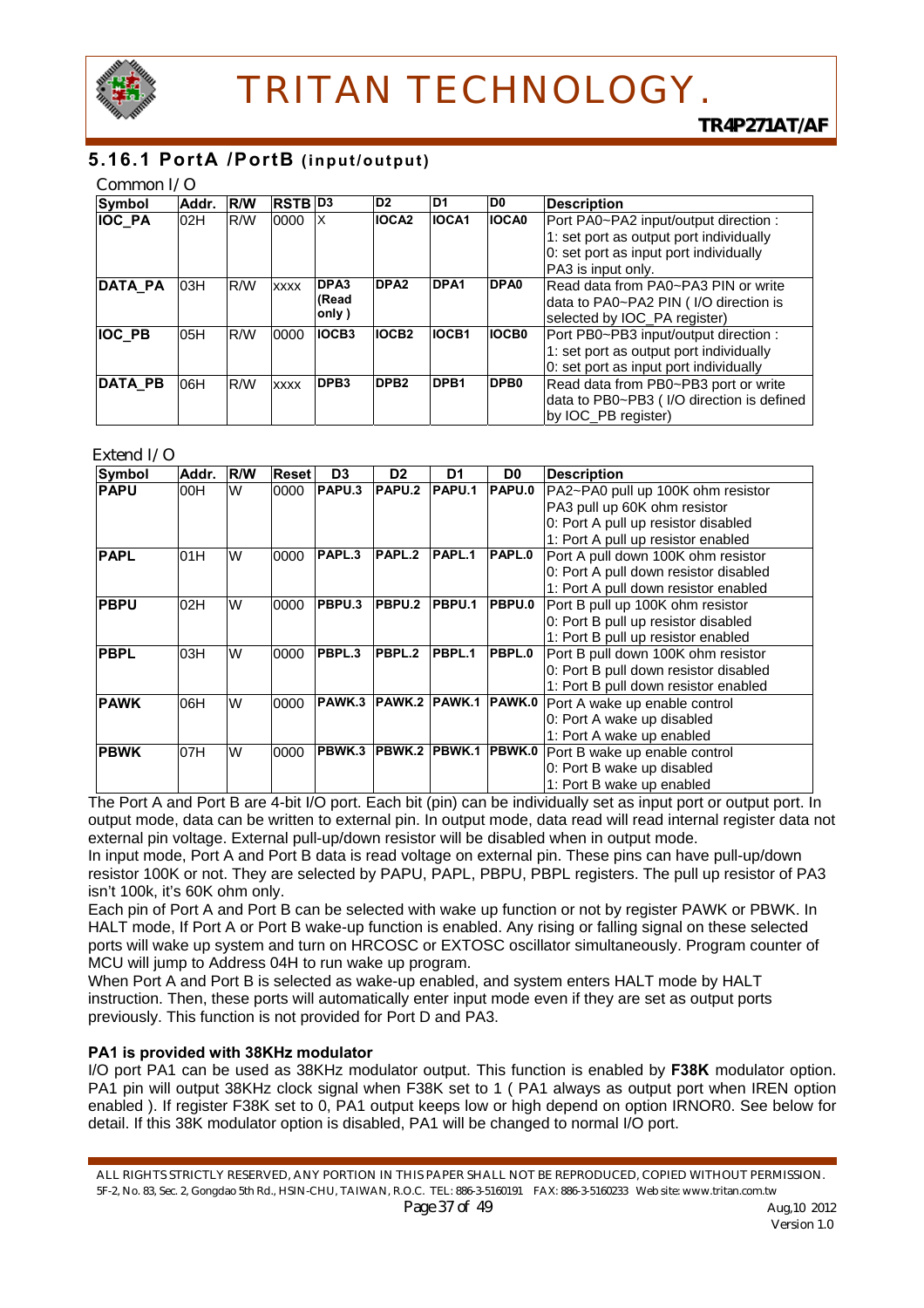

| No. | <b>IRNOR0</b> option | F38K register | PA1 output pin  |  |  |
|-----|----------------------|---------------|-----------------|--|--|
|     | disabled             |               | low             |  |  |
|     | disabled             |               | 38k square wave |  |  |
|     | enabled              |               | hiah            |  |  |
|     | enabled              |               | 38k square wave |  |  |
|     |                      | . –           |                 |  |  |

Table 17

This 38KHz modulator has several clock sources under different modes as shown below:

| <b>MCU mode</b> | <b>NORMAL mode</b>                    | <b>GREEN</b> mode                  |                                         |
|-----------------|---------------------------------------|------------------------------------|-----------------------------------------|
| Clock source    | Use internal HRCOSC                   | Use external X'tal oscillator      | Use internal LRCOSC                     |
|                 |                                       | Use 16MHz X'TAL is a must          |                                         |
| 38K frequency   | $F_{HRCOSC}$ /840 = 38.09 $\pm$ 2%KHz | $F_{XTOSC} = 16Mhz/420 = 38.09KHz$ | $F_{\text{ERCOSC}}/12 = 38.23 \pm 12\%$ |
|                 |                                       |                                    | <b>KHz</b>                              |

Table 18

| Symbol      | Addr. R/W |     | <b>Reset D3</b> |            | D <sub>2</sub> | ID1               | D <sub>0</sub> | <b>IDescription</b>                                                                                                                                                                                                              |
|-------------|-----------|-----|-----------------|------------|----------------|-------------------|----------------|----------------------------------------------------------------------------------------------------------------------------------------------------------------------------------------------------------------------------------|
| <b>IRTC</b> | 01H       | R/W |                 | 0000 RTCFG | <b>F38K</b>    | RTCS <sub>1</sub> | <b>RTCS0</b>   | <b>F38K</b> is valid only when IREN is enabled.<br>$F38K = 1$ , PA1 output 38k clock<br>$F38K = 0$ , PA1 PIN 38K output signal<br>disabled. PA1 keeps low if (option)<br>IRNOR0 disabled. PA1 keeps high<br>when IRNOR0 enabled. |

PA0 is shared with AN2 pin by option.

PA1 is shared with AN1/IR38K functions by option

PA2 is shared with AN0/BZ/CKI functions by option

PA3 is an input pin only, with pull up 60K and pull down resistor 100K ohm. It also provides level changed wake up function. It's shared with external reset pin (RSTB) pin by option, and VPP pin (VPP is for programming only).

PB0 is shared with XOUT/OSCADJ/PWM3H by option and PB1 is shared with XIN pin by option. XIN and XOUT PIN can be connected to external crystal to replace internal oscillator HRCOSC. Once XTENB option is enabled, the pull up/down control registers and I/O direction registers of these two PINs will be disabled. PB2 is shared with output of Op Amp by option.

PB1 is shared with XIN/PWM3L functions by option.

PB2 is shared with an output of Op Amp (CA3)/PWM2H functions by option.

PB3 is shared with AN3/EINTB/BRAKE functions.

Notice: The external interrupt and brake function is not provided in GREEM mode.

#### **PA0~PA2 and PB3 are shared with ADC's input AN2~AN0 and AN3**

If the PA0 is used as AN2 input, PA2 must set as input mode. Besides, in order to avoid leakage current occur, the pull up/down registers PAPU.0 and PAPL.0 must be set to 1 so that input circuit is disabled. These two pull up/down registers enabled simultaneously is a special control method for ADC's input, any pull up/down resistor isn't enabled. The same control method is used on PA1/AN1, PA2/AN0 and PB3/AN3 also.

### **5.16.2 PortD (input/output)**

Common I/O

| Symbol        | Addr.      | <b>IR/W</b> | <b>RSTB D3</b> |              | D <sub>2</sub>   | D1           | D0               | <b>IDescription</b>                     |
|---------------|------------|-------------|----------------|--------------|------------------|--------------|------------------|-----------------------------------------|
| <b>IOC PD</b> | <b>OCH</b> | <b>RM</b>   | 0000           | <b>IOCD3</b> | <b>IOCD2</b>     | <b>IOCD1</b> | <b>IOCD0</b>     | Port D input/output direction select    |
|               |            |             |                |              |                  |              |                  | 1: set port as output port individually |
|               |            |             |                |              |                  |              |                  | 0: set port as input port individually  |
| DATA_PD       | ODH        | R/W         | <b>XXXX</b>    | <b>IDPD3</b> | DPD <sub>2</sub> | <b>DPD1</b>  | DPD <sub>0</sub> | Read port D data from PD0~PD3 port or   |
|               |            |             |                |              |                  |              |                  | write data to PD0~PD3 (I/O direction is |
|               |            |             |                |              |                  |              |                  | defined by IOC PD register)             |

ALL RIGHTS STRICTLY RESERVED, ANY PORTION IN THIS PAPER SHALL NOT BE REPRODUCED, COPIED WITHOUT PERMISSION. 5F-2, No. 83, Sec. 2, Gongdao 5th Rd., HSIN-CHU, TAIWAN, R.O.C. TEL: 886-3-5160191 FAX: 886-3-5160233 Web site: www.tritan.com.tw *Page 38 of 49* Aug,10 2012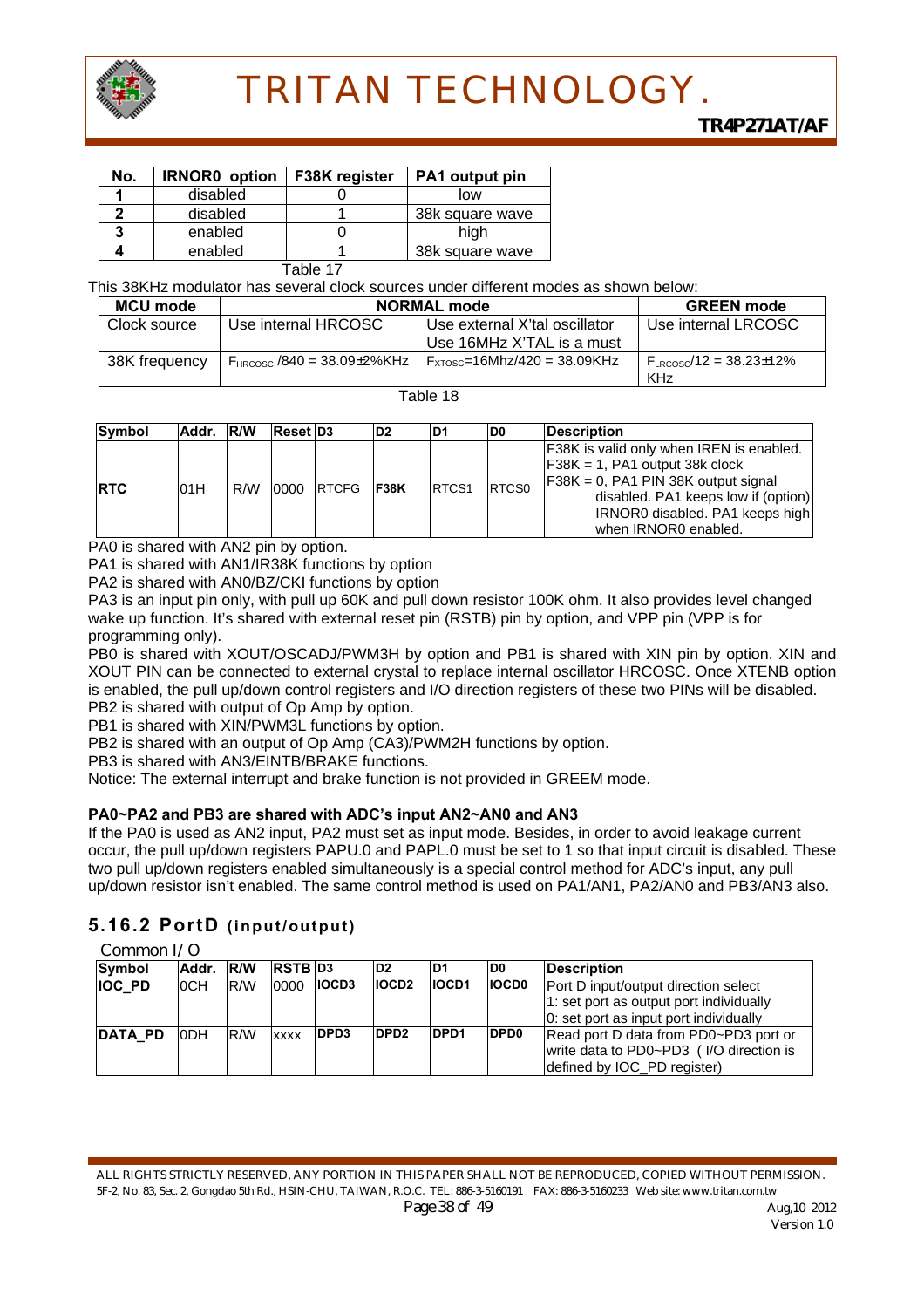

#### Extend I/O

| -------<br>Symbol | Addr. R/W |          | <b>Reset D3</b> |               | D <sub>2</sub> | D <sub>1</sub> | ID0.   | Description                                               |  |  |
|-------------------|-----------|----------|-----------------|---------------|----------------|----------------|--------|-----------------------------------------------------------|--|--|
|                   |           |          |                 |               |                |                |        |                                                           |  |  |
| <b>PDPU</b>       | 04H       | W        | 0000            | PDPU.3        | PDPU.2         | <b>PDPU.1</b>  | PDPU.0 | Port D pull up 100K ohm resistor                          |  |  |
|                   |           |          |                 |               |                |                |        | 0: Port D pull up resistor disabled                       |  |  |
|                   |           |          |                 |               |                |                |        | 1: Port D pull up resistor enabled                        |  |  |
| <b>PDPL</b>       | 05H       | W        | 0000            | <b>PDPL.3</b> | PDPL.2         | PDPL.1         | PDPL.0 | Port D pull down 100K ohm resistor                        |  |  |
|                   |           |          |                 |               |                |                |        | 0: Port D pull down resistor disabled                     |  |  |
|                   |           |          |                 |               |                |                |        | 1: Port D pull down resistor enabled                      |  |  |
| <b>PDWK</b>       | 08H       | <b>W</b> | 0000            |               |                |                |        | PDWK.3 PDWK.2 PDWK.1 PDWK.0 Port D wake up enable control |  |  |
|                   |           |          |                 |               |                |                |        | 0: Port D wake up disabled                                |  |  |
|                   |           |          |                 |               |                |                |        | 1: Port D wake up enabled                                 |  |  |

IOC\_PD register defines the input/output selection of PD0~PD3.

PDWK register defines wake up function of PD0~PD3.

PDPU/PDPL defines the existence of 100K resistor pull up/down in input mode, just like Port A or Port B. **Notice: If Port D pins are wakeup-enabled and is set as output port by software, and if system enters HALT mode, it will not automatically change to input mode (as port A and port B). It will keep as output. Only Port A and Port B is provided with this function.** 

### **PD0, PD1, PB2 are shared with input/output of OP Amp.**

There is one OP Amp in TR4P271AT/AF. The input/output pin of this OP Amp are shared with PD0, PD1 and PB2 pin by option. If OP Amp is enabled, the register DPD0 and DPD1 will always read 0. The I/O direction register of PD0, PD1 and PB2 are ignored. Pull up or down resistors are still available. This OP Amp will be automatically powered down in HALT mode.







#### **PD2, PD3 are shared with input of a Comparator** There is one comparator in TR4P271AT/AF. The input pin

of comparator are shared with PD2 and PD3 pin by option. If the comparator option is enabled, the connection of external pin, internal register and comparator are as shown in the figure right. The output of comparator is connected to register DPD2, and register DPD3 is always



fixed to 0 in this mode. The I/O direction register of PD2 and PD3 are ignored ( PD2 and PD3 will be forced as input port by hardware). Pull up or down resistors are still available. This comparator will be automatically powered down in HALT mode.

### **PD2 and PD3 are shared with ADC's input AN5 and AN4**

If the PD2 is used as AN5 input, PD2 must set as input mode. Besides, in order to avoid leakage current occur, the pull up/down registers PDPU.2 and PDPL.2 must be set to 1 so that input circuit is disabled. These two pull up/down registers enabled simultaneously is a special control method for ADC's input, any pull up/down resistor isn't enabled. The same control method is used on PD3/AN4 also.

## **5.17 12bits Analog to Digital Converter (ADC)**

The need to interface to real world analog signals is a common requirement for many electronic systems. However, to properly process these signals by a MCU, they must first be converted into digital signals by ADC. By integrating the ADC electronic circuitry into the MCU, the need for external components is reduced significantly with the corresponding follow-on benefits of lower costs and reduced component space requirement.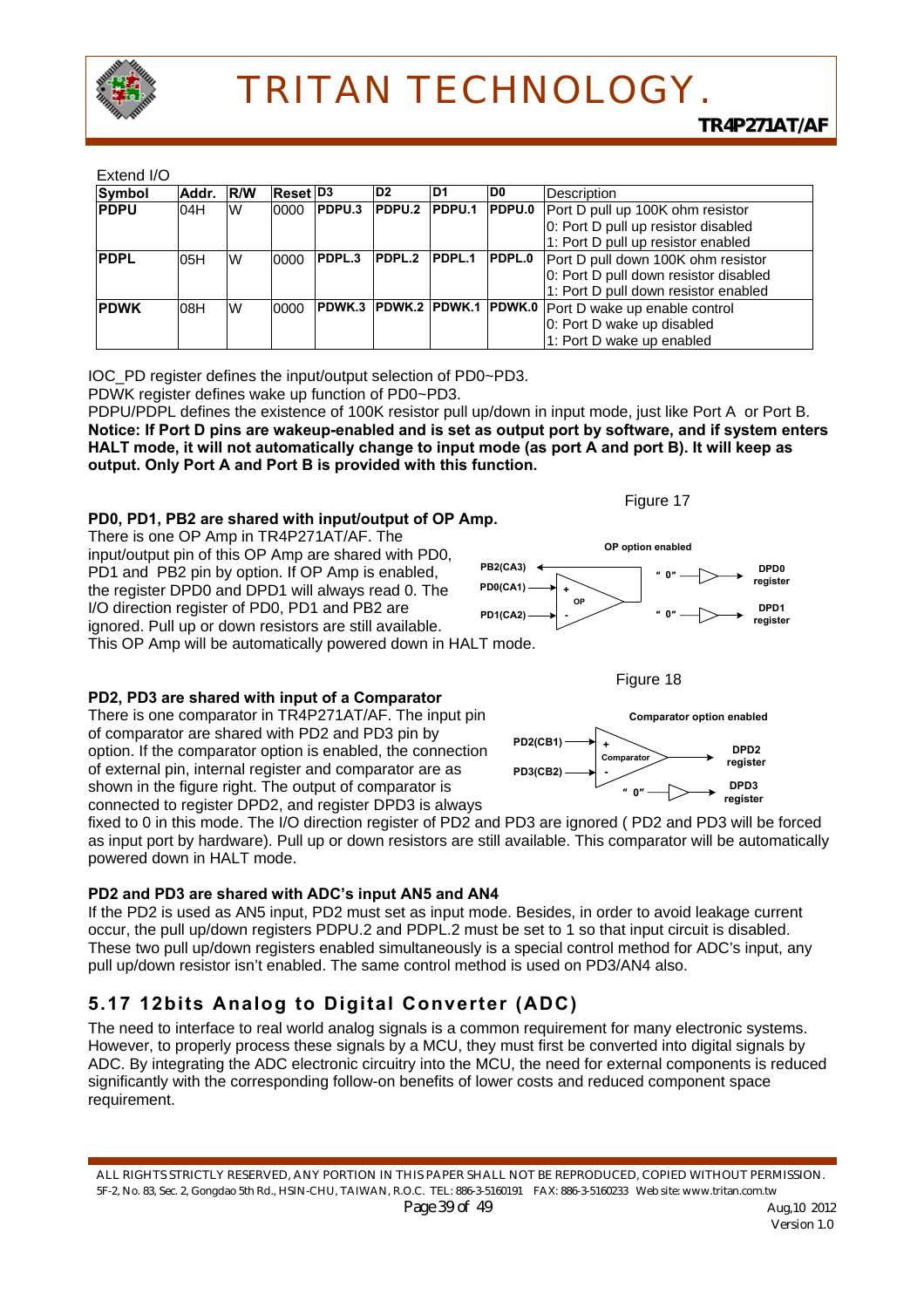

#### **ADC Overview**

TR4P271AT/AF contains a 6-channel analog to digital converter using multiplexed to ADC. The device can directly interface to external analog signals, such as sensors or other control signals and convert these signals to a 12-bit binary presentation of that signal. Besides, it provides temperature sensor and bandgap reference voltage generator. These two sensors are internally connected to multiplexer of the ADC's AN6. Refer to the picture is as shown below.

The accompanying block diagram shows the overall internal structure of the ADC, together with its associated registers.









ALL RIGHTS STRICTLY RESERVED, ANY PORTION IN THIS PAPER SHALL NOT BE REPRODUCED, COPIED WITHOUT PERMISSION. 5F-2, No. 83, Sec. 2, Gongdao 5th Rd., HSIN-CHU, TAIWAN, R.O.C. TEL: 886-3-5160191 FAX: 886-3-5160233 Web site: www.tritan.com.tw *Page 40 of 49* Aug,10 2012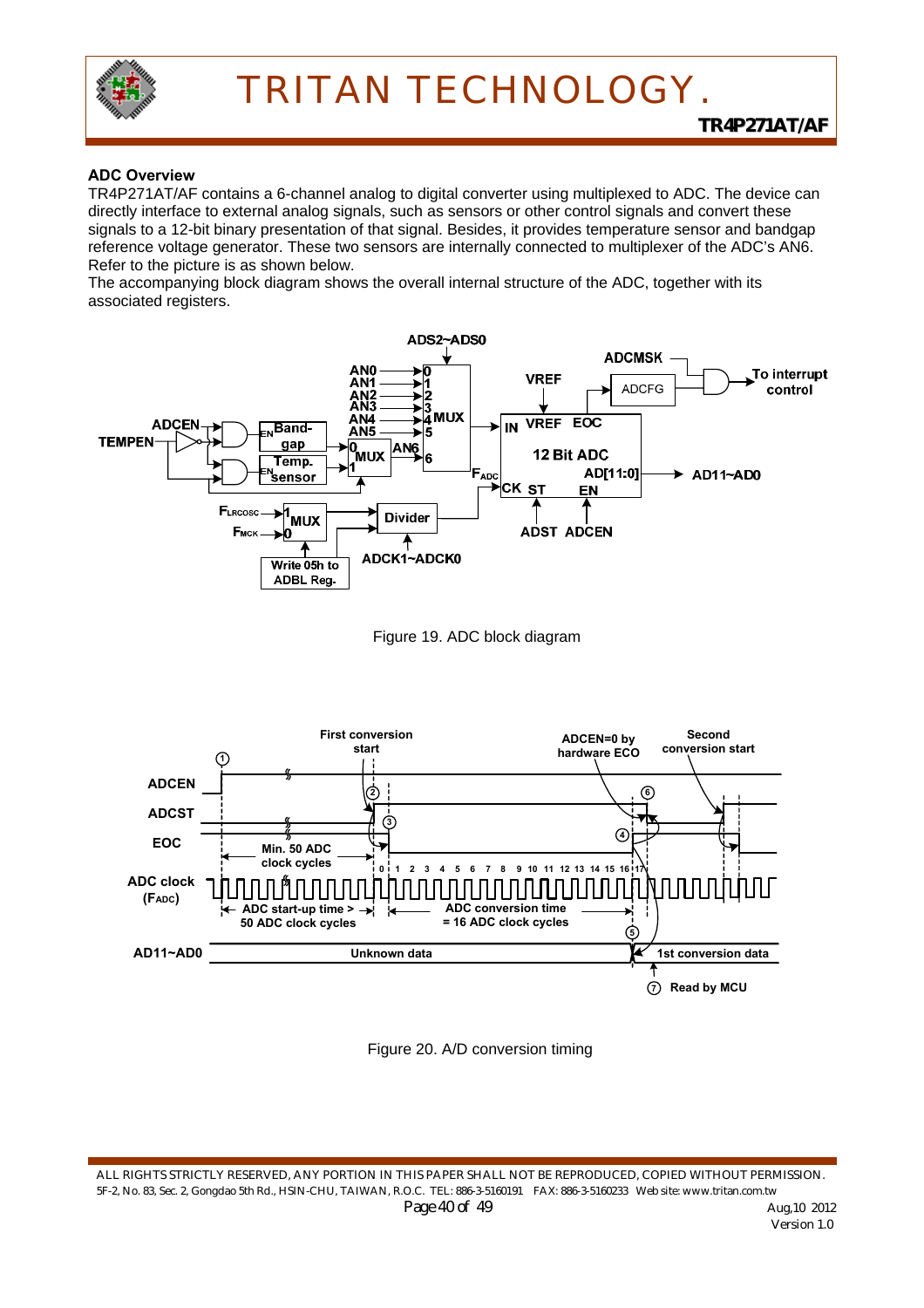

| <b>Symbol</b> | Addr. | <b>R/W</b>       | <b>RSTB</b> | D <sub>3</sub>      | D <sub>2</sub>   | D <sub>1</sub> | D <sub>0</sub> | <b>Description</b>                                                      |                                     |                |                                     |  |  |
|---------------|-------|------------------|-------------|---------------------|------------------|----------------|----------------|-------------------------------------------------------------------------|-------------------------------------|----------------|-------------------------------------|--|--|
| <b>ADCCTL</b> | 11H   | R/W              | 0000        | <b>TEMPEN ADCEN</b> |                  | <b>ADCST</b>   | EOC            | EOC: End of A/D conversion                                              |                                     |                |                                     |  |  |
|               |       |                  |             |                     |                  |                | (R)            | 0: A/D conversion in process                                            |                                     |                |                                     |  |  |
|               |       |                  |             |                     |                  |                |                |                                                                         | 1: A/D conversion is completed, the |                |                                     |  |  |
|               |       |                  |             |                     |                  |                |                |                                                                         |                                     |                | ADCST bit is automatically cleared  |  |  |
|               |       |                  |             |                     |                  |                |                | when EOC rising edge occurred.                                          |                                     |                |                                     |  |  |
|               |       |                  |             |                     |                  |                |                |                                                                         | ADCST: To start A/D conversion      |                |                                     |  |  |
|               |       |                  |             |                     |                  |                |                |                                                                         |                                     |                | 0: A/D conversion not in progress   |  |  |
|               |       |                  |             |                     |                  |                |                | 1: to start A/D conversion                                              |                                     |                |                                     |  |  |
|               |       |                  |             |                     |                  |                |                |                                                                         |                                     |                | ADCEN: ADC converter enable control |  |  |
|               |       |                  |             |                     |                  |                |                |                                                                         |                                     |                |                                     |  |  |
|               |       |                  |             |                     |                  |                |                | 0: ADC disabled, no operating current.<br>1: ADC enabled                |                                     |                |                                     |  |  |
|               |       |                  |             |                     |                  |                |                | TEMPEN: Temperature sensor and                                          |                                     |                |                                     |  |  |
|               |       |                  |             |                     |                  |                |                | bandgap enabled control                                                 |                                     |                |                                     |  |  |
|               |       |                  |             |                     |                  |                |                |                                                                         |                                     |                |                                     |  |  |
|               |       |                  |             |                     |                  |                |                | 0: Temperature sensor disabled and<br>bandgap voltage generator enabled |                                     |                |                                     |  |  |
|               |       |                  |             |                     |                  |                |                |                                                                         |                                     |                | 1: Temperature sensor enabled and   |  |  |
|               |       |                  |             |                     |                  |                |                |                                                                         |                                     |                | bandgap voltage generator disabled  |  |  |
| <b>CHSEL</b>  | 12H   | R/W              | 0111        | <b>BRKEN</b>        | ADS <sub>2</sub> | ADS1           | ADS0           |                                                                         |                                     |                | BRKEN: PWM brake function enable    |  |  |
|               |       |                  |             |                     |                  |                |                | 0: PWM brake function disabled                                          |                                     |                |                                     |  |  |
|               |       |                  |             |                     |                  |                |                | 1: PWM brake function enabled                                           |                                     |                |                                     |  |  |
|               |       |                  |             |                     |                  |                |                | ADS2~ADS0: ADC channel selection                                        |                                     |                |                                     |  |  |
|               |       |                  |             |                     |                  |                |                | ADS <sub>2</sub>                                                        | ADS1                                | ADS0           | Channel                             |  |  |
|               |       |                  |             |                     |                  |                |                | 0                                                                       | 0                                   | 0              | AN <sub>0</sub>                     |  |  |
|               |       |                  |             |                     |                  |                |                | 0                                                                       | 0                                   | 1              | AN1                                 |  |  |
|               |       |                  |             |                     |                  |                |                | $\mathbf 0$                                                             | 1                                   | 0              | AN <sub>2</sub>                     |  |  |
|               |       |                  |             |                     |                  |                |                | 0                                                                       | $\mathbf{1}$                        | 1              | AN <sub>3</sub>                     |  |  |
|               |       |                  |             |                     |                  |                |                | $\mathbf{1}$                                                            | $\mathbf 0$                         | 0              | AN4                                 |  |  |
|               |       |                  |             |                     |                  |                |                | $\mathbf{1}$                                                            | $\mathbf 0$                         | 1              | AN <sub>5</sub>                     |  |  |
|               |       |                  |             |                     |                  |                |                | $\overline{1}$                                                          | $\overline{1}$                      | $\overline{0}$ | AN6                                 |  |  |
|               |       |                  |             |                     |                  |                |                |                                                                         |                                     |                | (for bandgap or                     |  |  |
|               |       |                  |             |                     |                  |                |                |                                                                         |                                     |                | temperature<br>sensor)              |  |  |
|               |       |                  |             |                     |                  |                |                | $\mathbf{1}$                                                            | $\mathbf{1}$                        | 1              | All ANn disabled                    |  |  |
| <b>ADCCKS</b> | 13H   | $\overline{R/W}$ | 0000        | ADCMSK ADCFG        |                  | ADCK1          | ADCK0          |                                                                         |                                     |                | ADC clock source selection table    |  |  |
|               |       |                  |             |                     |                  |                |                | ADCK1                                                                   | ADCK0                               |                | ADC clock source                    |  |  |
|               |       |                  |             |                     |                  |                |                | 0                                                                       | 0                                   |                | FMCK/2(or FLRCOSC/1)                |  |  |
|               |       |                  |             |                     |                  |                |                | $\overline{0}$                                                          | 1                                   |                | FMCK /4(or FLRCOSC /2)              |  |  |
|               |       |                  |             |                     |                  |                |                | $\mathbf{1}$                                                            | $\mathbf 0$                         |                | FMCK /8(Or FLRCOSC /4)              |  |  |
|               |       |                  |             |                     |                  |                |                | $\mathbf{1}$                                                            | $\mathbf{1}$                        |                | FMCK/16(or FLRCOSC/8)               |  |  |
|               |       |                  |             |                     |                  |                |                | <b>ADCFG: ADC interrupt flag</b>                                        |                                     |                |                                     |  |  |
|               |       |                  |             |                     |                  |                |                | 0: no ADC interrupt occurred                                            |                                     |                |                                     |  |  |
|               |       |                  |             |                     |                  |                |                | 1: ADC interrupt occurred                                               |                                     |                |                                     |  |  |
|               |       |                  |             |                     |                  |                |                | ADCMSK: ADC interrupt mask                                              |                                     |                |                                     |  |  |
|               |       |                  |             |                     |                  |                |                |                                                                         |                                     |                | 0 : ADC interrupt mask enabled, ADC |  |  |
|               |       |                  |             |                     |                  |                |                | interrupt disabled.                                                     |                                     |                |                                     |  |  |
|               |       |                  |             |                     |                  |                |                |                                                                         |                                     |                | 1: ADC interrupt mask disabled, ADC |  |  |
|               |       |                  |             |                     |                  |                |                | interrupt enabled.                                                      |                                     |                |                                     |  |  |

#### **Extend I/O**

| Symbol      | Addr.           | R/W | Reset D <sub>3</sub> |                 | D <sub>2</sub>   | D <sub>1</sub>  | ID0             | Description                                                                                                                                                                     |
|-------------|-----------------|-----|----------------------|-----------------|------------------|-----------------|-----------------|---------------------------------------------------------------------------------------------------------------------------------------------------------------------------------|
| <b>ADBH</b> | 09H             | ΙR  | <b>XXXX</b>          | <b>AD11</b>     | AD <sub>10</sub> | AD <sub>9</sub> | AD <sub>8</sub> | AD11(MSB)~AD0(LSB): 12bit ADC                                                                                                                                                   |
| <b>ADBM</b> | 0AH             | IR  | <b>XXXX</b>          | <b>IAD7</b>     | AD <sub>6</sub>  | AD <sub>5</sub> | AD4             | converter result.                                                                                                                                                               |
| <b>ADBL</b> | 0 <sub>BH</sub> | R/W | <b>XXXX</b>          | AD <sub>3</sub> | AD <sub>2</sub>  | AD <sub>1</sub> | AD <sub>0</sub> | Note: The clock of ADC would be<br>changed to LRCOSC(458KHz) by<br>writing data 05h to ADBL register.<br>It's would be changed back by writing<br>the others data (except 05h). |

ALL RIGHTS STRICTLY RESERVED, ANY PORTION IN THIS PAPER SHALL NOT BE REPRODUCED, COPIED WITHOUT PERMISSION. 5F-2, No. 83, Sec. 2, Gongdao 5th Rd., HSIN-CHU, TAIWAN, R.O.C. TEL: 886-3-5160191 FAX: 886-3-5160233 Web site: www.tritan.com.tw *Page 41 of 49 Aug,10 2012 Aug,10 2012* **Version 1.0**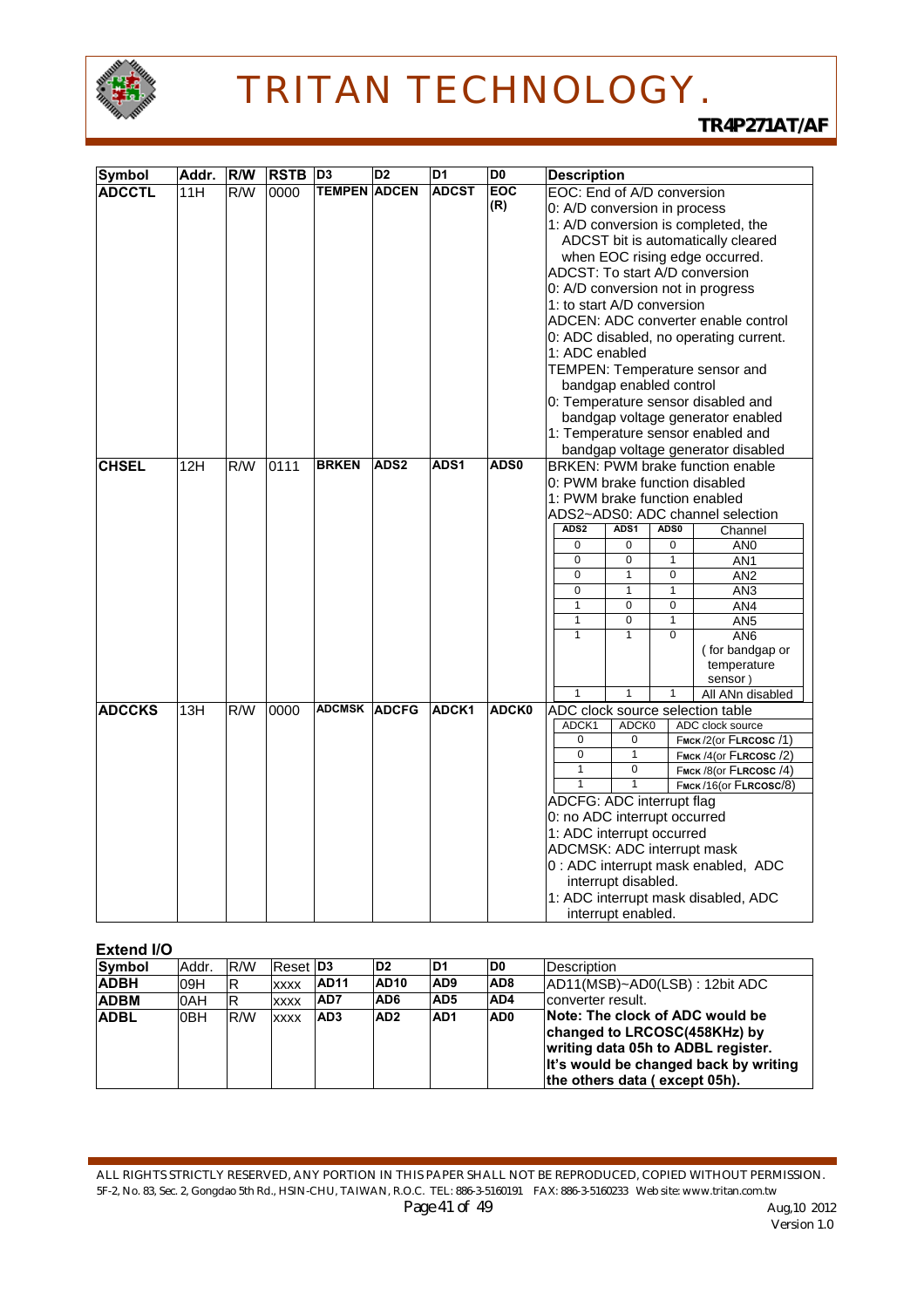

#### **ADC Data Registers ( ADBH, ADBM, ADBL )**

TR4P271AT/AF is provided an internal 12-bit ADC. It requires three nibble registers, a high nibble register, known as ADBH, a middle nibble register, known as ADBM and low nibble register, known as ADBL. After A/D conversion process takes place, the 12 bits result stored in these registers. They can be directly read by the MCU to obtain the digitized conversion value. In the table above, AD11~AD0 is the A/D conversion result. **Note: The clock of ADC can be changed to FLRCOSC ( 458KHz ) by writing data 05h to ADBL register. It's can be changed back by writing others data except 05h.**

#### **ADC channel selection Register ( CHSEL )**

The ADC input channel AN0~AN5 are shared with PA2~PA0, PB3, PD3, PD2 pin. Any specified I/O ports are used as ADC input channel, these I/O port must be set as input mode by program. The input circuit of specified I/O port faces analog signal input, current leakage will be increased. So, in order to avoid current leakage in input port, the ADC input channel must be configured by using its pull up and pull down resistor are all enabled. In this condition, regardless of the pull up and pull down resistors will be all enabled actually. The AN0~AN5 must be connected to 0.1uF capacitor if it's applied as ADC's input channel.

#### **ADC Control Register ( ADCCTL )**

The ADC function is enabled by setting ADCEN bit to 1. The ADC is disabled and consumes no operating current by setting ADCEN bit to 0. In order to save power consumption in HALT Mode, **the ADCEN bit must be cleared to 0 before into HALT Mode**.

The ADCST bit of the ADCCTL register is used to start the A/D conversion. When the MCU sets this bit from 0 to 1, an analog to digital conversion cycle will be initiated. Special care must be taken by the user when ADCST bit is set to 1. **The ADC start-up delay time consists of 50 ADC clock (FADC) cycles, and it must be inserted between ADCEN and ADCST set to 1.** During A/D conversion, the EOC bit is clear to 0. After 16 ADC clock cycles, the EOC bit will be set to 1 and the ADCST bit will be automatically cleared to 0 by circuit. The ADCST bit is used to control the overall start operation of the A/D conversion. The EOC bit is used to indicate when the A/D conversion process is completed, and it will be automatically set to 1 by circuit after a conversion cycle has completed. In addition, if the global interrupt is enabled (ENINT=1) and ADCMSK is set to 1, an interrupt request flag ADCFG will be set when A/D conversion has completed. This ADC interrupt signal will direct the program flow to interrupt Address (\$008h) for processing. If the ADC interrupt is disabled, the MCU can use polling the EOC bit to check whether it has been completed or not. It's an alternative method of detecting the end of an A/D conversion cycle.

#### **ADC clock source selection (ADCCKS)**

The clock source of the ADC (FADC) originates from two sources, the system clock FMCK or F**LRCOSC**. After system reset, the clock source of ADC comes from FMCK. It can be changed to LRCOSC (458KHz) by writing data 05h to ADBL register, and changed back by writing the others data ( except 05h).

If clock source of the ADC comes from FMCK, it's first divided by a pre-scaler which is determined by the ADCK1 and ADCK0 bits in the ADCCKS register. Although the ADC clock source is determined by the system clock FMCK, ADCK1 bit and ADCK0 bit, there are some limitations on the maximum ADC clock speed that can be selected. As the minimum value of permissible ADC clock period Tad is 0.25us, care must be taken for system clock speeds in excess of 16MHz. For system clock speeds in excess of 16MHz, the ADCK1 and ADCK0 bits should not be set to "00". Doing so will give ADC clock periods that are less than the minimum ADC clock period (0.25us) which may result in inaccurate ADC values. Refer to the following Table 17, where values marked with an asterisk "\*" show where depending upon the device, special care must be taken as the values may be less than the specified minimum ADC clock period.

| <b>FADC COMES from FMCK</b> |
|-----------------------------|
| ADC algoli definition / Exp |

| ADC clock definition (FADC) |                 |                    | ADC clock period (Tad ) vs. MCU clock speed (FMCK) |                   |                |                   |  |  |
|-----------------------------|-----------------|--------------------|----------------------------------------------------|-------------------|----------------|-------------------|--|--|
| ADCK1                       | <b>ADCK0</b>    | ADC clock source   | MCU run 1 MIPS                                     | MCU run 4 MIPS    | MCU run 8 MIPS | MCU run 16 MIPS   |  |  |
|                             |                 | $F_{\text{MCK}}/2$ | 2us.                                               | 0.5 <sub>us</sub> | 0.25us         | $*0.125$ us       |  |  |
|                             |                 | $F_{MCK}$ /4       | 4us.                                               | 1us               | 0.5us          | 0.25us            |  |  |
|                             |                 | $F_{MCK}$ /8       | 8us                                                | 2us               | 1us            | 0.5 <sub>us</sub> |  |  |
|                             | <b>Емск</b> /16 |                    | 16us                                               | 4us               | 2us            | 1us               |  |  |
|                             |                 |                    |                                                    |                   |                |                   |  |  |

Table 19

#### **Notice: Don't use Tad marked with the asterisk "\*" clock period for A/D conversion**.

ALL RIGHTS STRICTLY RESERVED, ANY PORTION IN THIS PAPER SHALL NOT BE REPRODUCED, COPIED WITHOUT PERMISSION. 5F-2, No. 83, Sec. 2, Gongdao 5th Rd., HSIN-CHU, TAIWAN, R.O.C. TEL: 886-3-5160191 FAX: 886-3-5160233 Web site: www.tritan.com.tw *Page 42 of 49* Aug,10 2012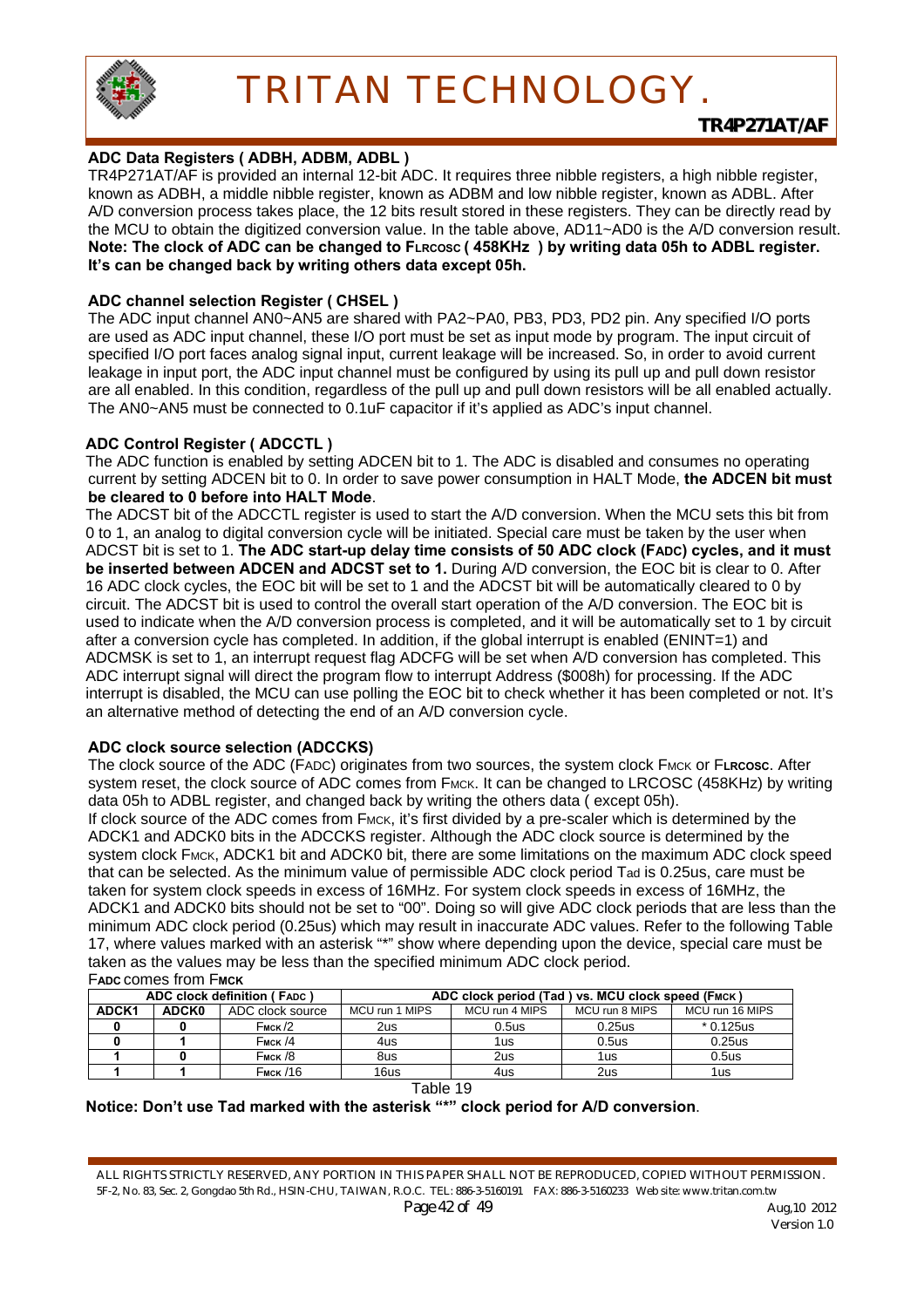

*TR4P271AT/AF*

If clock source of the ADC comes from F**LRCOSC**, it's first divided by a pre-scaler which is determined by the ADCK1 and ADCK0 bits in the ADCCKS register. In this mode, the Table 20 shows the ADC's clock don't affect by different MCU operation speed.

#### F**ADC** comes from F**LRCOSC**

| <b>ADCK0</b><br>ADCK1 | ADC clock source |                   |  |  |  |  |
|-----------------------|------------------|-------------------|--|--|--|--|
|                       |                  | MCU run 1~16 MIPS |  |  |  |  |
|                       | FLRCOSC/1        | 2.18 us $\pm$ 12% |  |  |  |  |
|                       | FLRCOSC/2        | 4.36us $\pm$ 12%  |  |  |  |  |
|                       | FLRCOSC/4        | $8.73us + 12%$    |  |  |  |  |
| FLRCOSC/8             |                  | 17.46us $±12\%$   |  |  |  |  |

#### **AVSS and VREF PIN**

Table 20

The ADC's input range is limited by the VREF voltage and AVSS. The VREF voltage comes from external VREF pin or bonding to VDD in package. The VREF pin should be connected to VDD or smaller than VDD voltage supply, and it must be connected to 0.1uf capacitor. The voltage of ADC's result AD[11:0] can be calculated by equation below:

#### **VANn = VREF X AD[11:0]/4096 ( n = 0 ~ 5 )**

For more precision ADC requirement and low noise performance, theTR4P271 series support AVSS and VREF pin on SOP16 package. Special care must be taken by the user when using SOP16 package. The AVSS pin on PCB must be connected to external ground as short as possible.

**Notice: The PCB layout of VREF pin to power must be carefully with low noise interference.**

### **5.18 On chip Temperature sensor and Bandgap reference voltage**

TR4P271AT/AF provides an internal temperature sensor for temperature control and a bandgap reference voltage for low battery detection. They can be enabled by ADCEN set to 1 and use TEMPEN bit of ADCCTL register to select which one is enabled.

In order to make these two special functions have enough stable time on interface with ADC, the clock period Tad of ADC must not be smaller than 1us. Refer to table21 is as shown below.

| <b>ADC clock definition (FADC)</b> |              |                  | ADC clock period (Tad ) vs. MCU clock speed (FMCK) |                |           |                 |  |  |  |
|------------------------------------|--------------|------------------|----------------------------------------------------|----------------|-----------|-----------------|--|--|--|
| ADCK <sub>1</sub>                  | <b>ADCK0</b> | ADC clock source | MCU run 1 MIPS                                     | MCU run 4 MIPS |           | MCU run 16 MIPS |  |  |  |
|                                    |              | <b>Емск /2</b>   | 2us                                                | $*$ 0.5us      | $*0.25us$ | $*0.125$ us     |  |  |  |
|                                    |              | $F_{MCK}$ /4     | 4us                                                | 1us            | $*0.5$ us | $*0.25us$       |  |  |  |
|                                    |              | <b>Емск /8</b>   | 8us                                                | 2us            | 1us       | $*0.5$ us       |  |  |  |
|                                    |              | <b>Емск</b> /16  | 16us                                               | 4us            | 2us       | 1us             |  |  |  |

Table 21

Notice: Don't use Tad marked with the asterisk "\*" clock period when temperature sensor and bandgap reference voltage generator is enabled.

| Symbol        | Addr. | IR/W | Reset D <sub>3</sub> |                     | D <sub>2</sub> | ID1          | ID0               | <b>Description</b>                                                                                                                                                                                                                                                                          |
|---------------|-------|------|----------------------|---------------------|----------------|--------------|-------------------|---------------------------------------------------------------------------------------------------------------------------------------------------------------------------------------------------------------------------------------------------------------------------------------------|
| <b>ADCCTL</b> | 11H   | R/W  | 0000                 | <b>TEMPEN ADCEN</b> |                | <b>ADCST</b> | <b>EOC</b><br>(R) | ADCEN: ADC converter power on/off<br>0: ADC power down<br>1: ADC power on<br>TEMPEN: Temperature sensor enabled /<br>disabled control<br>0: Temperature sensor disabled and<br>bandgap voltage generator enabled<br>1: Temperature sensor enabled and<br>bandgap voltage generator disabled |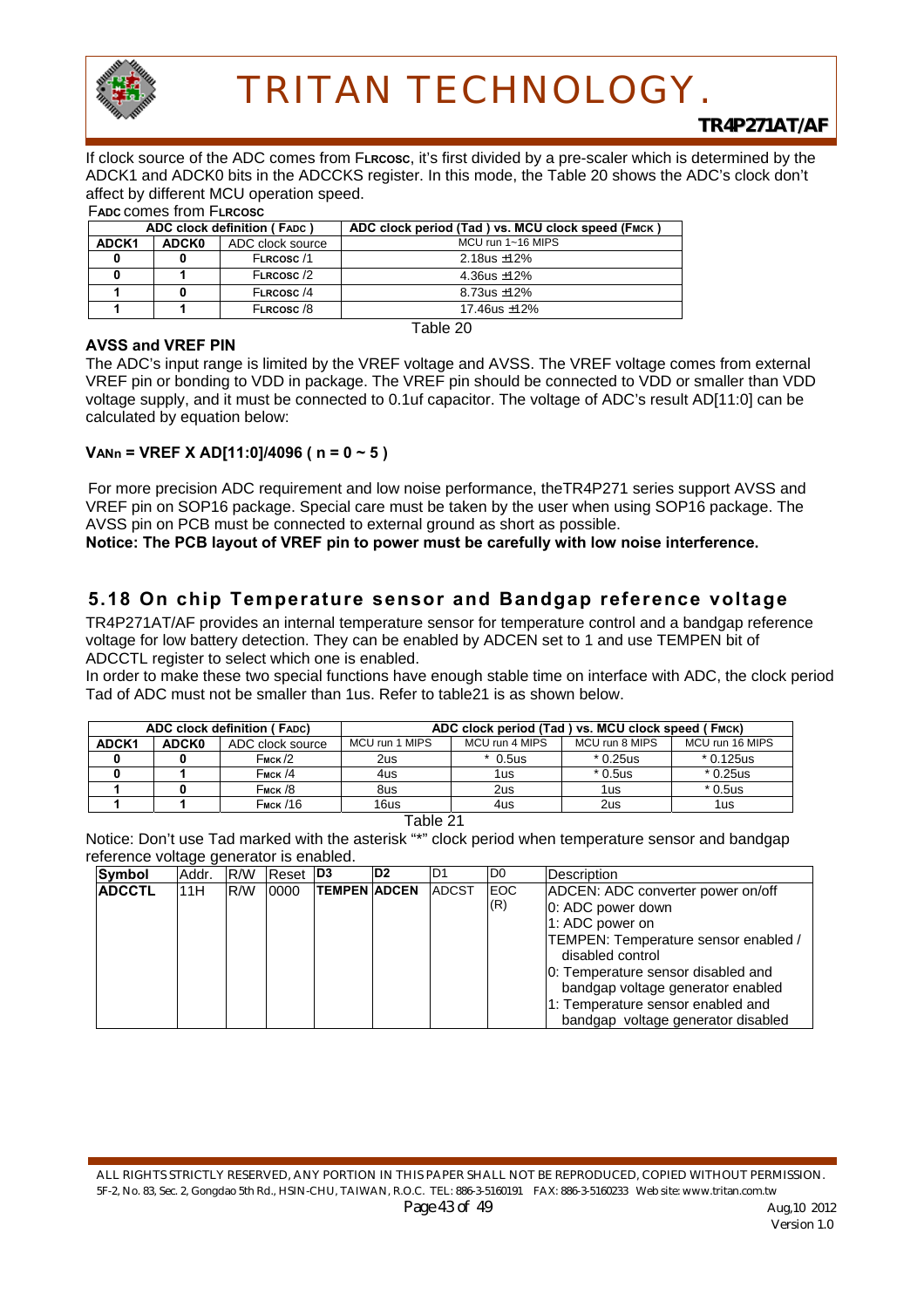

### *TR4P271AT/AF*

### **5.18.1 On chip Bandgap Reference Voltage**

The bandgap reference voltage is suitable for low battery detection. It can be enabled by setting TEMPEN register to 0 and select AN6 as ADC's input by ADS2~ADS0 bits as 110. The operation procedure is as shown below:

- 1. Clear TEMPEN and ADCFG bits to 0.
- 2. Set ADS2~ADS0 to 110.
- 3. Select ADC conversion clock by setting ADCK1 and ADCK0 register..
- 4. Turn on ADC module by setting ADCEN to 1.
- 5. Delay over 100us and 50 cycles of ADC clock, these two delays must be fit for bandgap reference voltage and ADC start-up time.



Figure 21. Temperature V.S. Bandgap Output(Vout)

- 6. Start conversion by setting ADCST to 1.
- 7. Check the end of A/D conversion by follows:
	- (a) Polling for the EOC bit to be set.
	- (b) Polling for the ADCFG bit to be set.
	- (c) Wait for the interrupt from ADCFG set to 1.
- 8. If A/D conversion is completed, read 12 bits A/D conversion result from AD11~AD0 bits. This value represents the bandgap reference voltage.

The start-up time of bandgap reference voltage (Tbg) must greater than 100us, it is shown in the section 4. AC characteristic table. Due to temperature, VDD and process variation, the bandgap reference voltage will vary from chip to chip around 1.175 **±** 4%V , temp.= -40°C ~+85°C . Base on different VDD voltage, the temperature curve of bandgap is shown above:

#### **5.18.2 On chip Temperature sensor**

A on-chip temperature sensor is integrated within AN6 and provides temperature sensing capability of -40°C~

85°C. The accuracy of the temperature sensor is approximately  $\pm$  6°C. The temperature sensor develops an output voltage proportional to temperature with a temperature coefficient of 2.8 LSB/°C or 3.3 LSB/°C. In order to make temperature sensor more accurate, a Temperature Calibration Value (TCV) is stored in Address \$670h. Once ADC transform has been completed, the user will need to calculate the temperature using these two coefficients. If ADC's conversion output data is greater than TCV, then use temperature coefficient of 3.3 LSB/°C as shown below formula 1. Otherwise, use temperature coefficient of 2.8 LSB/°C as shown below formula 2.

*Temperature* = 
$$
27^{\circ}C + \frac{(12bit \text{ADC\_output} - TCV)}{3.3}
$$
 ...... formula 1

$$
Temperature = 27^{\circ}C - \frac{(TCV - 12bit\_ADC\_output)}{2.8} \text{ ....... formula 2}
$$

The chip temperature can be calculated from its temperature coefficient and Temperature Calibration Value (TCV). The TCV is an A/D conversion value which measured at 27℃**,** and stored on OTP Address \$670h during mass production processing. Each chip has its own TCV for process variation.

For example, if ADC conversion result is 89Eh, and the TCV code assume 850h. Because ADC result is greater than the TCV, so choose the formula 1 to calculate chip temperature. After calculating, the chip temperature is 50.6°C ( 27°C + (89Eh-850h)/3.3 ).

ALL RIGHTS STRICTLY RESERVED, ANY PORTION IN THIS PAPER SHALL NOT BE REPRODUCED, COPIED WITHOUT PERMISSION. 5F-2, No. 83, Sec. 2, Gongdao 5th Rd., HSIN-CHU, TAIWAN, R.O.C. TEL: 886-3-5160191 FAX: 886-3-5160233 Web site: www.tritan.com.tw *Page 44 of 49* Aug,10 2012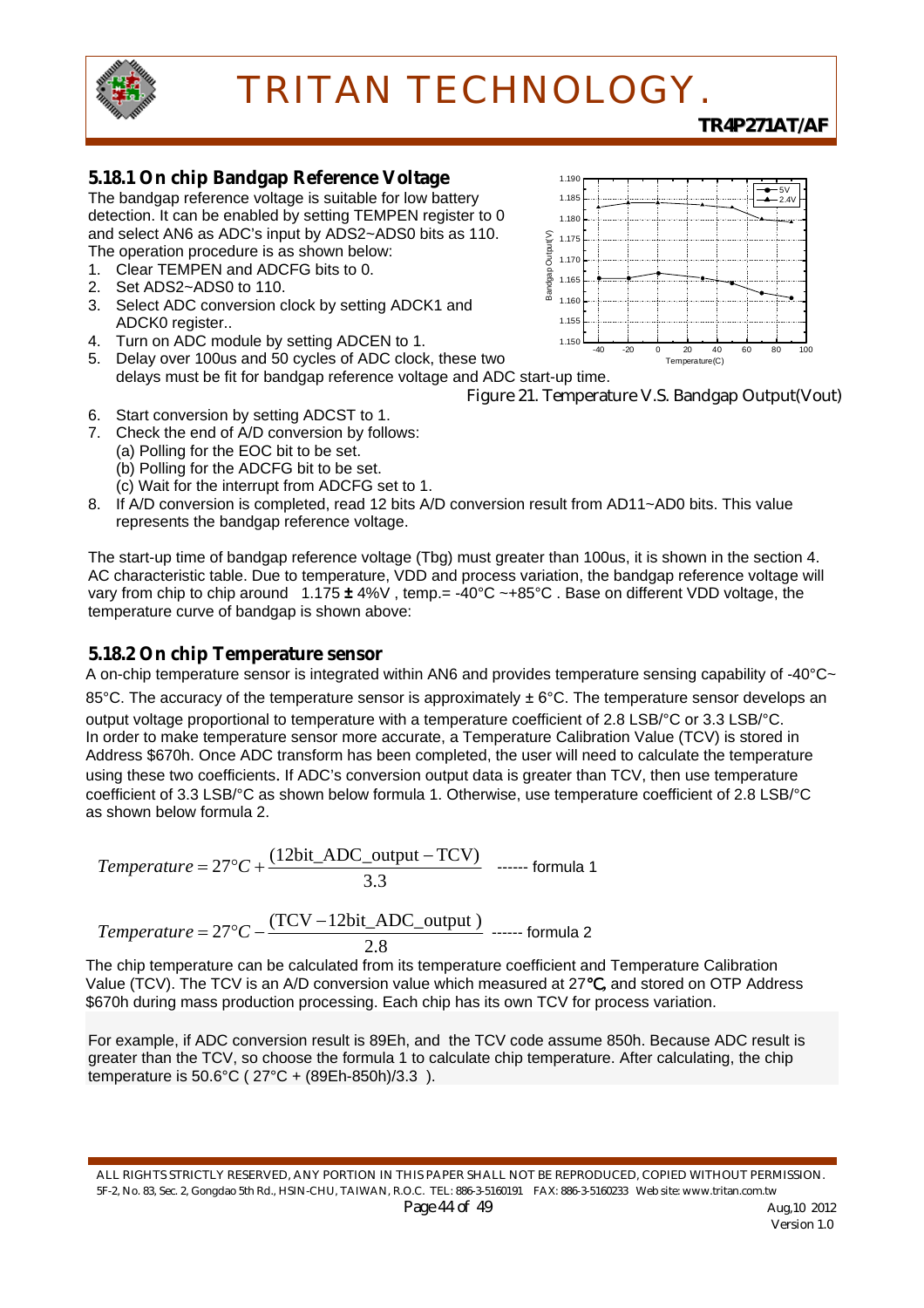

*TR4P271AT/AF*

To use the temperature sensor, the user must perform following:

- 1. Set TEMPEN to 1 and ADCFG bits to 0.
- 2. Set ADS2~ADS0 to 110.
- 3. Select ADC conversion clock by setting ADCK1 and ADCK0 register..
- 4. Turn on ADC module by setting ADCEN to 1.
- 5. Delay over 50 ADC cycles, this delay must be fit for ADC start-up time.
- 6. Start conversion by setting ADCST to 1.
- 7. Check the end of A/D conversion by follows:
	- (a) Polling for the EOC bit to be set.
		- (b) Polling for the ADCFG bit to be set.
		- (c) Wait for the interrupt from ADCFG set to 1.
- 8. If A/D conversion is completed, the 12 bits A/D conversion result is stored in AD11~AD0 bits. The chip temperature can be obtained from calculating this result and TCV.

## **6. Application Circuit**

## **PCB Layout guide line for 32K Crystal**

**Notice:** 

- **1. The overall shield track must be placed around the 32k crystal.**
- **2. The 32k crystal must be placed close to XIN & XOUT pin ( < 0.5cm is perfect )**
- **3. Ground "path A"and "path B"must be separated.**



Figure 22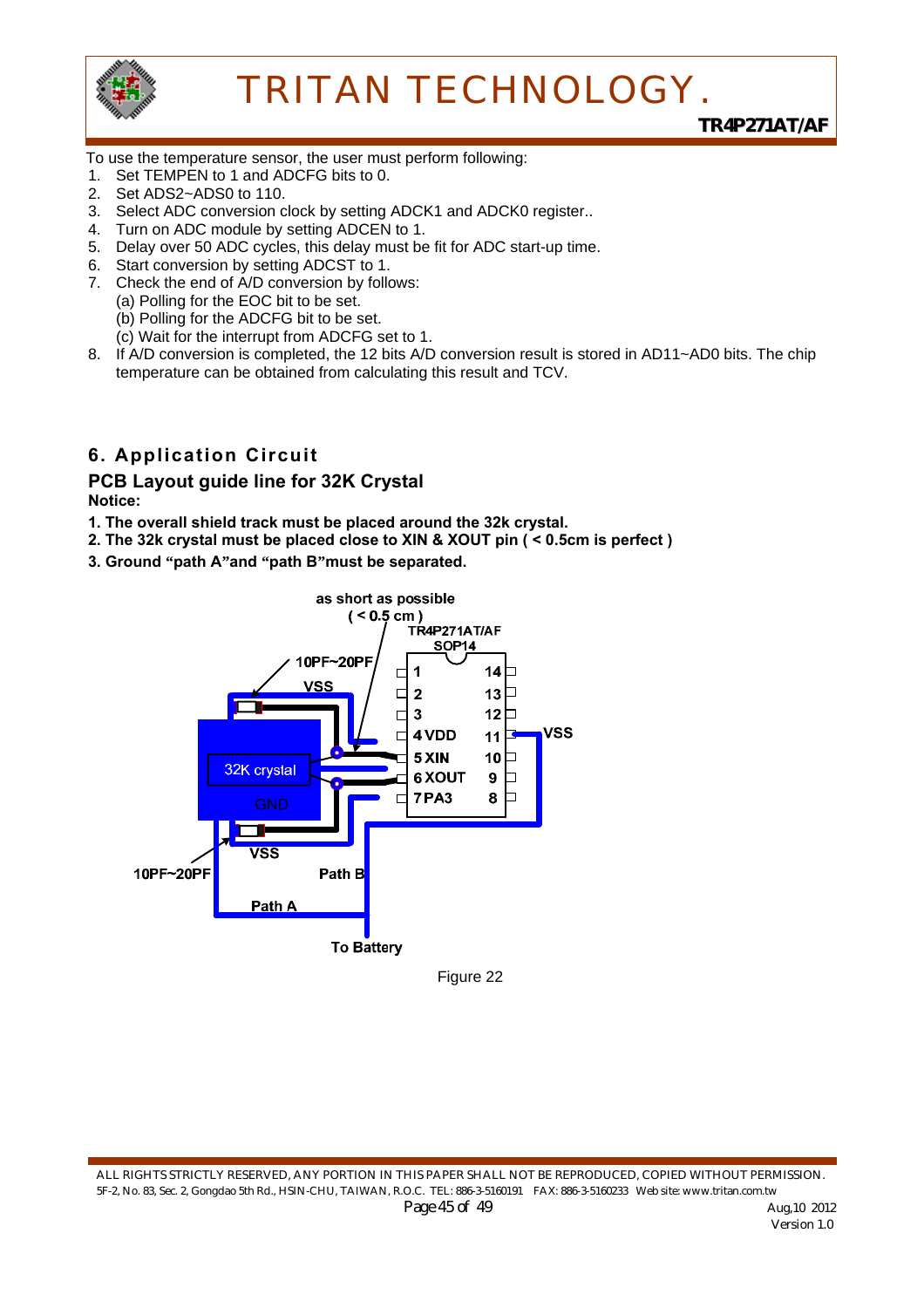

*TR4P271AT/AF*



*Note : Substrate must be connected to VSS.*







Figure 24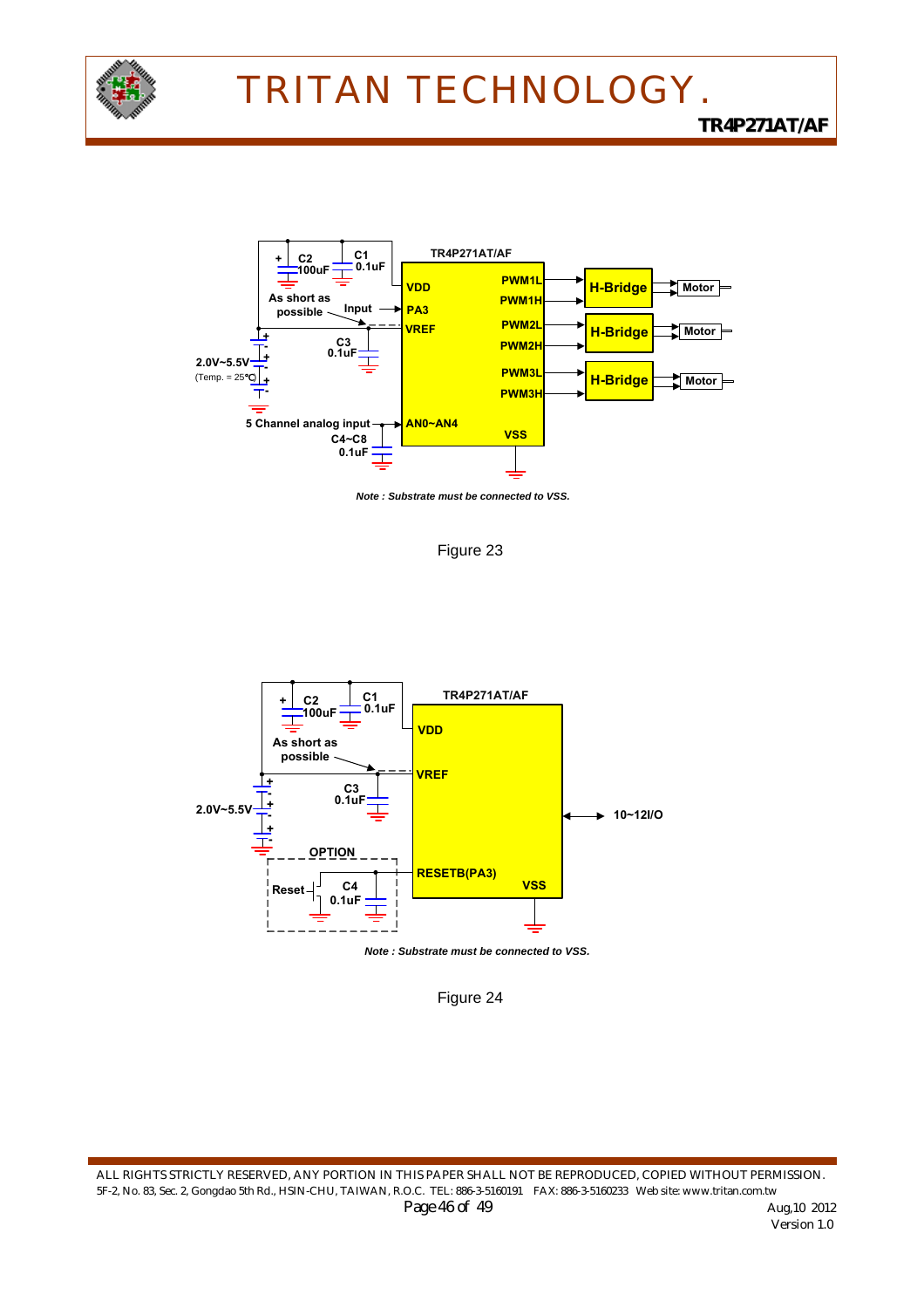



Figure 25



*Note : Substrate must be connected to VSS.*



ALL RIGHTS STRICTLY RESERVED, ANY PORTION IN THIS PAPER SHALL NOT BE REPRODUCED, COPIED WITHOUT PERMISSION. 5F-2, No. 83, Sec. 2, Gongdao 5th Rd., HSIN-CHU, TAIWAN, R.O.C. TEL: 886-3-5160191 FAX: 886-3-5160233 Web site: www.tritan.com.tw *Page 47 of 49 Aug, 10 2012*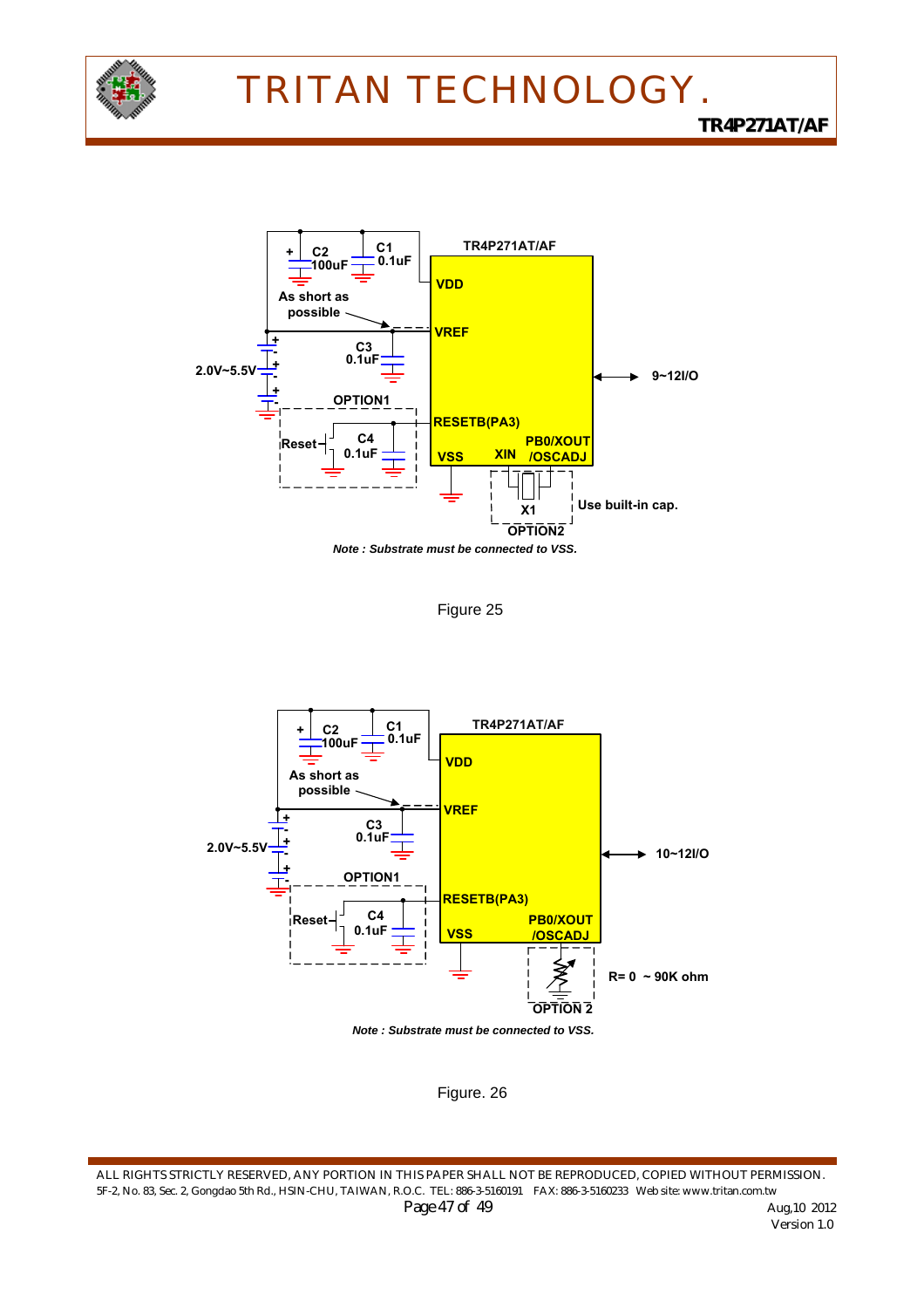

### **7. Option Registers table**

| Item                    | <b>Option Name</b>     | <b>Function Description</b>                                                                                                                                                                                                                                                                                                          |  |  |  |  |  |  |
|-------------------------|------------------------|--------------------------------------------------------------------------------------------------------------------------------------------------------------------------------------------------------------------------------------------------------------------------------------------------------------------------------------|--|--|--|--|--|--|
| 1                       | PA3 RESETB             | Enable/disable RSTB (PA3 pin is shared with RSTB.)                                                                                                                                                                                                                                                                                   |  |  |  |  |  |  |
| $\mathbf 2$             | <b>WDT</b>             | WDT enable/disable                                                                                                                                                                                                                                                                                                                   |  |  |  |  |  |  |
| $\overline{\mathbf{3}}$ | <b>XTENB</b>           | External crystal mode enable/disable                                                                                                                                                                                                                                                                                                 |  |  |  |  |  |  |
| 4                       | MCKS1                  | MCU operating clock definition (FMCK)<br>external crystal frequency= FxTosc)<br><b>ITEM</b><br>Option XTENB=1<br>Option XTENB=0<br>Use internal<br>Use external EXTOSC<br><b>HRCOSC</b><br>(Fxtosc)                                                                                                                                  |  |  |  |  |  |  |
| 5                       | MCKS0                  | MCU run 16MHz<br>1<br>X<br>$\overline{2}$<br>MCU run 1MHz<br>MCU run FxTosc /16<br>3<br>MCU run 4MHz<br>MCU run FxTosc /4<br>$\overline{4}$<br>MCU run 8MHz<br>MCU run FxTosc /2                                                                                                                                                     |  |  |  |  |  |  |
| 6                       | <b>PROTECT</b>         | OTP data lock bit enabled/disabled                                                                                                                                                                                                                                                                                                   |  |  |  |  |  |  |
| $\overline{\mathbf{7}}$ | <b>IREN</b>            | Enable/disable IR 38K (PA1 is shared with IR 38K clock output.)                                                                                                                                                                                                                                                                      |  |  |  |  |  |  |
| $\overline{\mathbf{8}}$ | <b>WDTHEN</b>          | WDT always enabled or not, even in HALT mode.                                                                                                                                                                                                                                                                                        |  |  |  |  |  |  |
| 9                       | WDTS1                  | WDT period definition<br><b>ITEM</b><br><b>WDT Period</b><br>$0.125 \pm 12\%$ Sec<br>1<br>$\overline{c}$<br>$0.25 \pm 12\%$ Sec                                                                                                                                                                                                      |  |  |  |  |  |  |
| 10                      | WDTS0                  | 3<br>$\overline{0.5}$ ±12%<br>Sec<br>$\overline{4}$<br>$1.0 \pm 12\%$<br>Sec                                                                                                                                                                                                                                                         |  |  |  |  |  |  |
| 11                      | LOSCS1                 | MCU operating clock definition in GREEN Mode<br><b>ITEM</b><br>MCU GREEN mode clock                                                                                                                                                                                                                                                  |  |  |  |  |  |  |
| 12                      | LOSCS <sub>0</sub>     | 114.69 ±12% KIPS<br>$\overline{2}$<br>57.34 ±12% KIPS<br>3<br>28.67 ±12% KIPS<br>$\overline{4}$<br>14.33 ±12% KIPS                                                                                                                                                                                                                   |  |  |  |  |  |  |
| 13                      | <b>IRNOR0</b>          | PA1 pin keep high or low when option IREN enabled and F38K<br>register = $0$ (38K stopped)<br>No.<br>F38K register<br>IRNOR0 option<br>PA1 output pin<br>disabled<br>low<br>0<br>1<br>$\overline{2}$<br>disabled<br>1<br>38k square wave<br>3<br>$\mathbf 0$<br>high<br>enabled<br>$\overline{4}$<br>1<br>38k square wave<br>enabled |  |  |  |  |  |  |
| 14                      | <b>RTCEN</b>           | Enable/disable RTC function                                                                                                                                                                                                                                                                                                          |  |  |  |  |  |  |
| 15                      | <b>OADJENB</b>         | PB0 is shared with OSCADJ PIN (Adj. pin of HRCOSC) or not                                                                                                                                                                                                                                                                            |  |  |  |  |  |  |
| 16                      | <b>OPEN</b>            | Enable/disable OP                                                                                                                                                                                                                                                                                                                    |  |  |  |  |  |  |
| 17                      | <b>CMPEN</b>           | Enable/disable Comparator                                                                                                                                                                                                                                                                                                            |  |  |  |  |  |  |
| 18                      | XT32ENB<br><b>SPUP</b> | Enable/disable 32K X'tal oscillator<br>Enable/disable RTC time period speed up.                                                                                                                                                                                                                                                      |  |  |  |  |  |  |
| 19<br>20                | LVRS1                  | LVRS3<br>LVRS2<br>LVRS1<br>LVR voltage level<br>0<br>0<br>0<br>х                                                                                                                                                                                                                                                                     |  |  |  |  |  |  |
| 21                      | LVRS2                  | 0<br>0<br>1<br>x<br>0<br>LVR level = $1.7V$<br>1<br>0                                                                                                                                                                                                                                                                                |  |  |  |  |  |  |

ALL RIGHTS STRICTLY RESERVED, ANY PORTION IN THIS PAPER SHALL NOT BE REPRODUCED, COPIED WITHOUT PERMISSION. 5F-2, No. 83, Sec. 2, Gongdao 5th Rd., HSIN-CHU, TAIWAN, R.O.C. TEL: 886-3-5160191 FAX: 886-3-5160233 Web site: www.tritan.com.tw *Page 48 of 49 Aug,10 2012 Aug,10 2012* **Version 1.0**